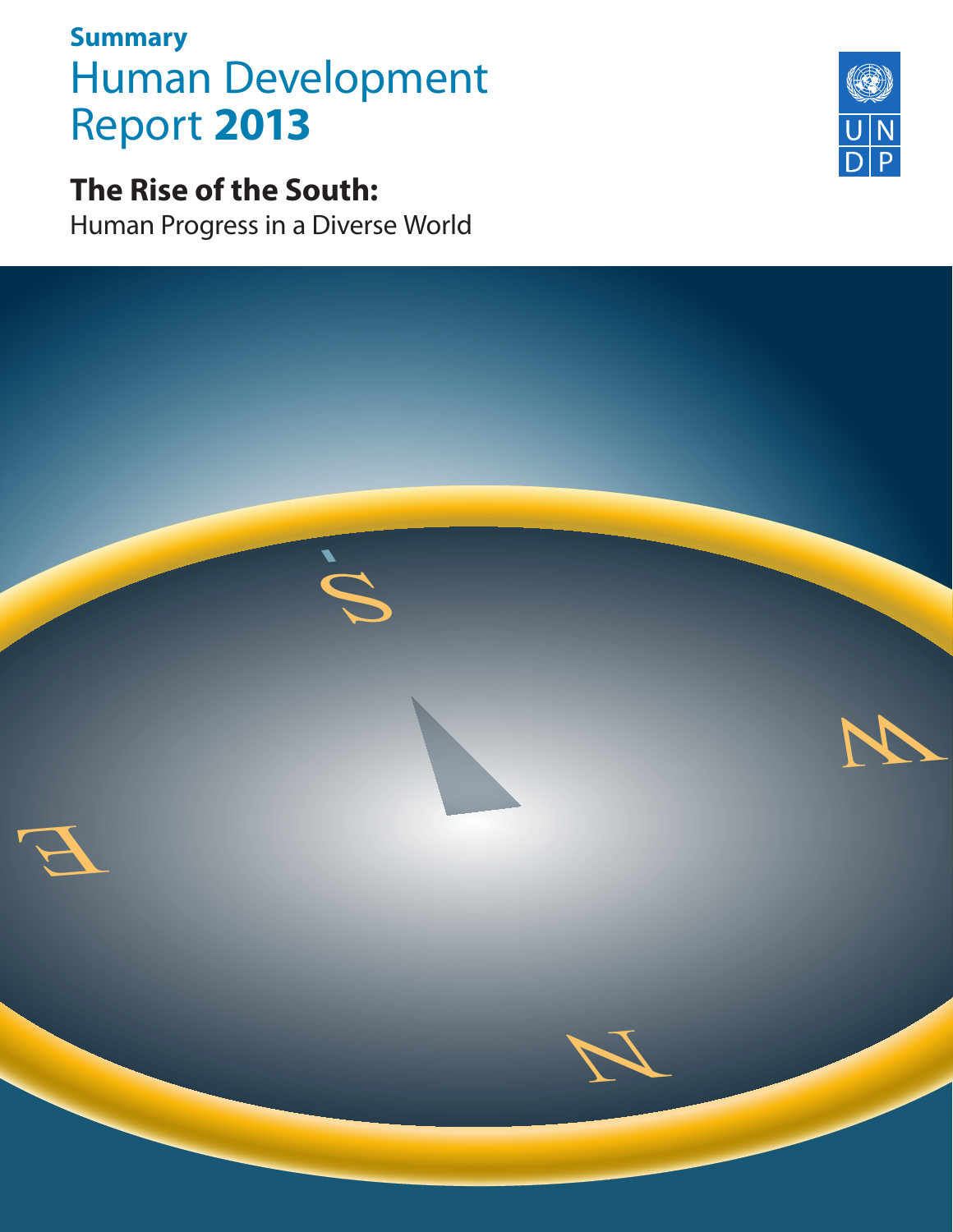Copyright © 2013 by the United Nations Development Programme 1 UN Plaza, New York, NY 10017, USA

All rights reserved. No part of this publication may be reproduced, stored in a retrieval system or transmitted, in any form or by any means, electronic, mechanical, photocopying, recording or otherwise, without prior permission.

Printed in Canada by Lowe-Martin Group on Forest Stewardship Council certified and elemental chlorine-free papers. Printed using vegetable-based inks and produced by means of environmentally compatible technologies.

## [FSC LOGO WILL BE INSERTED HERE]

Editing and production: Communications Development Incorporated, Washington DC Design: Melanie Doherty Design, San Francisco, CA

For a list of any errors or omissions found subsequent to printing, please visit our website at http://hdr.undp.org

# *Human Development Report 2013* **team**

## **Director and lead author**

Khalid Malik

### **Research and statistics**

Maurice Kugler (Head of Research), Milorad Kovacevic (Chief Statistician), Subhra Bhattacharjee, Astra Bonini, Cecilia Calderón, Alan Fuchs, Amie Gaye, Iana Konova, Arthur Minsat, Shivani Nayyar, José Pineda and Swarnim Waglé

#### **Communications and publishing**

William Orme (Chief of Communications), Botagoz Abdreyeva, Carlotta Aiello, Eleonore Fournier-Tombs, Jean-Yves Hamel, Scott Lewis and Samantha Wauchope

### **National Human Development Reports**

Eva Jespersen (Deputy Director), Christina Hackmann, Jonathan Hall, Mary Ann Mwangi and Paola Pagliani

#### **Operations and administration**

Sarantuya Mend (Operations Manager), Ekaterina Berman, Diane Bouopda, Mamaye Gebretsadik and Fe Juarez-Shanahan

### **The Human Development Report Office**

The *Human Development Report* is the product of a collective effort under the guidance of the Director, with research and statistics, communications and publishing staff, and a team supporting national Human Development Reports. Operations and administration colleagues facilitate the work of the office.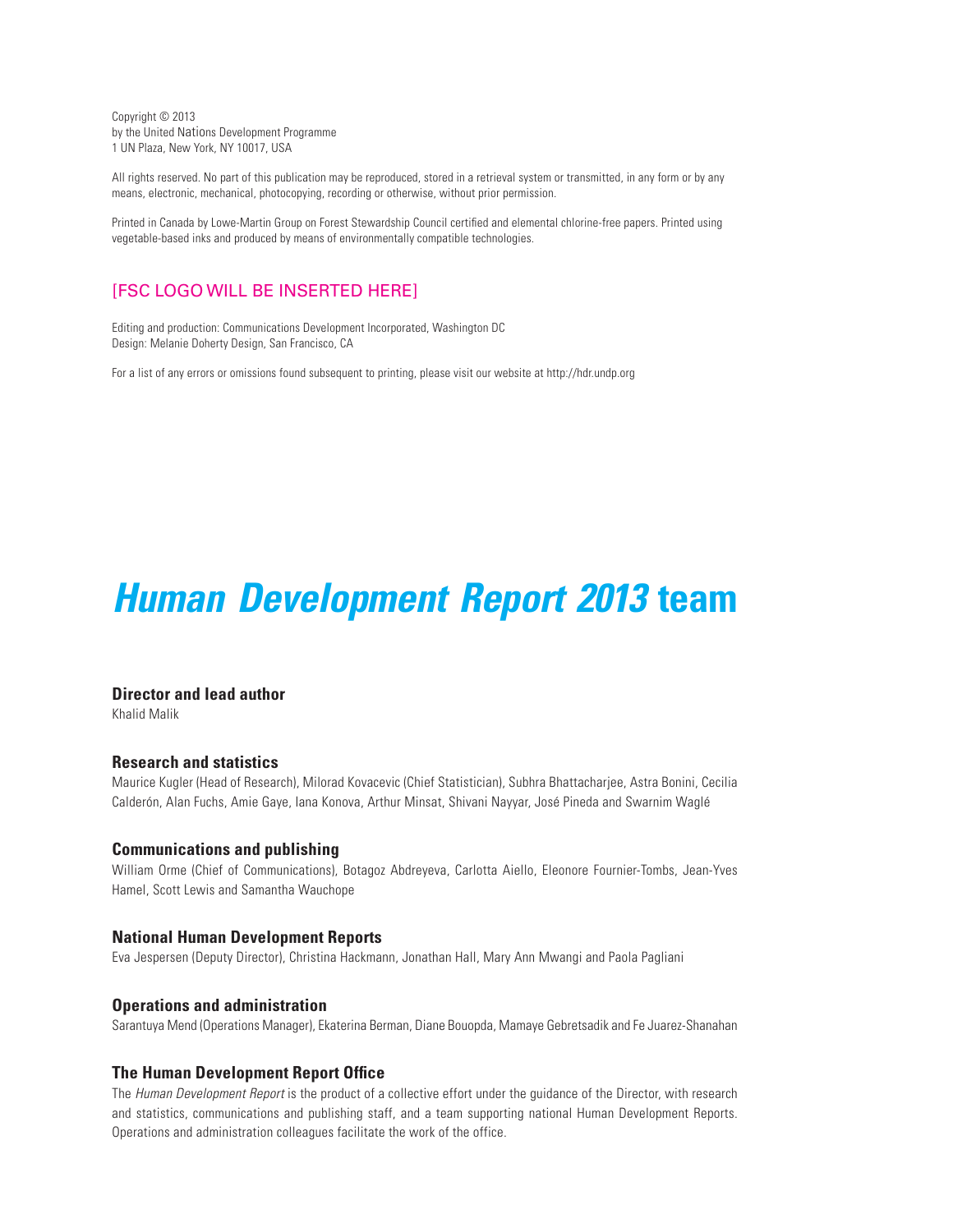## **Summary** Human Development Report 2013

**The Rise of the South:** Human Progress in a Diverse World



*Resilient nations.* 

Published for the United Nations Development Programme (UNDP)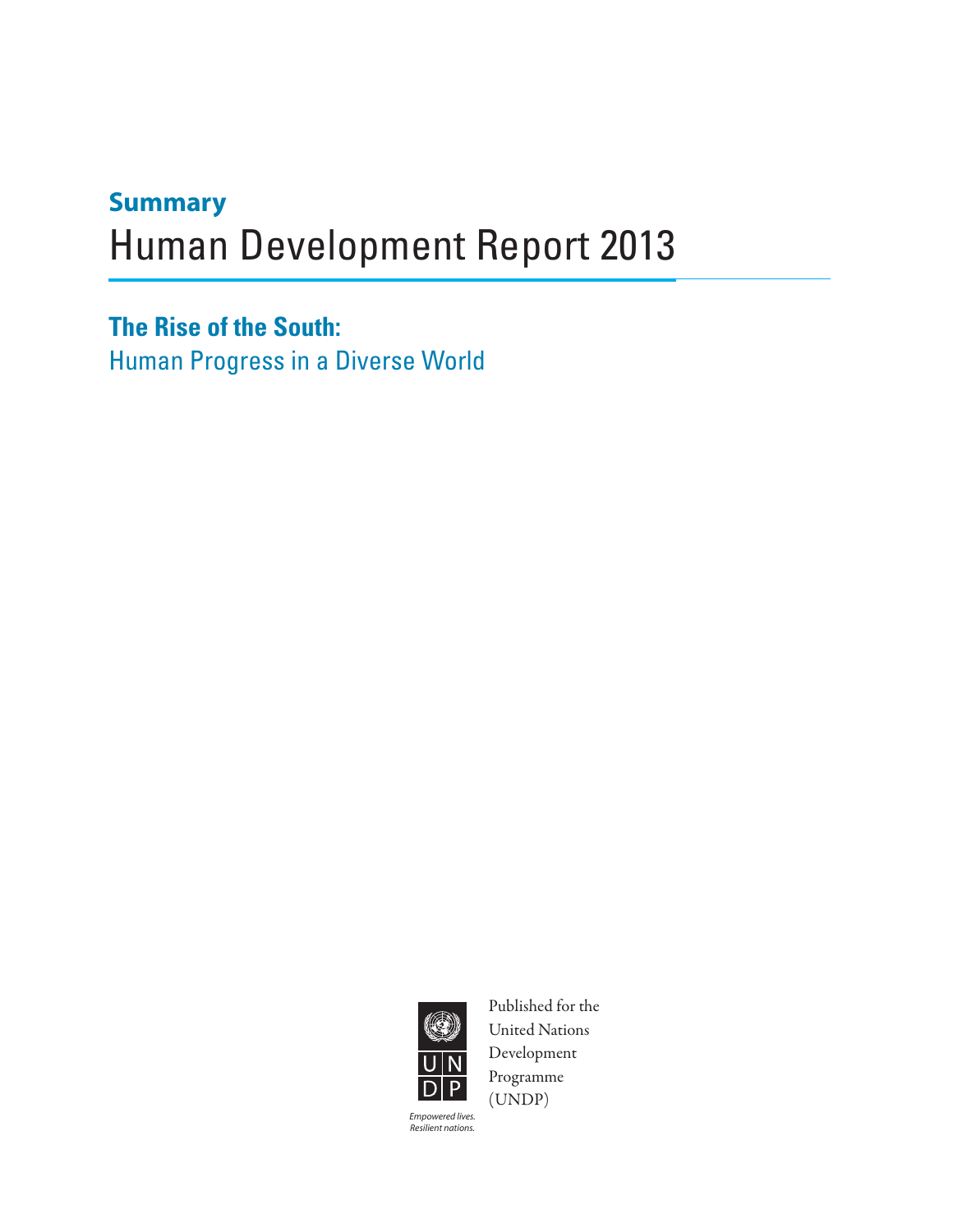## **Foreword**

The 2013 Human Development Report, *The Rise of the South: Human Progress in a Diverse World,* looks at the evolving geopolitics of our times, examining emerging issues and trends and also the new actors which are shaping the development landscape.

The Report argues that the striking transformation of a large number of developing countries into dynamic major economies with growing political influence is having a significant impact on human development progress.

The Report notes that, over the last decade, all countries accelerated their achievements in the education, health, and income dimensions as measured in the Human Development Index (HDI)—to the extent that no country for which data was available had a lower HDI value in 2012 than in 2000. As faster progress was recorded in lower HDI countries during this period, there was notable convergence in HDI values globally, although progress was uneven within and between regions.

Looking specifically at countries which lifted their HDI value substantially between 1990 and 2012 on both the income and non-income dimensions of human development, the Report examines the strategies which enabled them to perform well. In this respect, the 2013 Report makes a significant contribution to development thinking by describing specific drivers of development transformation and by suggesting future policy priorities that could help sustain such momentum.

By 2020, according to projections developed for this Report, the combined economic output of three leading developing countries alone—Brazil, China and India—will surpass the aggregate production of Canada, France, Germany, Italy, the United Kingdom and the United States. Much of this expansion is being driven by new trade and technology partnerships within the South itself, as this Report also shows.

A key message contained in this and previous Human Development Reports, however, is that economic growth alone does not automatically translate into human development progress. Pro-poor policies and significant investments

in people's capabilities—through a focus on education, nutrition and health, and employment skills—can expand access to decent work and provide for sustained progress.

The 2013 Report identifies four specific areas of focus for sustaining development momentum: enhancing equity, including on the gender dimension; enabling greater voice and participation of citizens, including youth; confronting environmental pressures; and managing demographic change.

The Report also suggests that as global development challenges become more complex and transboundary in nature, coordinated action on the most pressing challenges of our era, whether they be poverty eradication, climate change, or peace and security, is essential. As countries are increasingly interconnected through trade, migration, and information and communications technologies, it is no surprise that policy decisions in one place have substantial impacts elsewhere. The crises of recent years—food, financial, climate which have blighted the lives of so many point to this, and to the importance of working to reduce people's vulnerability to shocks and disasters.

To harness the wealth of knowledge, expertise, and development thinking in the South, the Report calls for new institutions which can facilitate regional integration and South–South cooperation. Emerging powers in the developing world are already sources of innovative social and economic policies and are major trade, investment, and increasingly development cooperation partners for other developing countries.

Many other countries across the South have seen rapid development, and their experiences and South–South cooperation are equally an inspiration to development policy. UNDP is able to play a useful role as a knowledge broker, and as a convener of partners—governments, civil society and multinational companies—to share experiences. We have a key role too in facilitating learning and capacity building. This Report offers very useful insights for our future engagement in South–South cooperation.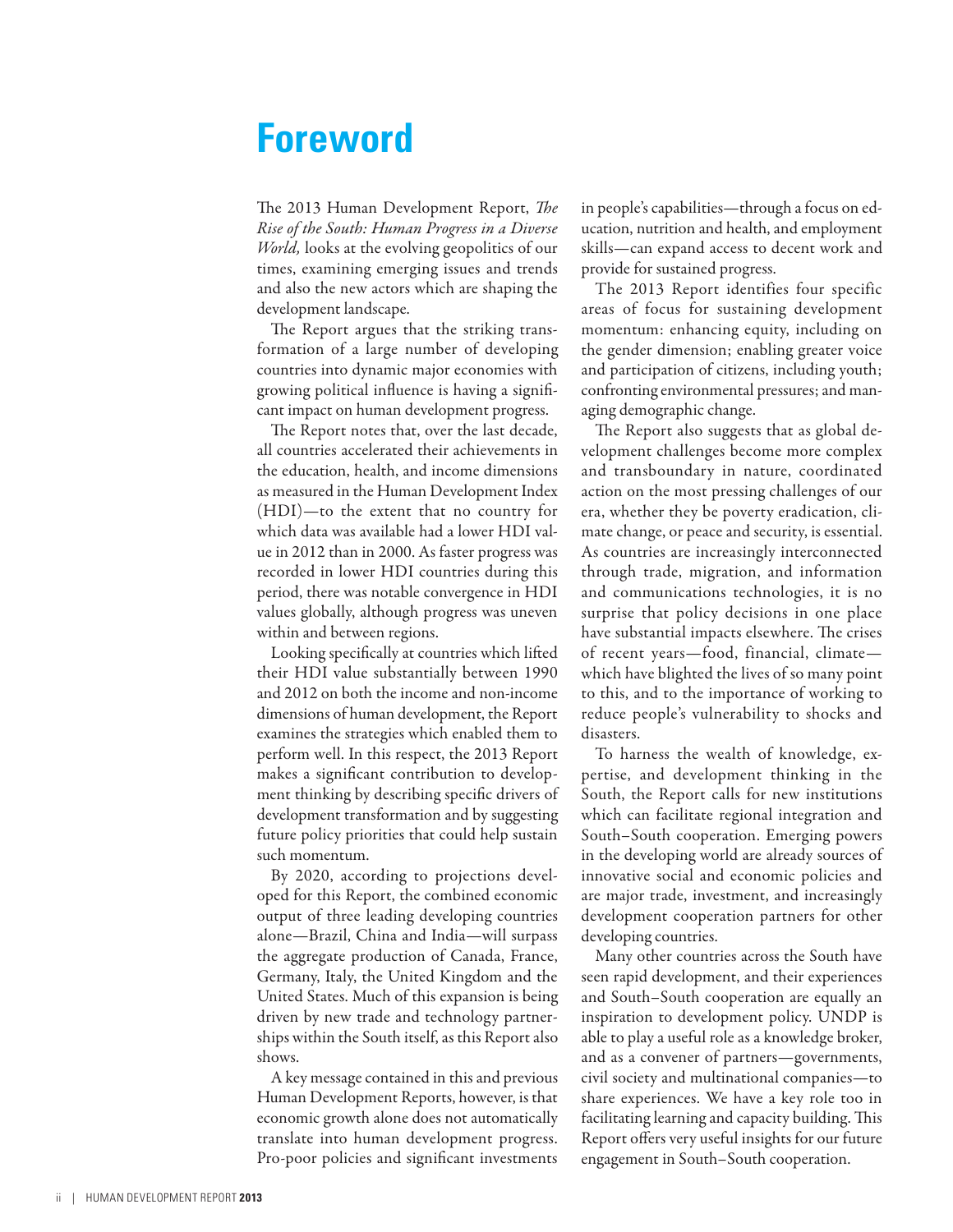Finally, the Report also calls for a critical look at global governance institutions to promote a fairer, more equal world. It points to outdated structures, which do not reflect the new economic and geopolitical reality described, and considers options for a new era of partnership. It also calls for greater transparency and accountability, and highlights the role of global civil society in advocating for this and for greater decision-making power for those most directly affected by global challenges, who are often the poorest and most vulnerable people in our world.

As discussion continues on the global development agenda beyond 2015, I hope many will take the time to read this Report and reflect on its lessons for our fast-changing world. The Report refreshes our understanding of the current state of global development, and demonstrates how much can be learned from the experiences of fast development progress in so many countries in the South.

elen Clacq

Helen Clark *Administrator* United Nations Development Programme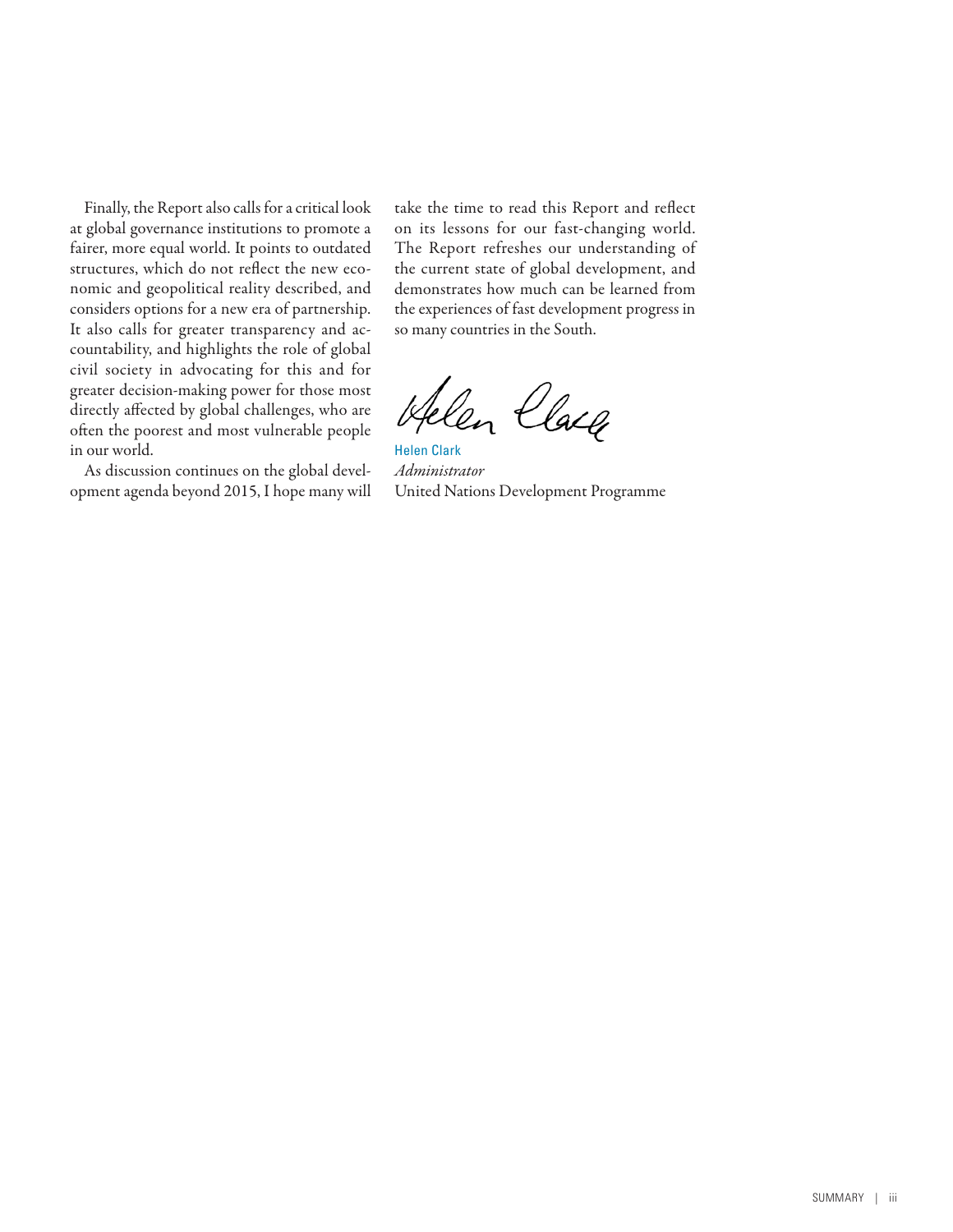# **Contents of the 2013** *Human Development Report*

| OLEMOU |
|--------|
|        |

Acknowledgements

Overview Introduction

## **CHAPTER 1**

#### **The state of human development**

Progress of nations

Social integration

Human security

## **CHAPTER 2**

#### **A more global South**

| Rebalancing: a more global world, a more global South |  |
|-------------------------------------------------------|--|
| Impetus from human development                        |  |
| Innovation and entrepreneurship in the South          |  |
| New forms of cooperation                              |  |
| Sustaining progress in uncertain times                |  |
| <b>CHAPTER 3</b>                                      |  |

## Chapter 3

| <b>Drivers of development transformation</b>  |  |
|-----------------------------------------------|--|
| Driver 1: a proactive developmental state     |  |
| Driver 2: tapping of global markets           |  |
| Driver 3: determined social policy innovation |  |
|                                               |  |

## **CHAPTER 4**

## **CHAPTER 5**

| <b>Governance and partnerships for a new era</b> |  |
|--------------------------------------------------|--|
| A new global view of public goods                |  |
| Better representation for the South              |  |
| Global civil society                             |  |
| Towards coherent pluralism                       |  |
| Responsible sovereignty                          |  |
| New institutions, new mechanisms                 |  |
| Conclusions: partners in a new era               |  |
| <b>Notes</b>                                     |  |

References

## STATISTICAL ANNEX

|                 | Readers quide                                   |
|-----------------|-------------------------------------------------|
|                 | Key to HDI countries and ranks, 2012            |
|                 | Statistical tables                              |
| 1               | Human Development Index and its components      |
| 2               | Human Development Index trends, 1980-2012       |
| 3               | Inequality-adjusted Human Development Index     |
| 4               | Gender Inequality Index                         |
| 5               | Multidimensional Poverty Index                  |
| 6               | Command over resources                          |
| 7               | Health                                          |
| 8               | Education                                       |
| 9               | Social integration                              |
| 10              | International trade flows of goods and services |
| 11              | International capital flows and migration       |
| 12              | Innovation and technology                       |
| 13 <sup>°</sup> | <b>Environment</b>                              |
| 14              | Population trends                               |
|                 | Regions                                         |
|                 | <b>Statistical references</b>                   |

Technical appendix: explanatory note for projections exercise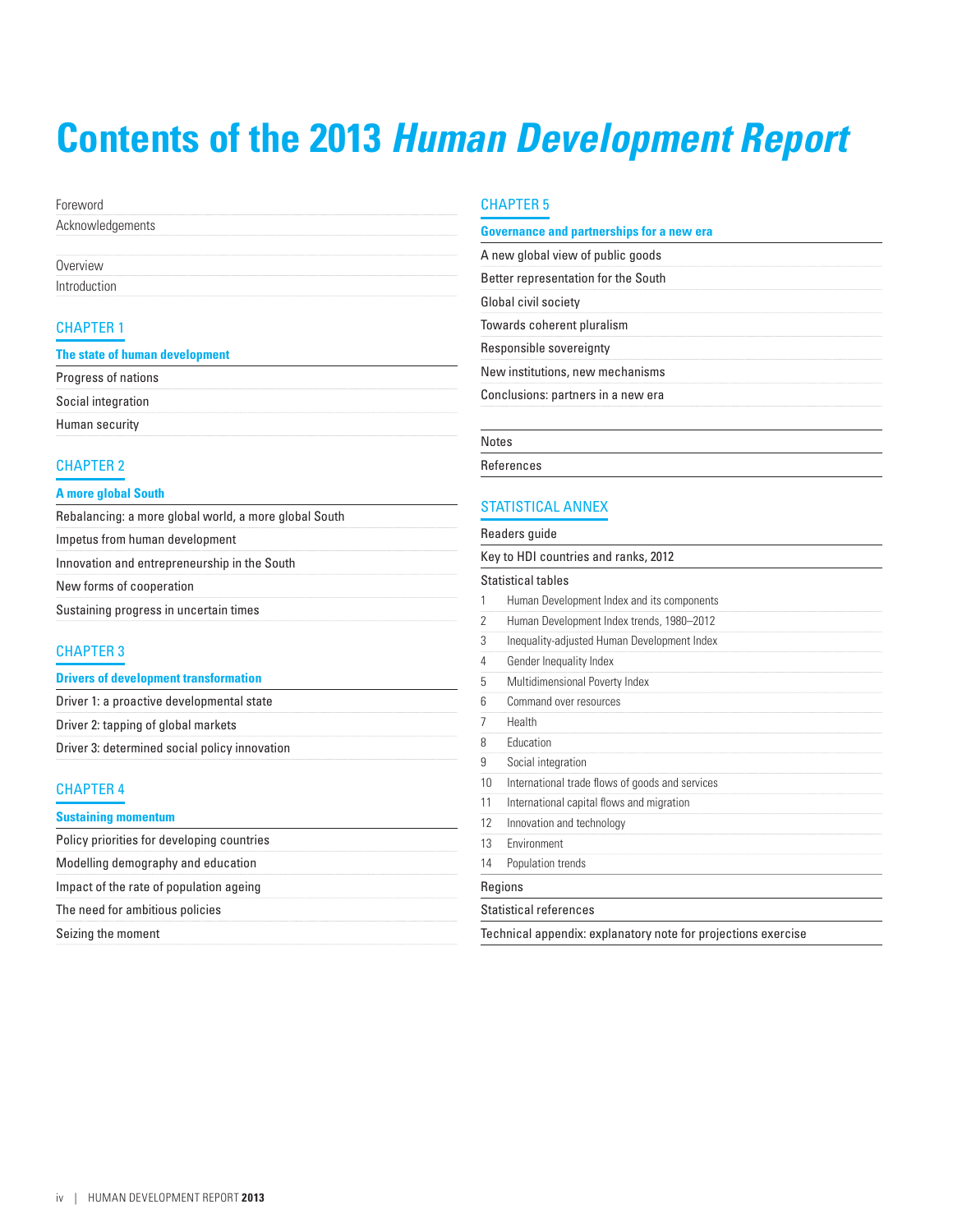# **Summary**



When developed economies stopped growing during the 2008–2009 financial crisis but developing economies kept on growing, the world took notice. The rise of the South, seen within the developing world as an overdue global rebalancing, has been much commented on since. This discussion has typically focused narrowly on GDP and trade growth in a few large countries. Yet there are broader dynamics at play, involving many more countries and deeper trends, with potentially far-reaching implications for people's lives, for social equity and for democratic governance at the local and global levels. As this Report shows, the rise of the South is both the result of continual human development investments and achievements and an opportunity for still greater human progress for the world as a whole. Making that progress a reality will require informed and enlightened global and national policymaking, drawing on the policy lessons analysed in this Report.

## **The rise of the South**

The rise of the South is unprecedented in its speed and scale. It must be understood in broad human development terms as the story of a dramatic expansion of individual capabilities and sustained human development progress in the countries that are home to the vast majority of the world's people. When dozens of countries and billions of people move up the development ladder, as they are doing today, it has a direct impact on wealth creation and broader human progress in all countries and regions of the world. There are new opportunities for catch-up for less developed countries and for creative policy initiatives that could benefit the most advanced economies as well.

Although most developing countries have done well, a large number of countries have done particularly well—what can be called the "rise of the South". Some of the largest countries have made rapid advances, notably Brazil, China, India, Indonesia, Mexico, South Africa and Turkey. But there has also been substantial progress in smaller economies, such as Bangladesh, Chile, Ghana, Mauritius, Rwanda and Tunisia (figure 1).

While focusing on the rise of the South and its implications for human development, the 2013 *Human Development Report* is also about this changing world, driven in large measure by the rise of the South. It examines the progress being made, the challenges arising (some as a result of that very success) and the opportunities emerging for representative global and regional governance.

For the first time in 150 years, the combined output of the developing world's three

leading economies—Brazil, China and India—is about equal to the combined GDP of the longstanding industrial powers of the North—Canada, France, Germany, Italy, United Kingdom and the United States. This represents a dramatic rebalancing of global

## Figure 1



**More than 40 countries of the South experienced significantly greater HDI gains since 1990 than would have been predicted based on their previous HDI performance**

Note: Countries above the 45 degree line had a higher HDI value in 2012 than in 1990. Blue and grey markers indicate countries with significantly larger than predicted increases in HDI value between 1990 and 2012 given their HDI value in 1990. These countries were identified based on residuals obtained from a regression of the change in log of HDI between 2012 and 1990 on the log of HDI in 1990. Countries that are labelled are a selected group of rapid HDI improvers that are discussed in greater detail in chapter 3 of the full Report. Source: HDRO calculations.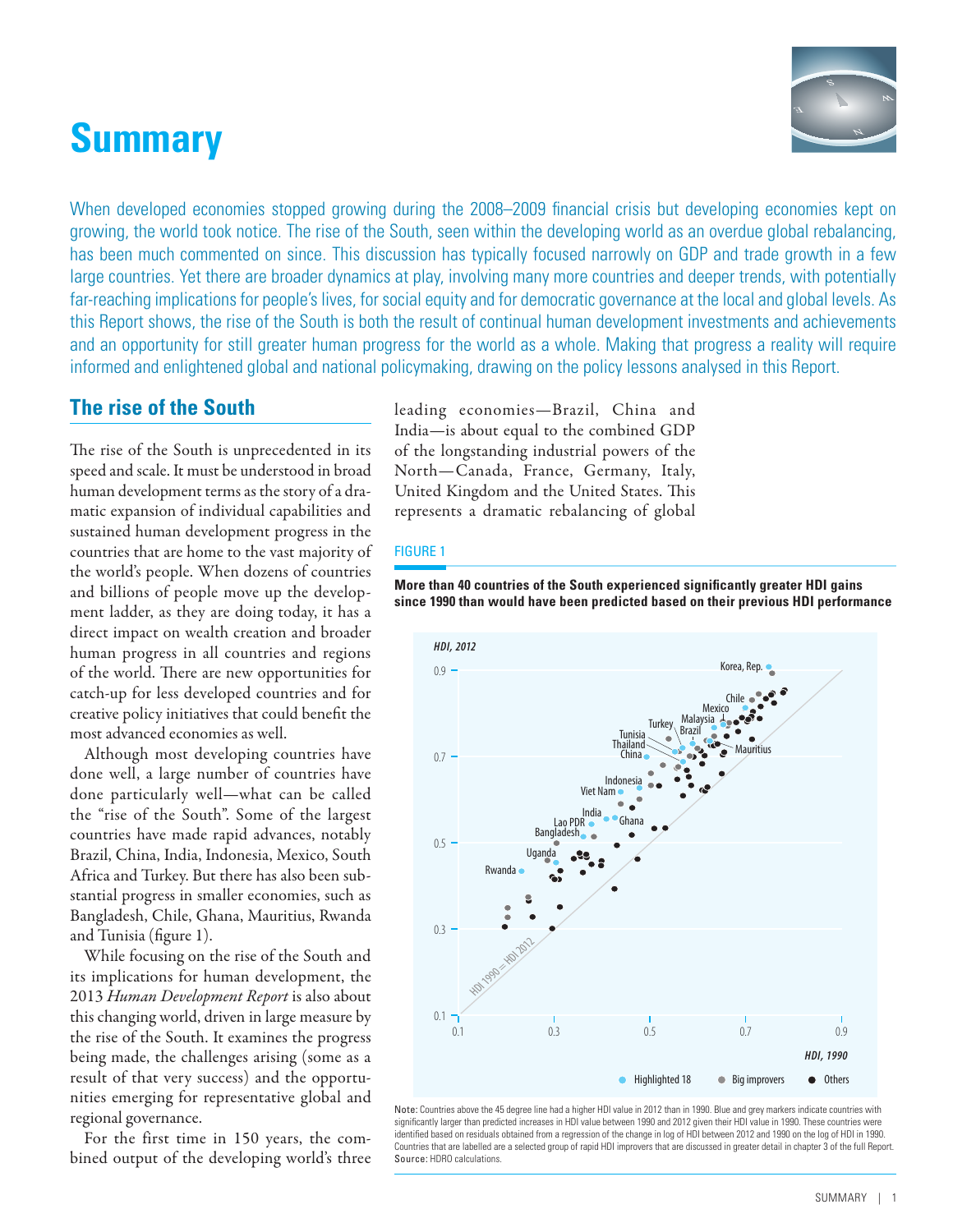economic power: In 1950, Brazil, China and India together represented only 10% of the world economy, while the six traditional economic leaders of the North accounted for more than half. According to projections in the Report, by 2050, Brazil, China and India will together account for 40% of global output (figure 2), far surpassing the projected combined production of today's Group of Seven bloc.

The middle class in the South is growing rapidly in size, income and expectations (figure 3). The sheer number of people in the South—the billions of consumers and citizens—multiplies the global human development consequences of actions by governments, companies and international institutions in the South. The South is now emerging alongside the North as a breeding ground for technical innovation and creative entrepreneurship. In North–South trade, the newly industrializing economies have built capabilities to efficiently manufacture complex products for developed country markets. But South–South interactions have enabled companies in the South to adapt and innovate with products and processes that are better suited to local needs.

## **The state of human development**

The Human Development Index (HDI) in 2012 reveals much progress. Over the past decades, countries across the world have been converging towards higher levels of human development. The pace of HDI progress has been fastest in countries in the low and medium human development categories. This is good news. Yet progress requires more than average improvement in the HDI. It will be neither desirable nor sustainable if increases in the HDI are accompanied by rising inequalities in income, unsustainable patterns of consumption, high military spending and low social cohesion (box 1).

An essential part of human development is equity. Every person has the right to live

#### Figure 2



**Brazil, China and India combined are projected to account for 40% of global output by 2050, up from 10% in 1950**

Note: Output is measured in 1990 purchasing power parity dollars.

Source: HDRO interpolation of historical data from Maddison (2010) and projections based on Pardee Center for International Futures (2013).

The South is emerging alongside the North as a breeding ground for technical innovation and creative entrepreneurship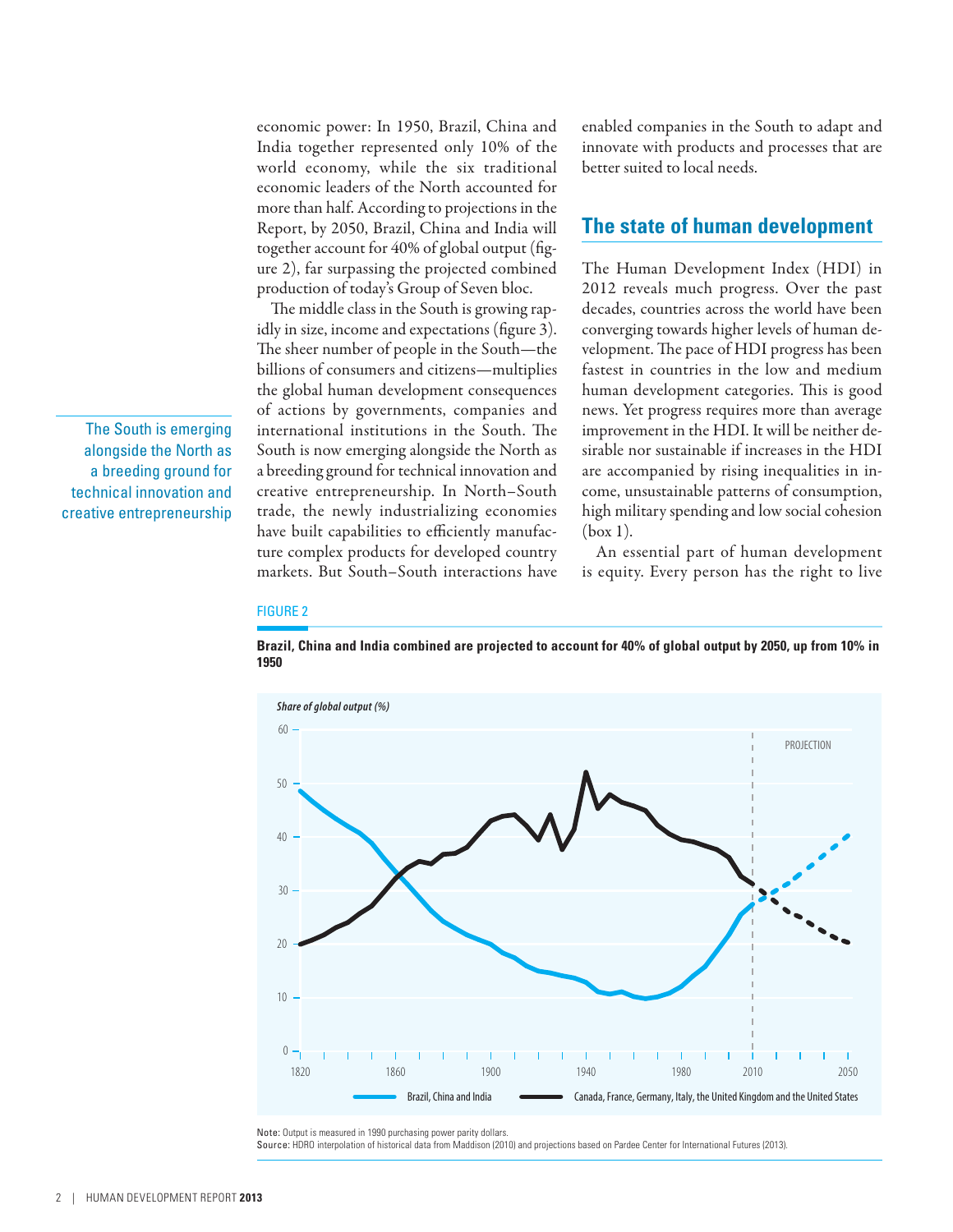a fulfilling life according to his or her own values and aspirations. No one should be doomed to a short life or a miserable one because he or she happens to be from the "wrong" class or country, the "wrong" ethnic group or race or the "wrong" sex. Inequality reduces the pace of human development and in some cases may even prevent it entirely. Globally, there have been much greater reductions in inequality in health and education in the last two decades than in income (figure 4). Virtually all studies agree that global income inequality is high, though there is no consensus on recent trends.

## **A more global South**

Global production is rebalancing in ways not seen for 150 years. Growth in the cross-border movement of goods, services, people and ideas has been remarkable. By 2011, trade accounted for nearly 60% of global output. Developing countries have played a big part in this (box 2): between 1980 and 2010, they increased their share of world merchandise trade from 25% to 47% and their share of world output from 33% to 45%. Developing regions have also been strengthening links with each other: between 1980 and 2011, South–South trade as a share of world merchandise trade rose from 8.1% to 26.7% (figure 5).

All developing countries are not yet participating fully in the rise of the South. The pace of change is slower, for instance, in most of the 49 least developed countries, especially those that are landlocked or distant from world markets. Nevertheless, many of these countries have also begun to benefit from South–South trade, investment, finance and technology transfer. There have, for example, been positive growth spillovers from China to other developing countries, particularly close trading partners. These benefits have to some extent offset slackening demand from the developed countries. Growth in low-income countries would have been an estimated 0.3–1.1 percentage points lower in 2007–2010 had growth fallen at the same rate in China and India as in developed economies.

Many countries have also benefited from spillovers into sectors that contribute to human

#### Figure 3





Note: The middle class includes people earning or spending \$10–\$100 a day (in 2005 purchasing power parity terms). Source: Brookings Institution 2012.

development, especially health. Indian firms, for example, are supplying affordable medicines, medical equipment, and information and communications technology products and services to countries in Africa. Brazilian and South African companies are doing the same in their regional markets.

Nevertheless, exports from larger countries can also have disadvantages. Large countries generate competitive pressures in smaller countries that can stifle economic diversification and industrialization. But there are also instances where competitive jolts have been followed by industrial revival. A competitive role today may easily turn into a complementary role tomorrow. Moving from competition to cooperation seems to depend on policies for dealing with new challenges.

## **Drivers of development transformation**

Many countries have made substantial progress over the past two decades: the rise of the South has been fairly broad-based. Nevertheless, several high achievers have not only boosted

All developing countries are not yet participating fully in the rise of the South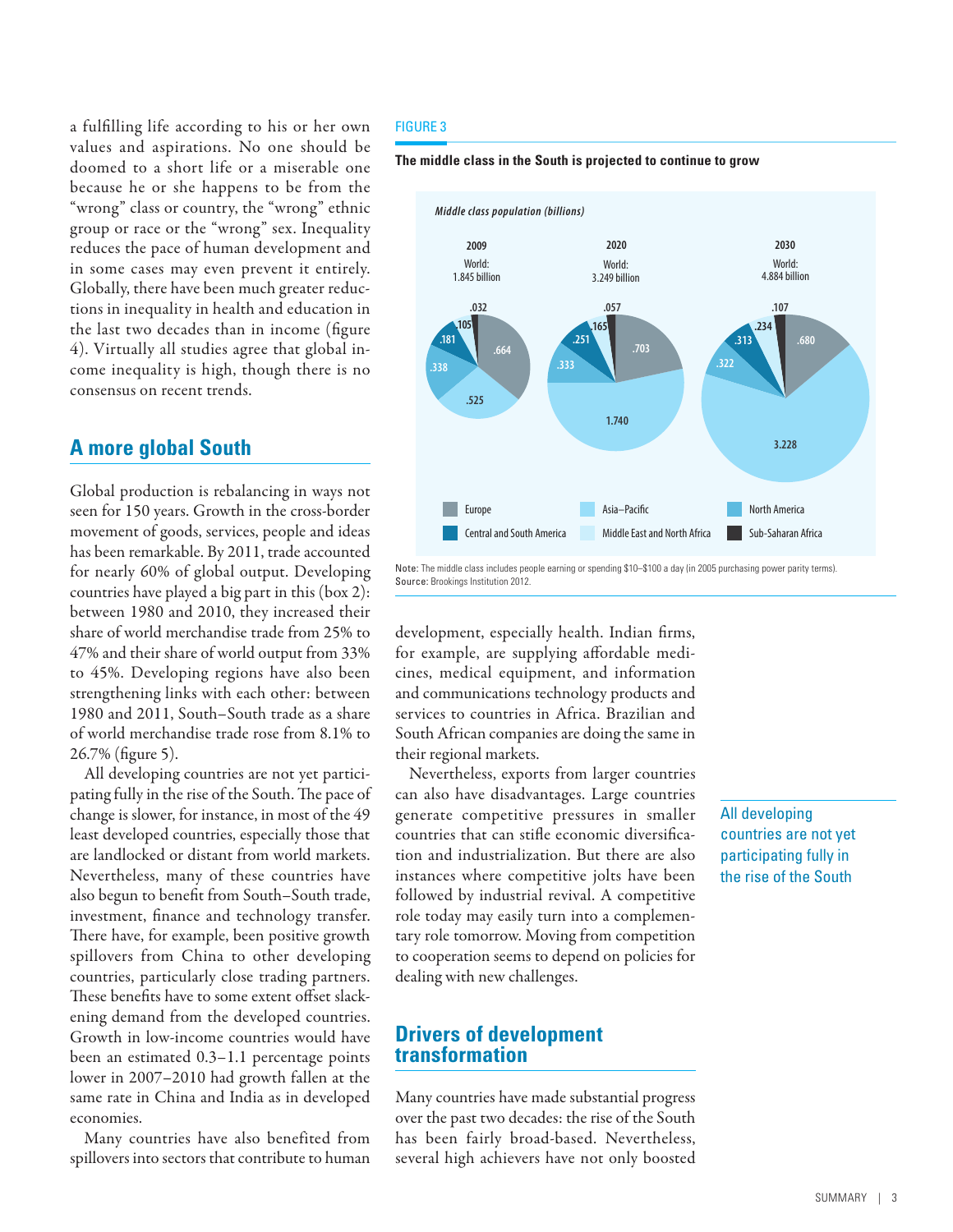#### **What is it like to be a human being?**

Almost half a century ago, the philosopher Thomas Nagel published a famous paper called "What Is It Like to Be a Bat?" The question I want to ask is: what is it like to be a human being? As it happens, Tom Nagel's insightful paper in *The Philosophical Review* was also really about human beings, and only marginally about bats. Among other points, Nagel expressed deep scepticism about the temptation of observational scientists to identify the experience of being a bat—or similarly, a human being—with the associated physical phenomena in the brain and elsewhere in the body that are within easy reach of outside inspection. The sense of being a bat or a human can hardly be seen as just having certain twitches in the brain and of the body. The complexity of the former cannot be resolved by the easier tractability of the latter (tempting though it may be to do just that).

The cutting edge of the human development approach is also based on a distinction—but of a rather different kind from Nagel's basic epistemological contrast. The approach that Mahbub ul Haq pioneered through the series of *Human Development Reports* which began in 1990 is that between, on the one hand, the difficult problem of assessing the richness of human lives, including the freedoms that human beings have reason to value, and on the other, the much easier exercise of keeping track of incomes and other external resources that persons—or nations—happen to have. Gross domestic product (GDP) is much easier to see and measure than the quality of human life that people have. But human well-being and freedom, and their connection with fairness and justice in the world, cannot be reduced simply to the measurement of GDP and its growth rate, as many people are tempted to do.

The intrinsic complexity of human development is important to acknowledge, partly because we should not be side-tracked into changing the question: that was the central point that moved Mahbub ul Haq's bold initiative to supplement—and to some extent supplant—GDP. But along with that came a more difficult point, which is also an inescapable part of what has come to be called "the human development approach." We may, for the sake of convenience, use many simple indicators of human development, such as the HDI, based on only three variables with a very simple rule for weighting them—but the quest cannot end there. We should not spurn workable and useful shortcuts—the HDI may tell us a lot more about human quality of life than does the GDP—but nor should we be entirely satisfied with the immediate gain captured in these shortcuts in a world of continuous practice. Assessing the quality of life is a much more complex exercise than what can be captured through only one number, no matter how judicious is the selection of variables to be included, and the choice of the procedure of weighting.

The recognition of complexity has other important implications as well. The crucial role of public reasoning, which the present *Human Development Report* particularly emphasizes, arises partly from the recognition of this complexity. Only the wearer may know where the shoe pinches, but pinchavoiding arrangements cannot be effectively undertaken without giving voice to the people and giving them extensive opportunities for public discussion. The importance of various elements in evaluating well-being and freedom of people can be adequately appreciated and assessed only through persistent dialogue among the population, with an impact on the making of public policy. The political significance of such initiatives as the so-called Arab Spring, and mass movements elsewhere in the world, is matched by the epistemic importance of people expressing themselves, in dialogue with others, on what ails their lives and what injustices they want to remove. There is much to discuss—with each other and with the public servants that make policy.

The dialogic responsibilities, when properly appreciated across the lines of governance, must also include representing the interest of the people who are not here to express their concerns in their own voice. Human development cannot be indifferent to future generations just because they are not here—yet. But human beings do have the capacity to think about others, and their lives, and the art of responsible and accountable politics is to broaden dialogues from narrowly self-centred concerns to the broader social understanding of the importance of the needs and freedoms of people in the future as well as today. This is not a matter of simply including those concerns within one single indicator—for example, by overcrowding the already heavily loaded HDI (which stands, in any case, only for current well-being and freedom)—but it certainly is a matter of making sure that the discussions of human development include those other concerns. The *Human Development Reports* can continue to contribute to this broadening through explication as well as presenting tables of relevant information.

The human development approach is a major advance in the difficult exercise of understanding the successes and deprivations of human lives, and in appreciating the importance of reflection and dialogue, and through that advancing fairness and justice in the world. We may be much like bats in not being readily accessible to the measuring rod of the impatient observational scientist, but we are also capable of thinking and talking about the many-sided nature of our lives and those of others—today and tomorrow in ways that may not be readily available to bats. Being a human being is both like being a bat and very unlike it.

national income, but have also had better than average performance on social indicators such as health and education (figure 6).

How have so many countries in the South transformed their human development prospects? Across most of these countries, there have been three notable drivers of development: a proactive developmental state, tapping of global markets and determined social policy and innovation. These drivers are not derived

from abstract conceptions of how development should work; rather, they are demonstrated by the transformational development experiences of many countries in the South. Indeed, they challenge preconceived and prescriptive approaches: on the one hand, they set aside a number of collectivist, centrally managed precepts; on the other hand, they diverge from the unfettered liberalization espoused by the Washington Consensus.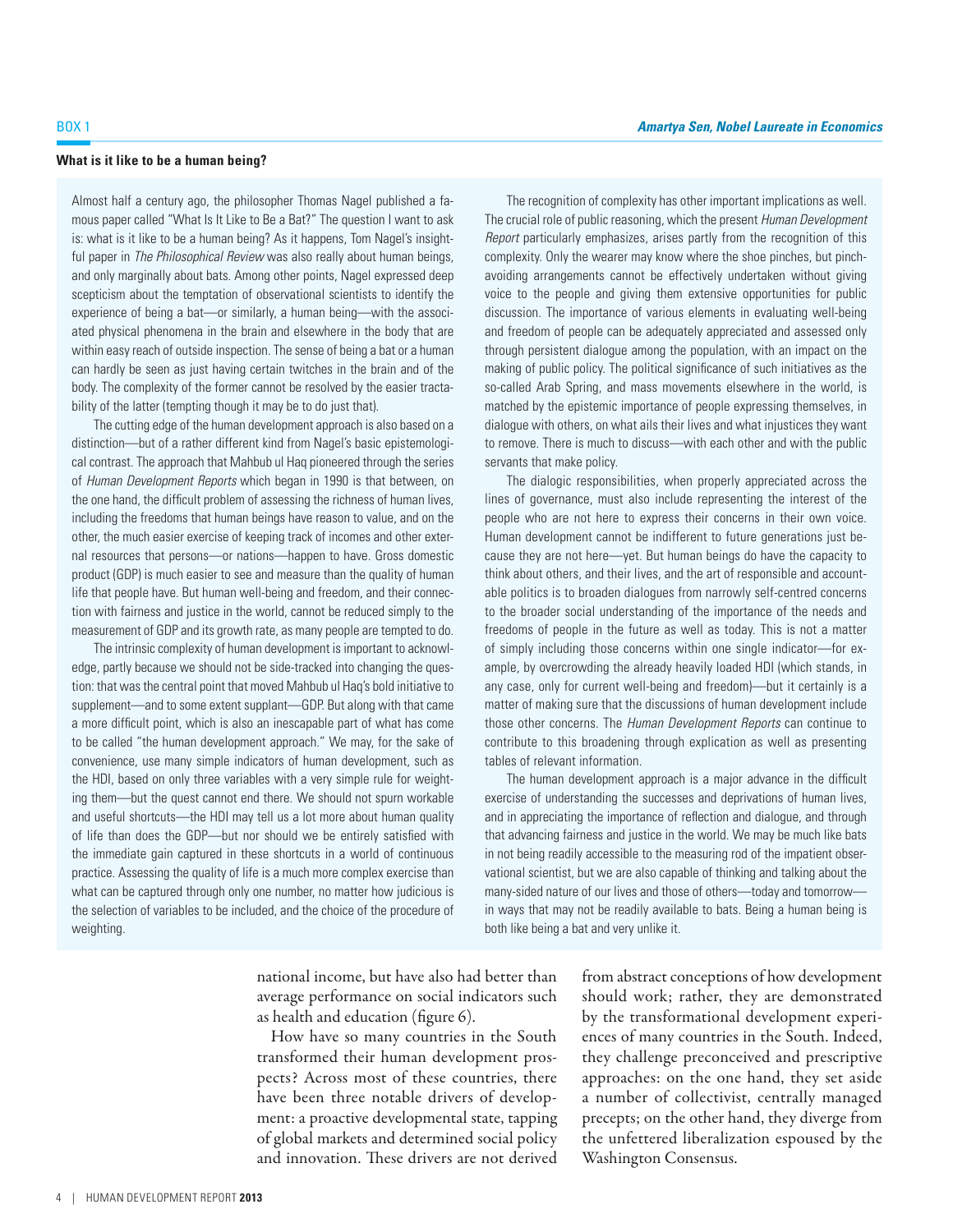#### FIGURE 4



#### **Most regions show declining inequality in health and education and rising inequality in income**

Note: Based on a population-weighted balanced panel of 182 countries for loss due to health inequality, 144 countries for loss due to education inequality and 66 countries for loss due to income inequality. Data on income inequality from Milanović (2010) are available through 2005. Source: HDRO calculations using health data from United Nations Department of Economic and Social Affairs life tables, education data from Barro and Lee (2010) and income inequality data from Milanović (2010).

## Driver 1: a proactive developmental state

A strong, proactive and responsible state develops policies for both public and private sectors—based on a long-term vision and leadership, shared norms and values, and rules and institutions that build trust and cohesion. Achieving enduring transformation requires countries to chart a consistent and balanced approach to development. Countries that have succeeded in igniting sustained growth in income and human development have not, however, followed one simple recipe. Faced with different challenges, they have adopted varying on market regulation, export promotion, industrial development and technological adaptation and progress. Priorities need to be people-centred, promoting opportunities while protecting people against downside risks. Governments can nurture industries that would not otherwise emerge due to incomplete markets. Although this poses some political risks of rent seeking and cronyism, it has enabled several countries of the South to turn industries previously derided as inefficient into early drivers of export success once their economies became more open.

In large and complex societies, the outcome of any particular policy is inevitably uncertain. Developmental states need to be pragmatic and test a range of different approaches. Some features stand out: for instance, people-friendly developmental states have expanded basic social services. Investing in people's capabilities through health, education and other public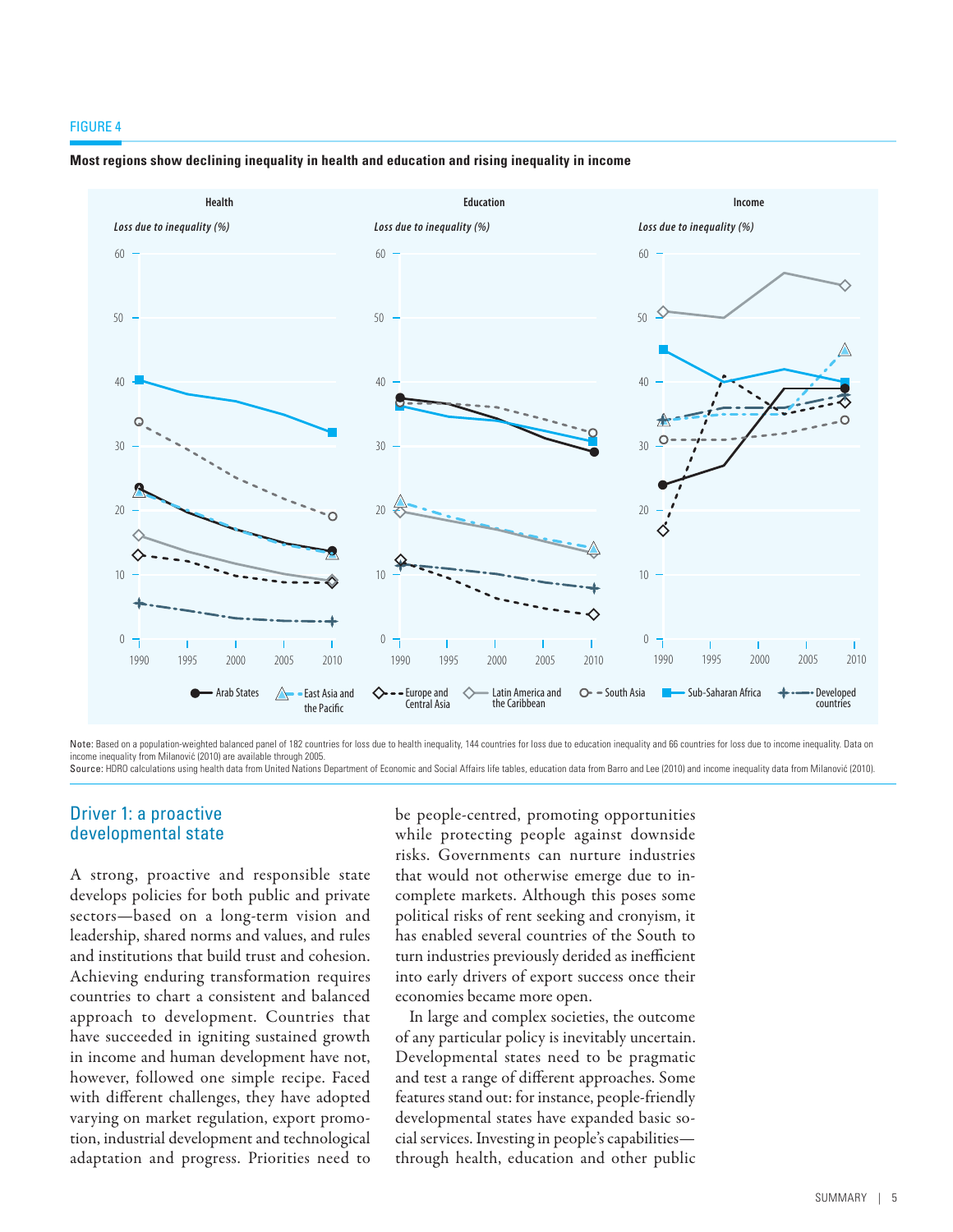#### Box 2

#### **The South's integration with the world economy and human development**

In a sample of 107 developing countries over 1990–2010, about 87% can be considered globally integrated: they increased their trade to output ratio, have many substantial trading partnerships<sup>1</sup> and maintain a high trade to output ratio relative to countries at comparable income levels.<sup>2</sup> All these developing countries are also much more connected to the world and with each other: Internet use has expanded dramatically, with the median annual growth in the number of users exceeding 30% between 2000 and 2010.

While not all globally integrated developing countries have made rapid gains in Human Development Index (HDI) value, the converse is true. Almost all developing countries that made the most improvement in HDI value relative to their peers between 1990 and 2012 (at least 45 in the sample here) have integrated more with the world economy over the past two decades; their average increase in trade to output ratio is about 13 percentage points greater than that of the group of developing countries with more modest improvement in HDI value. This is consistent with earlier findings that countries tend to open more as they develop.<sup>3</sup>

The increasingly integrated countries with major improvement in HDI value include not only the large ones that dominate the headlines, but also dozens of smaller and least developed countries. Thus they constitute a larger and more varied group than the emerging market economies often designated by acronyms, such as BRICS (Brazil, Russian Federation, India, China and South Africa), IBSA (India, Brazil and South Africa), CIVETS (Colombia, Indonesia, Viet Nam, Egypt, Turkey and South Africa) and MIST (Mexico, Indonesia, South Korea [Republic of Korea] and Turkey).

The figure below plots improvement in HDI value<sup>4</sup> against the change in trade to output ratio, an indicator of the depth of participation in global markets. More than four-fifths of these developing countries increased their trade to output ratio between 1990 and 2012. Among the exceptions in the subgroup that also made substantial improvement in HDI value are Indonesia, Pakistan and Venezuela, three large countries that are considered global players in world markets, exporting or importing from at least 80 economies. Two smaller countries whose trade to output ratio declined (Mauritius and Panama) continue to trade at levels much higher than would be expected for countries at comparable income levels. All countries that had substantial improvement in HDI value and increased their trade to output ratio between 1990 and 2012 are highlighted in the upper right quadrant of the figure. Countries in the lower right quadrant (including Kenya, the Philippines and South Africa) increased their trade to output ratio but made modest improvement in HDI value.



## Human progress and trade expansion in the South

1. Bilateral trade exceeding \$2 million in 2010–2011.

2. Based on results from a cross-country regression of trade to GDP ratio on income per capita that controls for population and landlockedness.

3. See Rodrik (2001).

4. Relative HDI improvement is measured by residuals from a regression of the change in the log of HDI value between 1990 and 2012 on the log of initial HDI value in 1990. Five countries with black dots in the upper left quadrant made substantial improvement in HDI value but reduced their trade to output ratio between 1990 and 2010, though they either maintained a large number of substantial trading ties globally or traded more than predicted for countries at comparable levels of income per capita. Countries with open circles in the upper right and lower right quadrants had modest relative improvement in HDI value between 1990 and 2012 but increased their trade to output ratio or maintained a large number of substantial trading ties.

Source: HDRO calculations; trade to output ratios from World Bank (2012a).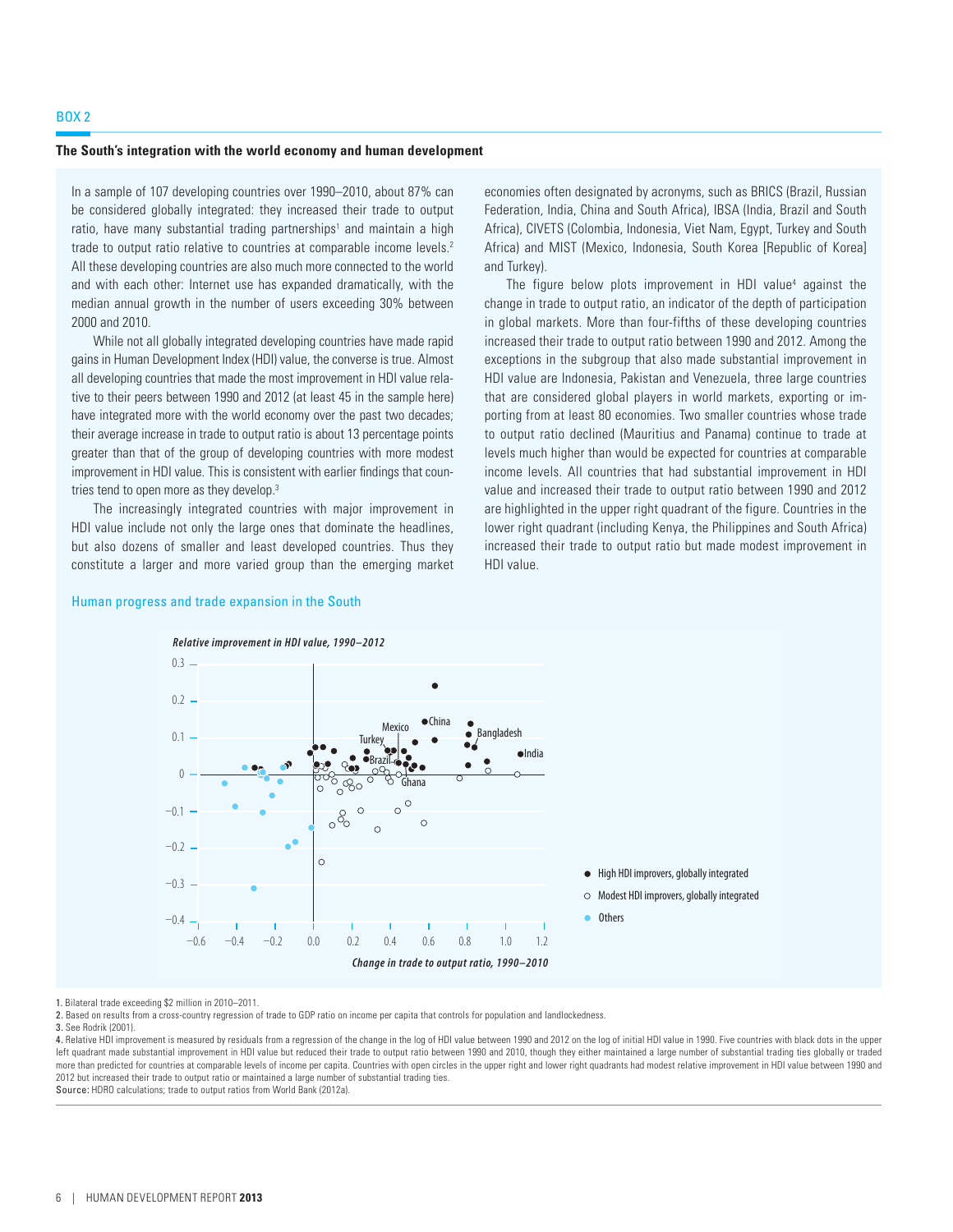services—is not an appendage of the growth process but an integral part of it (figures 7 and 8). Rapid expansion of quality jobs is a critical feature of growth that promotes human development.

## Driver 2: tapping of global markets

Global markets have played an important role in advancing progress. All newly industrializing countries have pursued a strategy of "importing what the rest of the world knows and exporting what it wants". But even more important is the terms of engagement with these markets. Without investment in people, returns from global markets are likely to be limited. Success is more likely to be the result not of a sudden opening but of gradual and sequenced integration with the world economy, according to national circumstances, and accompanied by investment in people, institutions and infrastructure. Smaller economies have successfully focused on niche products, the choice of which is often the result of years of state support built on existing competencies or the creation of new ones.

## Driver 3: determined social policy innovation

Few countries have sustained rapid growth without impressive levels of public investment—not just in infrastructure, but also in health and education. The aim should be to create virtuous cycles in which growth and social policies reinforce each other. Growth has frequently been much more effective at reducing poverty in countries with low income inequality than in countries with high income inequality. Promoting equality, particularly among different religious, ethnic or racial groups, also helps reduce social conflict.

Education, health care, social protections, legal empowerment and social organization all enable poor people to participate in growth. Sectoral balance—especially paying attention to the rural sector—and the nature and pace of employment expansion are critical in determining how far growth spreads incomes. But even these basic policy instruments may not empower disenfranchised groups. Poor people on the fringes of society struggle to

#### Figure 5





Note: North in 1980 refers to Australia, Canada, Japan, New Zealand, the United States and Western Europe. Source: HDRO calculations based on UNSD (2012).

#### Figure 6

**Some countries have performed well on both the nonincome and the income dimensions of the HDI**



Note: Based on a balanced panel of 96 countries. Source: HDRO calculations.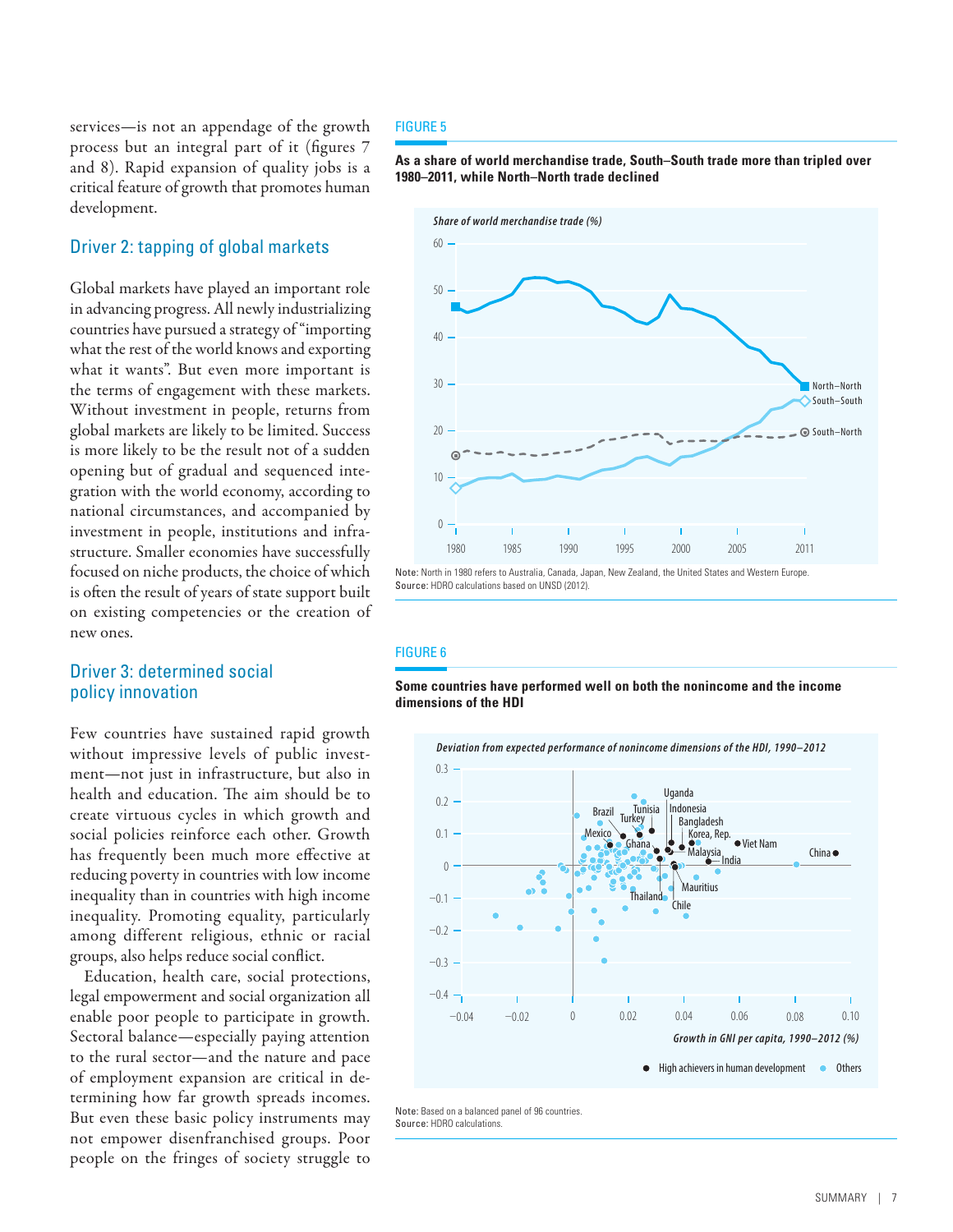#### Figure 7



**Current HDI values and previous public expenditures are positively correlated . . .**

Source: HDRO calculations and World Bank (2012a).

#### Figure 8

**. . . as are current child survival and previous public expenditure on health**



Source: HDRO calculations based on World Bank (2012a).

voice their concerns, and governments do not always evaluate whether services intended to reach everyone actually do. Social policy has to promote inclusion—ensuring nondiscrimination and equal treatment is critical for political and social stability—and provide basic social services, which can underpin long-term economic growth by supporting the emergence of a healthy, educated labour force. Not all such services need be provided publically. But the state should ensure that all citizens have secure access to the basic requirements of human development (box 3).

An agenda for development transformation that promotes human development is thus multifaceted. It expands people's assets by universalizing access to basic services. It improves the functioning of state and social institutions to promote equitable growth where the benefits are widespread. It reduces bureaucratic and social constraints on economic action and social mobility. And it holds leadership accountable.

## **Sustaining momentum**

Many countries of the South have demonstrated much success. But even in higher achieving countries, future success is not guaranteed. How can countries in the South continue their pace of progress in human development, and how can the progress be extended to other countries? The Report suggests four important areas to facilitate this: enhancing equity, enabling voice and participation, confronting environmental pressures and managing demographic change. The Report points to the high cost of policy inaction and argues for greater policy ambition.

## Enhancing equity

Greater equity, including between men and women and across groups, is not only valuable in itself, but also essential for promoting human development. One of the most powerful instruments for this purpose is education, which boosts people's self-confidence and makes it easier for them to find better jobs, engage in public debate and make demands on government for health care, social security and other entitlements.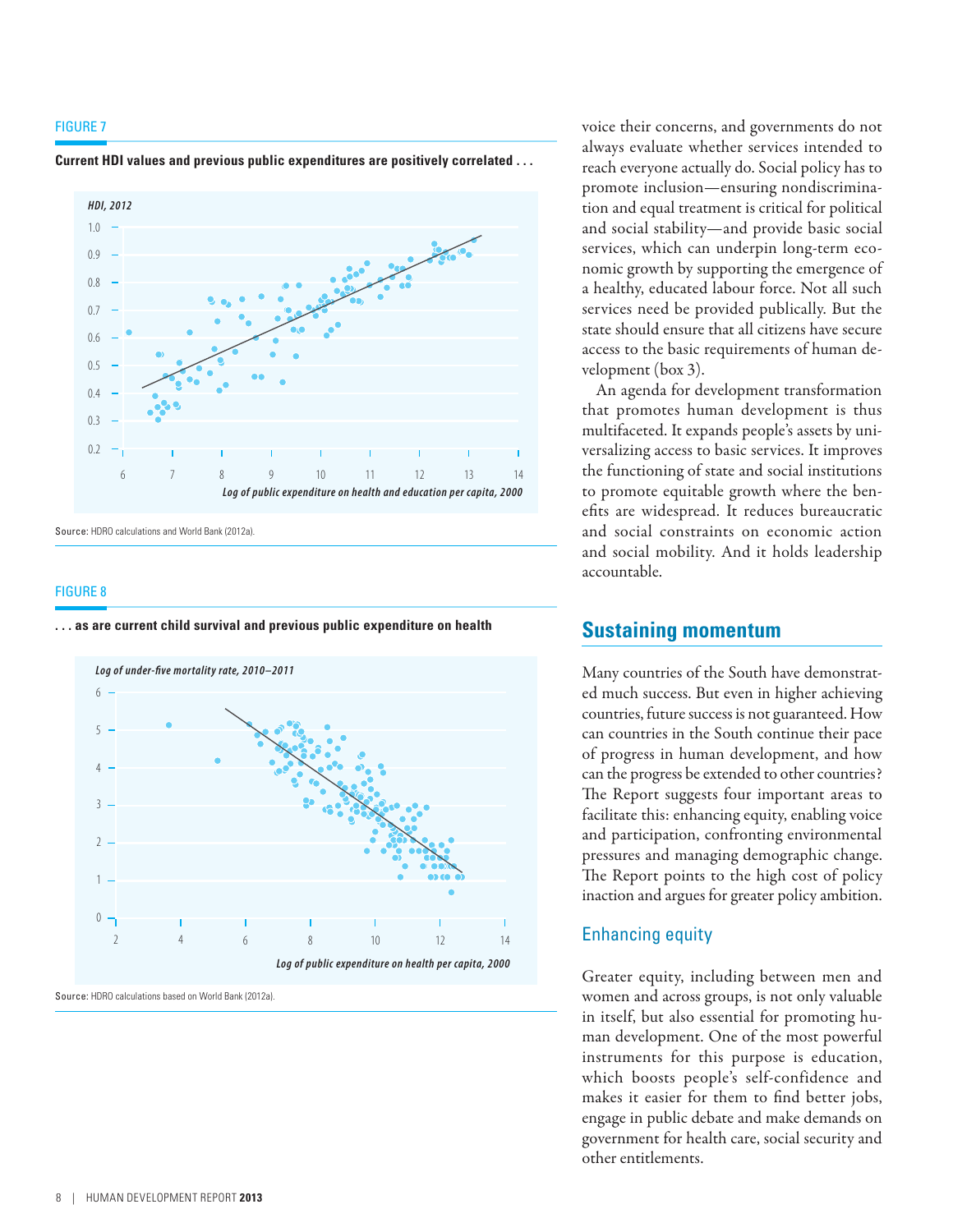#### **Why New York City looked South for antipoverty policy advice**

In New York City, we are working to better the lives of our residents in many ways. We continue to improve the quality of education in our schools. We have improved New Yorkers' health by reducing smoking and obesity. And we have enhanced the city's landscape by adding bike lanes and planting hundreds of thousands of trees.

We have also sought to reduce poverty by finding new and better ways to build self-sufficiency and prepare our young people for bright futures. To lead this effort, we established the Center for Economic Opportunity. Its mission is to identify strategies to help break the cycle of poverty through innovative education, health and employment initiatives.

Over the last six years, the centre has launched more than 50 pilot programmes in partnership with city agencies and hundreds of communitybased organizations. It has developed a customized evaluation strategy for each of these pilots, monitoring their performance, comparing outcomes and determining which strategies are most successful at reducing poverty and expanding opportunity. Successful programmes are sustained with new public and private funds. Unsuccessful programmes are discontinued, and resources reinvested in new strategies. The centre's findings are then shared across government agencies, with policymakers, with nonprofit partners and private donors, and with colleagues across the country and around the world who are also seeking new ways to break the cycle of poverty.

New York is fortunate to have some of the world's brightest minds working in our businesses and universities, but we recognize there is much to learn from programmes developed elsewhere. That is why the centre began its work by conducting an international survey of promising antipoverty strategies.

In 2007, the centre launched Opportunity NYC: Family Rewards, the first conditional cash transfer programme in the United States. Based on similar programmes operating in more than 20 other countries, Family Rewards reduces poverty by providing households with incentives for preventive health care, education and job training. In designing Family Rewards, we drew on lessons from Brazil, Mexico and dozens of other countries. By the end of our three-year pilot, we had learned which programme elements worked in New York City and which did not; information that is now helpful to a new generation of programmes worldwide.

Before we launched Opportunity NYC: Family Rewards, I visited Toluca, Mexico, for a firsthand look at Mexico's successful federal conditional cash transfer programme, Oportunidades. We also participated in a North– South learning exchange hosted by the United Nations. We worked with the Rockefeller Foundation, the World Bank, the Organization of American States and other institutions and international policymakers to exchange experiences on conditional cash transfer programmes in Latin America, as well as in Indonesia, South Africa and Turkey.

Our international learning exchanges are not limited to these cash transfer initiatives; they also include innovative approaches to urban transportation, new education initiatives and other programmes.

No one has a monopoly on good ideas, which is why New York will continue to learn from the best practices of other cities and countries. And as we adapt and evaluate new programmes in our own city, we remain committed to returning the favour and making a lasting difference in communities around the world.

Education also has striking benefits for health and mortality (box 4). Research for the report find that mother's education is more important to child survival than household income or wealth is and that policy interventions have a greater impact where education outcomes are initially weaker. This has profound policy implications, potentially shifting emphasis from efforts to boost household income to measures to improve girls' education.

The Report makes a strong case for policy ambition. An accelerated progress scenario suggests that low HDI countries can converge towards the levels of human development achieved by high and very high HDI countries. By 2050, aggregate HDI could rise 52% in Sub-Saharan Africa (from 0.402 to 0.612) and 36% in South Asia (from 0.527 to 0.714). Policy interventions under this scenario will also have a positive impact on the fight against poverty. By contrast, the costs of inaction will be increasingly higher, especially in low HDI countries, which are more vulnerable. For instance, failing to implement ambitious universal education policies will adversely affect many essential pillars of human development for future generations.

### Enabling voice and participation

Unless people can participate meaningfully in the events and processes that shape their lives, national human development paths will be neither desirable nor sustainable. People should be able to influence policymaking and results, and young people in particular should be able to look forward to greater economic opportunities and political participation and accountability.

Dissatisfaction is on the rise in the North and the South as people call for more opportunities to voice their concerns and influence policy, especially on basic social protection. Among the most active protesters are youth, in part a response to job shortages and limited employment opportunities for educated

The Report makes a strong case for policy ambition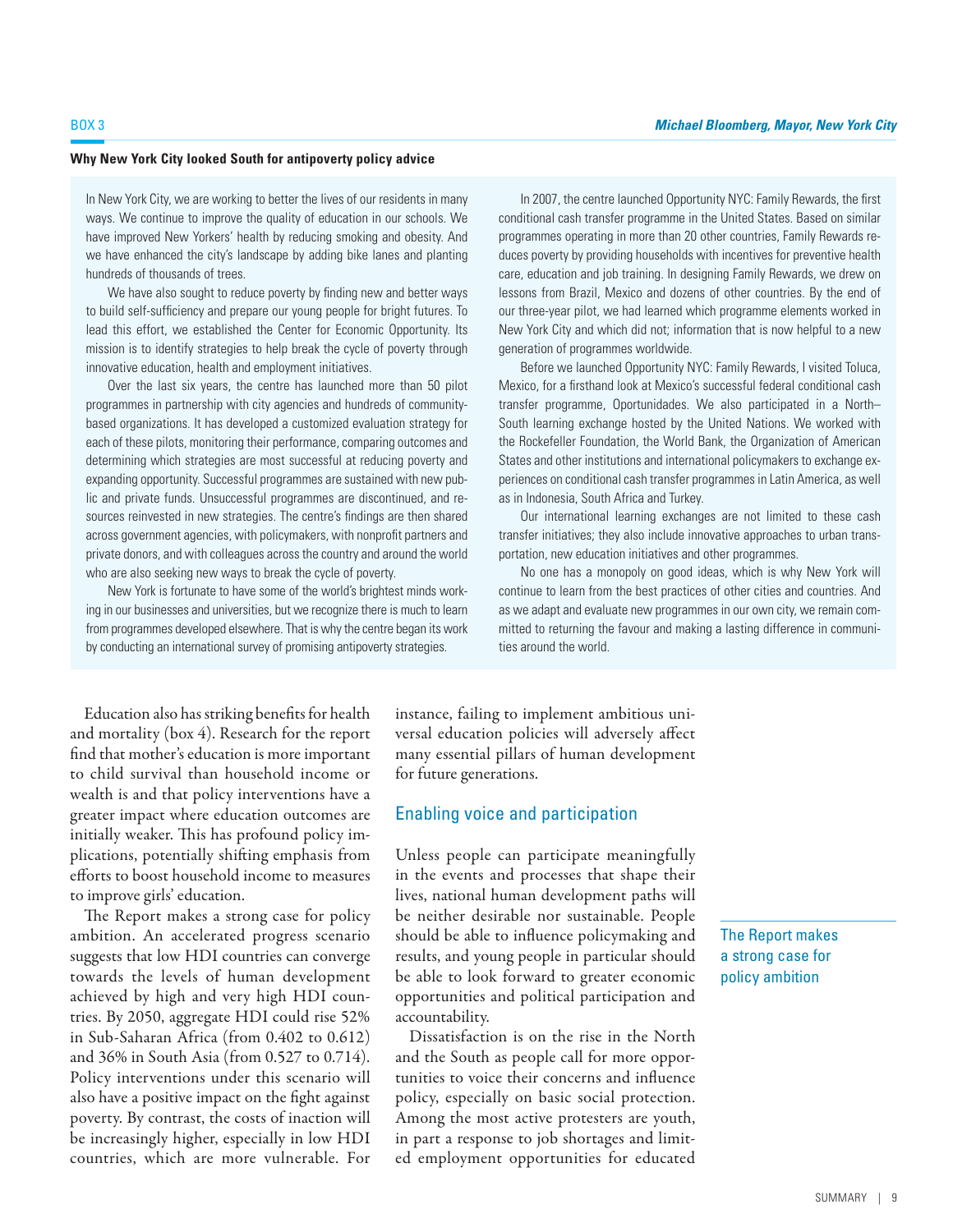#### FIGURE 9



In terms of human development, the cost of inaction is higher for countries with lower HDI values. In terms of GDP per capita loss, the cost of inaction is proportionally the same for countries irrespective of their HDI value.

Source: HDRO calculations based on Pardee Center for International Futures (2013).

young people. History is replete with popular rebellions against unresponsive governments. This can derail human development as unrest impedes investment and growth and autocratic governments divert resources to maintaining law and order.

It is hard to predict when societies will reach a tipping point. Mass protests, especially by educated people, tend to erupt when bleak prospects for economic opportunities lower the opportunity cost of engaging in political activity. These "effort-intensive forms of political participation" are then easily coordinated through new forms of mass communication.

## Confronting environmental challenges

While environmental threats such as climate change, deforestation, air and water pollution,

and natural disasters affect everyone, they hurt poor countries and poor communities most. Climate change is already exacerbating chronic environmental threats, and ecosystem losses are constraining livelihood opportunities, especially for poor people.

Although low HDI countries contribute the least to global climate change, they are likely to experience the greatest loss in annual rainfall and the sharpest increases in its variability, with dire implications for agricultural production and livelihoods. The magnitude of such losses highlights the urgency of adopting coping measures to increase people's resilience to climate change.

The cost of inaction will likely be high. The longer action is delayed, the higher the cost will be. To ensure sustainable economies and societies, new policies and structural changes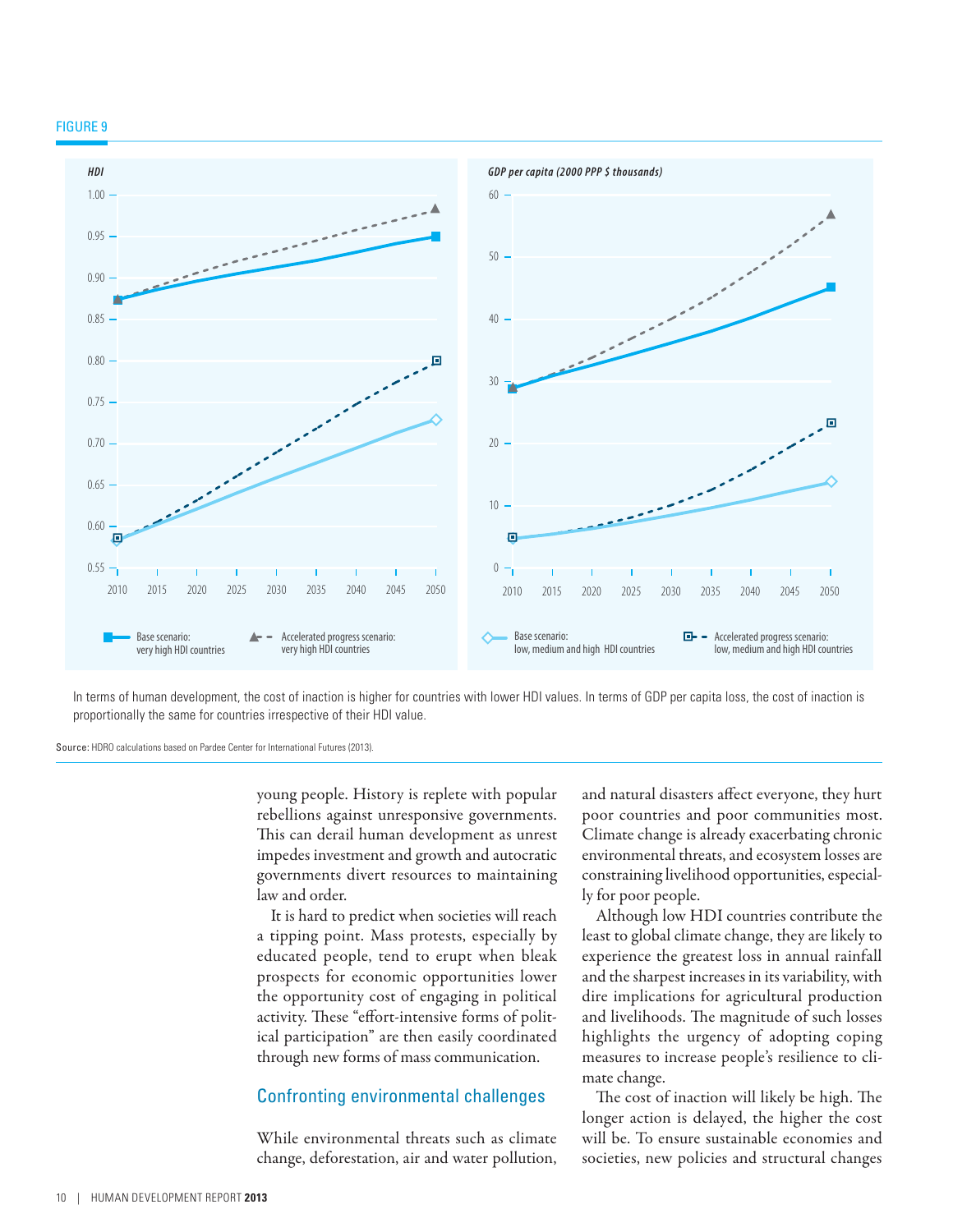#### Box 4

#### **Why population prospects will likely differ in the Republic of Korea and India**

Educational attainment has risen rapidly in the Republic of Korea. In the 1950s a large proportion of school-age children received no formal education. Today, young Korean women are among the best educated women in the world: more than half have completed college. As a consequence, elderly Koreans of the future will be much better educated than elderly Koreans of today (see figure), and because of the positive correlation between education and health, they are also likely to be healthier.

Assuming that enrolment rates (which are high) remain constant, the proportion of the population younger than age 14 will drop from 16% in 2010 to 13% in 2050. There will also be a marked shift in the population's education composition, with the proportion having a tertiary education projected to rise from 26% to 47%.

For India, the picture looks very different. Before 2000, more than half the adult population had no formal education. Despite the recent expansion in basic schooling and impressive growth in the number of better educated Indians (undoubtedly a key factor in India's recent economic growth), the proportion of the adult population with no education will decline only slowly. Partly because of this lower level of education, particularly among women, India's population is projected to grow rapidly, with India surpassing China as the most populous country. Even under an optimistic fast track scenario, which assumes education expansion similar to Korea's, India's education distribution in 2050 will still be highly unequal, with a sizeable group of uneducated (mostly elderly) adults. The rapid expansion in tertiary education under this scenario, however, will build a very well educated young adult labour force.





are needed that align human development and climate change goals in low-emission, climateresilient strategies and innovative publicprivate financing mechanisms.

## Managing demographic change

Between 1970 and 2011, world population swelled from 3.6 billion to 7 billion. As that population becomes more educated, its growth rate will decrease. Development prospects are influenced by the age structure of the population, as well as its size. An increasingly critical concern is the dependency ratio—that is, the number of younger and older people divided by the working-age population ages 15–64.

Some poorer countries will benefit from a "demographic dividend" as the share of the population in the workforce rises, but only if there is strong policy action. Girls' education, for instance, is a critical vehicle of a possible demographic dividend. Educated women tend to have fewer, healthier and better educated children; in many countries educated women also enjoy higher salaries than uneducated workers.

The richer regions of the South, by contrast, will confront a very different problem, as their population age, reducing the share of the working-age population. The rate of population ageing matters because developing countries will struggle to meet the needs of an older population if they are still poor. Many developing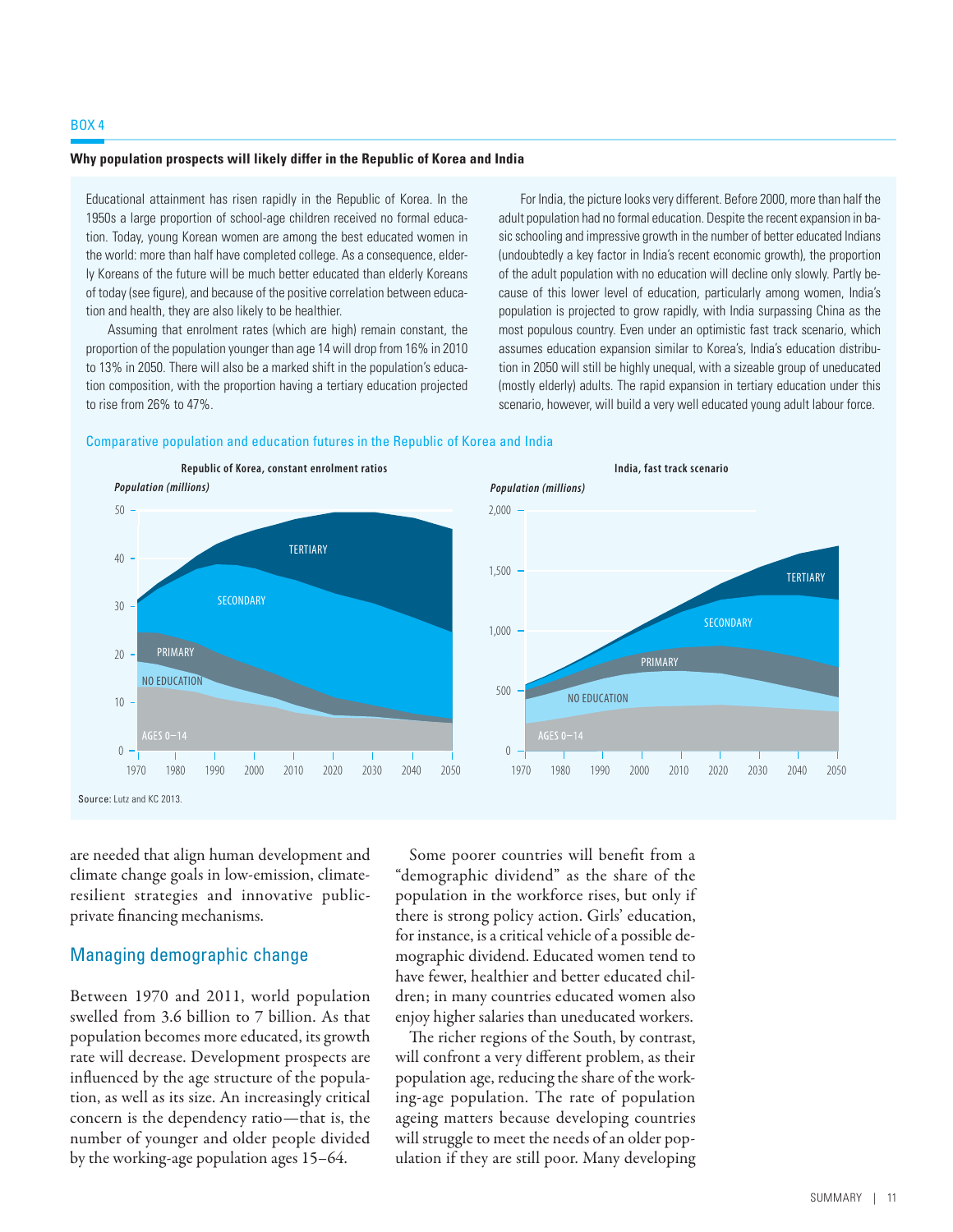countries now have only a short window of opportunity to reap the full benefits of the demographic dividend.

Demographic trends are not deterministic, however. They can be altered, at least indirectly, by education policies. The Report presents two scenarios for 2010–2050: the base case scenario, in which enrolment ratios remain constant at each level of education, and a fast track scenario, in which the countries with the lowest initial education levels embrace ambitious education targets. The decline in the dependency ratio for low HDI countries under the fast track scenario is more than twice that under the base case scenario. Ambitious education policies can enable medium and high HDI countries to curb projected increases in their dependency ratios, in order to make their demographic transition towards an ageing population less difficult.

Addressing these demographic challenges will require raising educational attainment levels while expanding productive employment opportunities—by reducing unemployment, promoting labour productivity and increasing labour force participation, particularly among women and older workers.

## **Governance and partnerships for a new era**

The new arrangements promoted by the South and the resulting pluralism are challenging existing institutions and processes in the traditional domains of multilateralism—finance, trade, investment and health—sometimes directly and sometimes indirectly through alternative regional and subregional systems. Global and regional governance is becoming a multifaceted combination of new arrangements and old structures that need collective nurturing in multiple ways. Reforms in global institutions must be complemented by stronger cooperation with regional institutions—and in some cases broader mandates for those regional institutions. The accountability of organizations must be extended to a wider group of countries, as well as to a wider group of stakeholders.

Many of the current institutions and principles for international governance were designed for a world order that does not match

contemporary reality. One consequence is that these institutions greatly underrepresent the South. If they are to survive, international institutions need to be more representative, transparent and accountable. Indeed, some intergovernmental processes would be invigorated by greater participation from the South, which can bring substantial financial, technological and human resources.

In all of this, governments are understandably concerned with preserving national sovereignty. Overly strict adherence to the primacy of national sovereignty can encourage zero-sum thinking. A better strategy is responsible sovereignty, whereby countries engage in fair, rule-based and accountable international cooperation, joining in collective endeavours that enhance global welfare. Responsible sovereignty also requires that states ensure the human rights security and safety of their citizens. According to this view, sovereignty is seen not just as a right but as a responsibility.

This changing world has profound implications for the provision of public goods. Areas of global international concern meriting urgent attention and cooperation include trade, migration and climate change. In some cases, public goods can be delivered by regional institutions, which can avoid the polarization that slows progress in larger, multilateral forums. Increasing regional cooperation may, however, have disadvantages—adding to a complex, multilevel and fragmented tapestry of institutions. The challenge therefore is to ensure "coherent pluralism"—so that institutions at all levels work in a broadly coordinated fashion.

International governance institutions can be held to account not just by member states, but also by global civil society. Civil society organizations have already influenced global transparency and rule setting on aid, debt, human rights, health and climate change. Civil society networks can now take advantage of new media and new communications technologies. Yet civil society organizations also face questions about their legitimacy and accountability and may take undesirable forms. Nevertheless, the future legitimacy of international governance will depend on the capabilities of institutions to engage with citizen networks and communities.

Some intergovernmental processes would be invigorated by greater participation from the South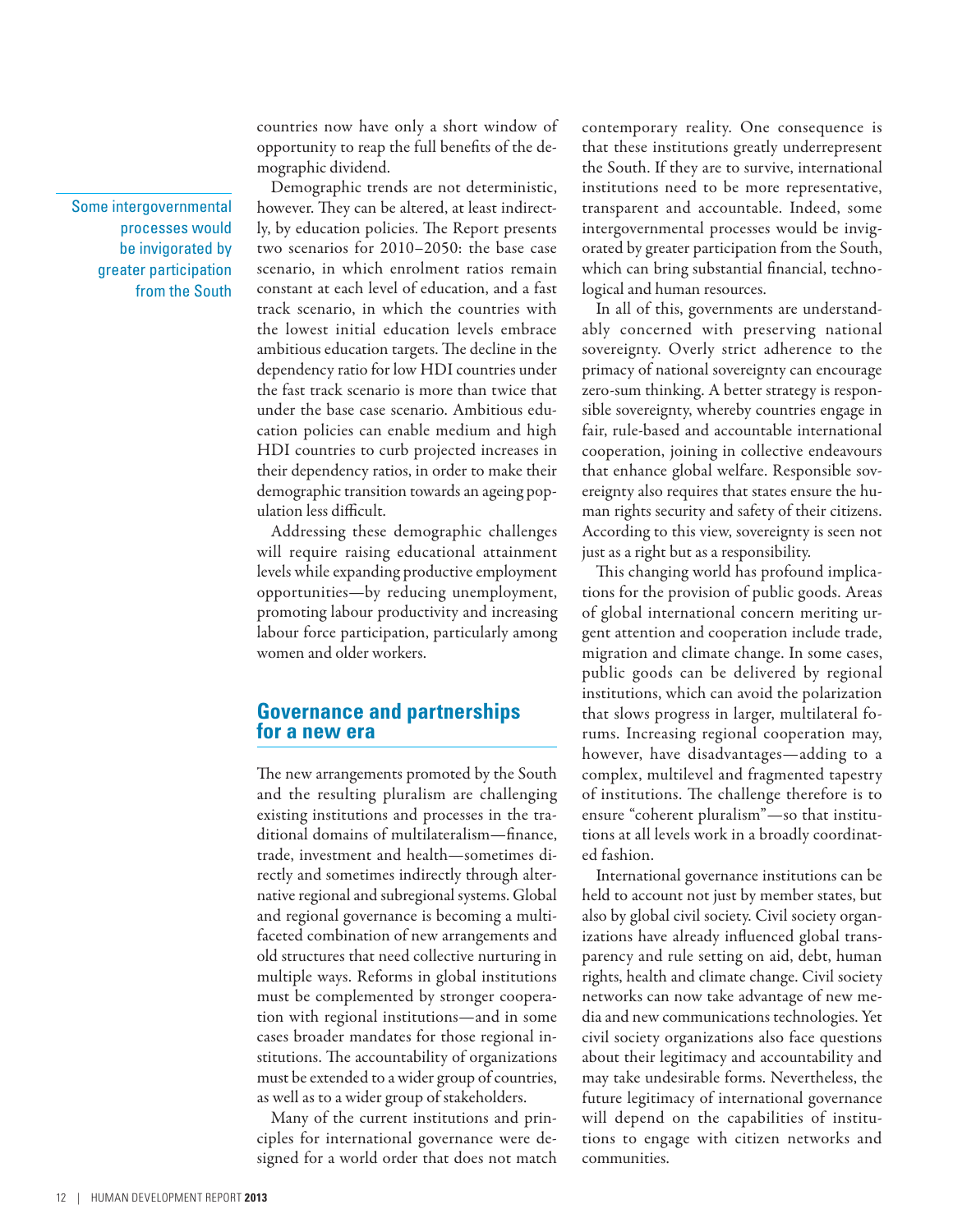## **Conclusions: partners in a new era**

Many countries of the South have already demonstrated what can be done to ensure that human development proceeds in ways that are both productive and sustainable, but they have gone only part of the way. For the years ahead, the Report suggests five broad conclusions.

## Rising economic strength in the South must be matched by a full commitment to human development

Investments in human development are justified not only on moral grounds, but also because improvements in health, education and social welfare are key to success in a more competitive and dynamic world economy. In particular, these investments should target the poor—connecting them to markets and increasing their livelihood opportunities. Poverty is an injustice that can and should be remedied by determined action.

Good policymaking also requires greater focus on enhancing social capacities, not just individual capabilities. Individuals function within social institutions that can limit or enhance their development potential. Policies that change social norms that limit human potential, such as strictures against early marriages or dowry requirements, can open up additional opportunities for individuals to reach their full potential.

## Less developed countries can learn and benefit from the success of emerging economies in the South

The unprecedented accumulation of financial reserves and sovereign wealth funds in the South as well as the North provides an opportunity to accelerate broad-based progress. Even a small portion of these funds dedicated to human development and poverty eradication could have a large effect. At the same time South–South trade and investment flows can leverage foreign markets in new ways that enhance development opportunities, such as by participating in regional and global value chains.

Burgeoning South–South trade and investment in particular can lay the basis for shifting manufacturing capacity to other less developed regions and countries. Recent Chinese and Indian joint ventures and startup manufacturing investments in Africa serve as a prelude to a much expanded force. International production networks provide opportunities to speed up the development process by allowing countries to leap-frog to more sophisticated production modes.

## New institutions and new partnerships can facilitate regional integration and South–South relationships

New institutions and partnerships can help countries share knowledge, experiences and technology. This can be accompanied by new and stronger institutions to promote trade and investment and accelerate experience sharing across the South. One step would be to establish a new South Commission to bring a fresh vision of how the diversity of the South can be a force for solidarity.

## Greater representation for the South and civil society can accelerate progress on major global challenges

The rise of the South is leading to a greater diversity of voice on the world stage. This represents an opportunity to build governance institutions that fully represent all constituencies that would make productive use of this diversity in finding solutions to world problems.

New guiding principles for international organizations are needed which incorporate the experience of the South. The emergence of the Group of 20 is an important step in this direction, but the countries of the South also need more equitable representation in the Bretton Woods institutions, the United Nations and other international bodies.

Active civil society and social movements, both national and transnational, are using the media to amplify their calls for just and fair governance. The spread of movements and increasing platforms for vocalizing key messages and demands challenge governance institutions to adapt more-democratic and more-inclusive principles. More generally, a

The unprecedented accumulation of financial reserves provides an opportunity to accelerate broad-based progress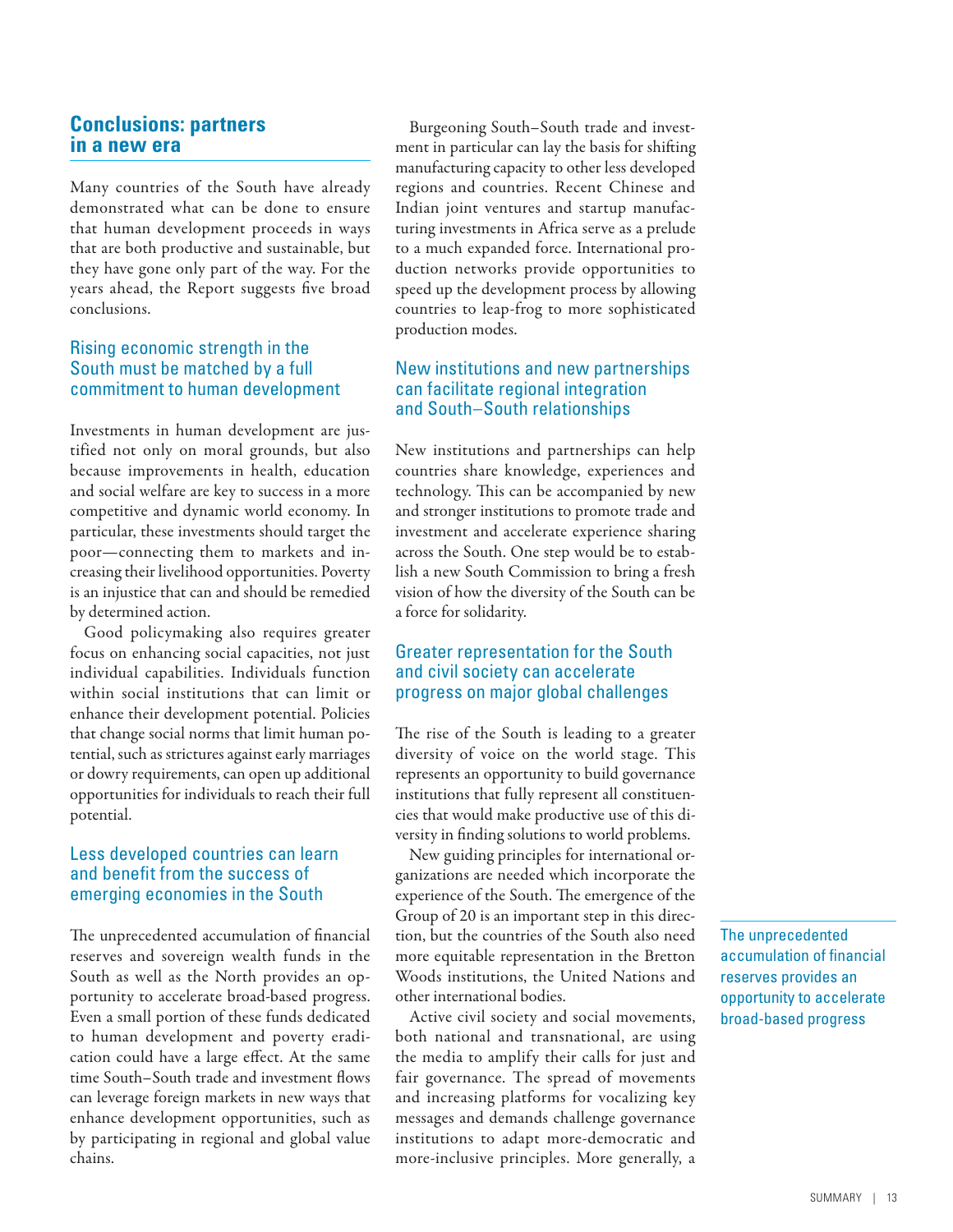fairer and less unequal world requires space for a multiplicity of voices and a system of public discourse.

## The rise of the South presents new opportunities for generating a greater supply of public goods

A sustainable world requires a greater supply of global public goods. Global issues today are increasing in number and urgency, from mitigation of climate change and international economic and financial instability to the fight against terrorism and nuclear proliferation. They require a global response. Yet in many areas, international cooperation continues to be slow—and at times dangerously hesitant. The rise of the South presents new opportunities for providing global public goods more effectively and for unlocking today's many stalemated global issues.

"Publicness" and "privateness" are in most cases not innate properties of a public good but social constructs. As such, they represent a policy choice. National governments can step in when there is underprovision at the national level, but when global challenges arise, international cooperation is necessary and can happen only by voluntary action of many governments. Given the many pressing challenges, progress in determining what is public and what is private will require strong, committed personal and institutional leadership.

 $*$  \* \*

The 2013 *Human Development Report* presents the contemporary global context and charts a path for policymakers and citizens to navigate the increasing interconnectedness of the world and to face the growing global challenges. It describes how the dynamics of power, voice and wealth in the world are changing—and identifies the new policies and institutions necessary to address these 21st century realities and promote human development with greater equity, sustainability and social integration. Progress in human development requires action and institutions at both the global and national levels. At the global level, institutional reforms and innovation are required to protect and provide global public goods. At the national level, state commitment to social justice is important, as is the reality that one-size-fits-all technocratic policies are neither realistic nor effective given the diversity of national contexts, cultures and institutional conditions. Nevertheless, overarching principles such as social cohesion, state commitment to education, health and social protection, and openness to trade integration emerge as means of navigating towards sustainable and equitable human development.

The rise of the South presents new opportunities for providing global public goods more effectively and for unlocking today's many stalemated global issues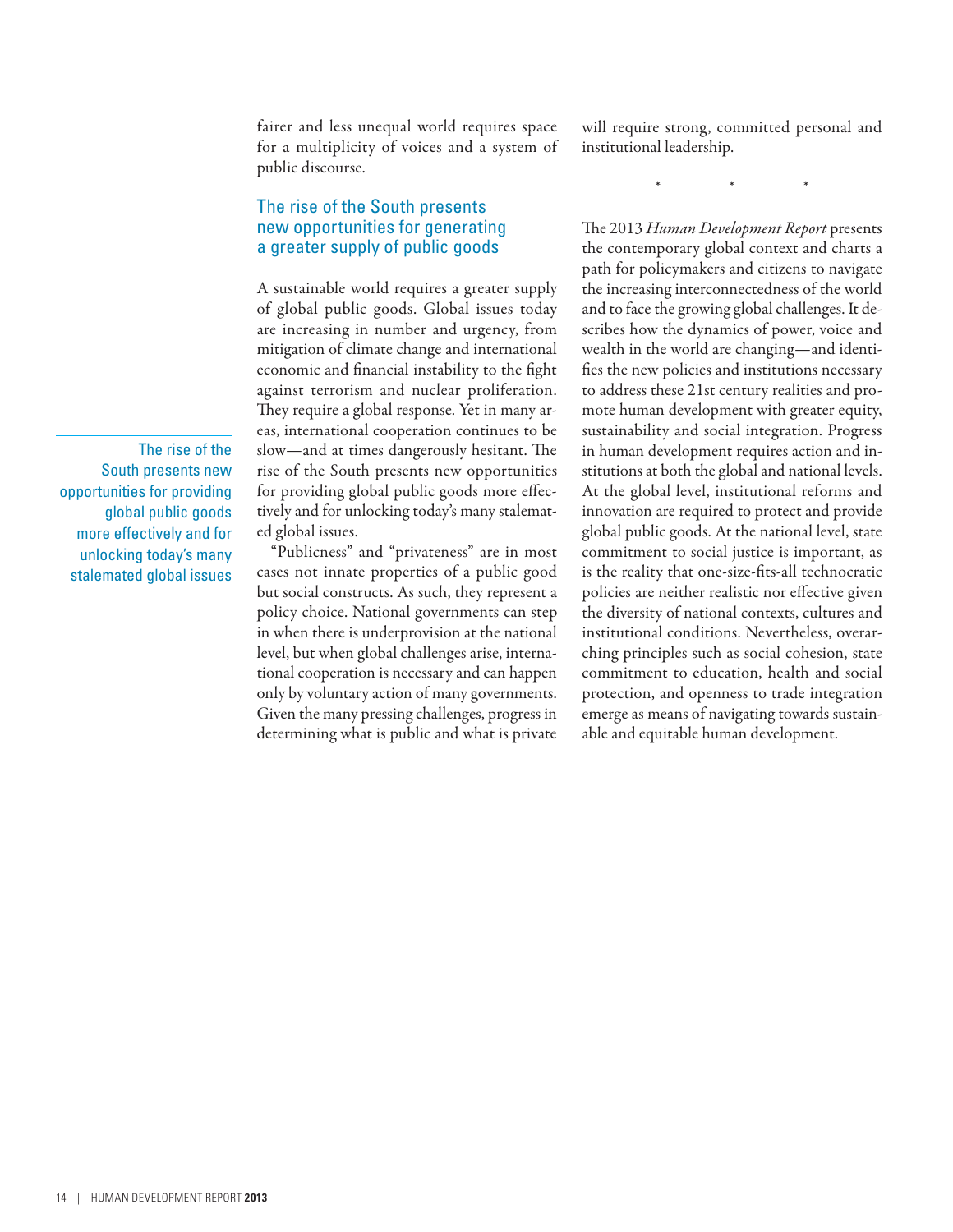## **2012 HDI ranks and changes in rank from 2011 to 2012**

| Afghanistan                       | 175            |         |            |
|-----------------------------------|----------------|---------|------------|
| Albania                           | 70             | -1      | ↓          |
| Algeria                           | 93             | $-1$    | ↓          |
| Andorra                           | 33             | $^{-1}$ | ↓          |
| Angola                            | 148            |         |            |
| Antigua and Barbuda               | 67             | $-1$    | ↓          |
| Argentina                         | 45             | $-1$    | ↓          |
| Armenia                           | 87             | $-1$    | ↓          |
| Australia                         | $\overline{2}$ |         |            |
| Austria                           | 18             |         |            |
| Azerbaijan                        | 82             | $-1$    | ↓          |
| <b>Bahamas</b>                    | 49             |         |            |
| Bahrain                           | 48             |         |            |
| Bangladesh                        | 146            | 1       | $\uparrow$ |
| Barbados                          | 38             |         |            |
| <b>Belarus</b>                    | 50             | 1       | ↑          |
| Belgium                           | 17             |         |            |
| Belize                            | 96             |         |            |
| Benin                             | 166            |         |            |
| Bhutan                            | 140            | 1       | ↑          |
| Bolivia, Plurinational State of   | 108            |         |            |
| Bosnia and Herzegovina            | 81             | -1      | ↓          |
| Botswana                          | 119            | $-1$    | ↓          |
| Brazil                            | 85             |         |            |
| Brunei Darussalam                 | 30             |         |            |
| Bulgaria                          | 57             |         |            |
| Burkina Faso                      | 183            |         |            |
| Burundi                           | 178            | -1      | ↓          |
| Cambodia                          | 138            |         |            |
| Cameroon                          | 150            |         |            |
| Canada                            | 11             | $-1$    | ↓          |
| Cape Verde                        | 132            | $-1$    | ↓          |
| Central African Republic          | 180            | $^{-1}$ | ↓          |
| Chad                              | 184            |         |            |
| Chile                             | 40             |         |            |
| China                             | 101            |         |            |
| Colombia                          | 91             |         |            |
| Comoros                           | 169            | $-1$    | ↓          |
| Congo                             | 142            |         |            |
| Congo, Democratic Republic of the | 186            |         |            |
| Costa Rica                        | 62             |         |            |
| Côte d'Ivoire                     | 168            | 1       | ↑          |
| Croatia                           | 47             | -1      | ↓          |
| Cuba                              | 59             |         |            |
| Cyprus                            | 31             |         |            |
| Czech Republic                    | 28             |         |            |
| Denmark                           | 15             |         |            |
| Djibouti                          | 164            |         |            |
| Dominica                          | 72             |         |            |
| Dominican Republic                | 96             | 2       | ↑          |
| Ecuador                           | 89             |         |            |
| Egypt                             | 112            |         |            |
| El Salvador                       |                | $-1$    | ↓          |
| <b>Equatorial Guinea</b>          | 107<br>136     |         |            |
| Eritrea                           | 181            | 1       | ↑          |
| Estonia                           | 33             | 1       | ↑          |
|                                   |                | -1      | ↓          |
| Ethiopia                          | 173<br>96      | 2       | ↑          |
| Fiji<br>Finland                   |                |         |            |
|                                   | 21             |         |            |
| France                            | 20             |         |            |
| Gabon<br>Gambia                   | 106<br>165     |         |            |
|                                   |                |         |            |

| Georgia                          | 72  | 3    | ↑          |
|----------------------------------|-----|------|------------|
| Germany                          | 5   |      |            |
| Ghana                            | 135 |      |            |
| Greece                           | 29  |      |            |
| Grenada                          | 63  | $-1$ | ↓          |
| Guatemala                        | 133 |      |            |
| Guinea                           | 178 | $-1$ | ↓          |
| Guinea-Bissau                    | 176 |      |            |
|                                  |     | 1    | ↑          |
| Guyana                           | 118 |      |            |
| Haiti                            | 161 | 1    | ↑          |
| Honduras                         | 120 |      |            |
| Hong Kong, China (SAR)           | 13  | 1    | ↑          |
| Hungary                          | 37  |      |            |
| Iceland                          | 13  |      |            |
| India                            | 136 |      |            |
| Indonesia                        | 121 | 3    | ↑          |
| Iran, Islamic Republic of        | 76  | $-2$ | ↓          |
| Iraq                             | 131 | 1    | ↑          |
| Ireland                          | 7   |      |            |
| Israel                           | 16  |      |            |
| Italy                            | 25  |      |            |
| Jamaica                          | 85  | $-2$ | ↓          |
|                                  |     |      |            |
| Japan                            | 10  |      |            |
| Jordan                           | 100 |      |            |
| Kazakhstan                       | 69  | $-1$ | ↓          |
| Kenya                            | 145 |      |            |
| Kiribati                         | 121 |      |            |
| Korea, Republic of               | 12  |      |            |
| Kuwait                           | 54  | $-1$ | ↓          |
| Kyrgyzstan                       | 125 |      |            |
| Lao People's Democratic Republic | 138 |      |            |
| Latvia                           | 44  | 1    | ↑          |
| Lebanon                          | 72  |      |            |
| Lesotho                          | 158 | 1    | ↑          |
| Liberia                          | 174 |      |            |
|                                  |     |      |            |
| Libya                            | 64  | 23   | ↑          |
| Liechtenstein                    | 24  |      |            |
| Lithuania                        | 41  | 2    | ↑          |
| Luxembourg                       | 26  |      |            |
| Madagascar                       | 151 |      |            |
| Malawi                           | 170 | 1    | $\uparrow$ |
| Malaysia                         | 64  | 1    | $\uparrow$ |
| Maldives                         | 104 | $-1$ | t          |
| Mali                             | 182 | $-1$ | ↓          |
| Malta                            | 32  | 1    | $\uparrow$ |
| Mauritania                       | 155 |      |            |
| Mauritius                        | 80  | $-1$ | ↓          |
|                                  |     |      |            |
| Mexico                           | 61  |      |            |
| Micronesia, Federated States of  | 117 |      |            |
| Moldova, Republic of             | 113 |      |            |
| Mongolia                         | 108 | 2    | ↑          |
| Montenegro                       | 52  | -2   | ↓          |
| Morocco                          | 130 |      |            |
| Mozambique                       | 185 |      |            |
| Myanmar                          | 149 |      |            |
| Namibia                          | 128 |      |            |
| Nepal                            | 157 |      |            |
| Netherlands                      | 4   |      |            |
| New Zealand                      |     |      |            |
|                                  | 6   |      |            |
| Nicaragua                        | 129 |      |            |
| Niger                            | 186 | 1    | ↑          |
| Nigeria                          | 153 | 1    | $\uparrow$ |
|                                  |     |      |            |

| Norway                                    | 1   |         |            |
|-------------------------------------------|-----|---------|------------|
| Oman                                      | 84  | $-1$    | ↓          |
| Pakistan                                  | 146 |         |            |
| Palau                                     | 52  | 2       | ↑          |
| Palestine, State of                       | 110 | 1       | $\uparrow$ |
| Panama                                    | 59  | 1       | ↑          |
| Papua New Guinea                          | 156 |         |            |
| Paraguay                                  | 111 | -2      | ↓          |
| Peru                                      | 77  | $-1$    | ↓          |
|                                           | 114 |         |            |
| Philippines                               |     |         |            |
| Poland                                    | 39  |         |            |
| Portugal                                  | 43  | $-3$    | ↓          |
| Qatar                                     | 36  |         |            |
| Romania                                   | 56  | $-1$    | ↓          |
| <b>Russian Federation</b>                 | 55  |         |            |
| Rwanda                                    | 167 |         |            |
| Saint Kitts and Nevis                     | 72  | $-1$    | ↓          |
| Saint Lucia                               | 88  |         |            |
| Saint Vincent and the Grenadines          | 83  | $-2$    | ↓          |
| Samoa                                     | 96  |         |            |
| Sao Tome and Principe                     | 144 |         |            |
| Saudi Arabia                              | 57  |         |            |
| Senegal                                   | 154 | $^{-2}$ | ↓          |
| Serbia                                    | 64  |         |            |
|                                           |     |         |            |
| Seychelles                                | 46  |         |            |
| Sierra Leone                              | 177 | 2       | ↑          |
| Singapore                                 | 18  |         |            |
| Slovakia                                  | 35  |         |            |
| Slovenia                                  | 21  |         |            |
| Solomon Islands                           | 143 |         |            |
| South Africa                              | 121 | 1       | ↑          |
| Spain                                     | 23  |         |            |
| Sri Lanka                                 | 92  |         |            |
| Sudan                                     | 171 | $-1$    | ↓          |
| Suriname                                  | 105 |         |            |
| Swaziland                                 | 141 | -1      | ↓          |
| Sweden                                    | 7   |         |            |
| Switzerland                               | 9   |         |            |
|                                           |     |         |            |
| Syrian Arab Republic                      | 116 |         |            |
| Tajikistan                                | 125 | 1       | ↑          |
| Tanzania, United Republic of              | 152 | 1       | ↑          |
| Thailand                                  | 103 | 1       | $\uparrow$ |
| The former Yugoslav Republic of Macedonia | 78  | -2      | ↓          |
| Timor-Leste                               | 134 |         |            |
| Togo                                      | 159 | 1       | ↑          |
| Tonga                                     | 95  |         |            |
| Trinidad and Tobago                       | 67  | $^{-1}$ | ↓          |
| Tunisia                                   | 94  |         |            |
| Turkey                                    | 90  |         |            |
| Turkmenistan                              | 102 |         |            |
| Uganda                                    | 161 |         |            |
| Ukraine                                   | 78  |         |            |
|                                           |     |         |            |
| United Arab Emirates                      | 41  | $^{-1}$ | ↓          |
| United Kingdom                            | 26  |         |            |
| <b>United States</b>                      | 3   | $-1$    | ↓          |
| Uruguay                                   | 51  |         |            |
| Uzbekistan                                | 114 | 1       | ↑          |
| Vanuatu                                   | 124 | $-2$    | ↓          |
| Venezuela, Bolivarian Republic of         | 71  | $-1$    | ↓          |
| Viet Nam                                  | 127 |         |            |
| Yemen                                     | 160 | -2      | ↓          |
| Zambia                                    | 163 |         |            |
| Zimbabwe                                  | 172 | 1       | ↑          |
|                                           |     |         |            |

**Note: Positive or negative values and arrows indicate the number of positions upward or downward a country's rank changed from 2011 to 2012 using consistent data and methodology; a blank indicates no change.**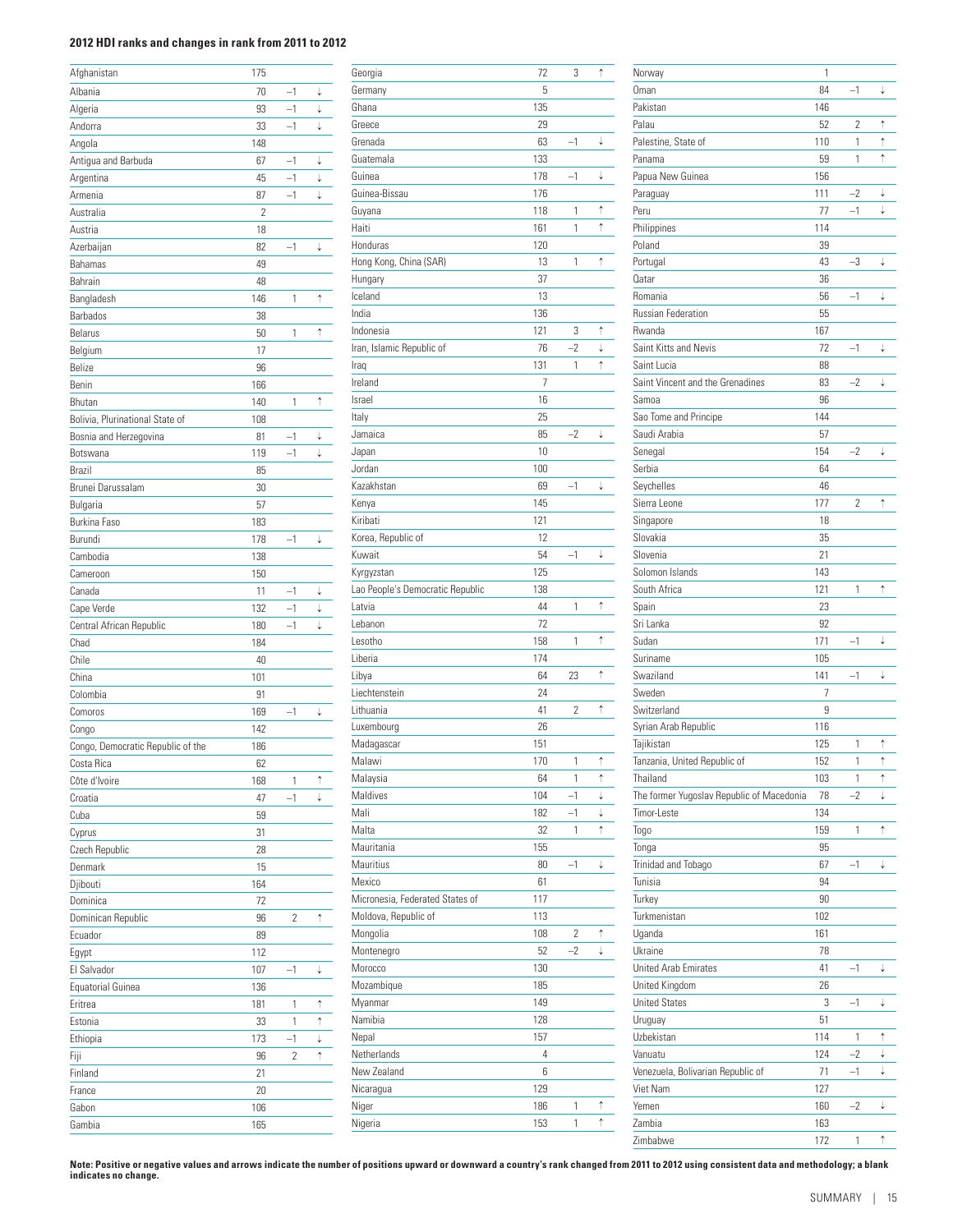## Human development indices

| <b>HDI rank</b><br>Value<br>Rank<br>Value<br>Rank<br>Value<br>Value<br>Year<br><b>VERY HIGH HUMAN DEVELOPMENT</b><br>0.955<br>5<br>0.894<br>$\mathbf{1}$<br>0.065<br>1 Norway<br>$\ldots$<br>$\overline{2}$<br>0.938<br>0.864<br>0.115<br>17<br>2 Australia<br>0.937<br>0.256<br>42<br>3 United States<br>0.821<br>16<br>$\ddotsc$<br>0.921<br>0.857<br>$\overline{4}$<br>0.045<br>$\overline{1}$<br>4 Netherlands<br>$\ddotsc$<br>0.920<br>0.856<br>5<br>0.075<br>$\,6\,$<br>5 Germany<br><br>6 New Zealand<br>0.919<br>0.164<br>31<br>$\cdot$<br>$\ddotsc$<br>7 Ireland<br>0.916<br>19<br>0.850<br>6<br>0.121<br>$\ldots$<br>$\sqrt{3}$<br>$\overline{2}$<br>7 Sweden<br>0.916<br>0.859<br>0.055<br>9 Switzerland<br>0.913<br>0.849<br>$\overline{7}$<br>0.057<br>$\mathbf{3}$<br>$\ldots$<br>0.912<br>21<br>10 Japan<br>0.131<br>$\ddotsc$<br>$\cdot$<br>$\ddot{\phantom{a}}$<br>11 Canada<br>0.911<br>0.832<br>18<br>13<br>0.119<br>$\ldots$<br>0.909<br>28<br>27<br>12 Korea, Republic of<br>0.758<br>0.153<br>13 Hong Kong, China (SAR)<br>0.906<br>$\ldots$<br>$\sim$<br>$\sim$<br>$\ldots$<br>$\ldots$<br>13 Iceland<br>0.906<br>$\, 8$<br>0.848<br>0.089<br>10<br>$\ddotsc$<br>15 Denmark<br>0.901<br>0.845<br>9<br>0.057<br>$\mathbf{3}$<br>$\ldots$<br>0.900<br>0.790<br>21<br>25<br>16 Israel<br>0.144<br>0.897<br>0.825<br>15<br>0.098<br>12<br>17 Belgium<br>$\ldots$<br>12<br>18 Austria<br>0.895<br>0.837<br>0.102<br>14<br>18 Singapore<br>0.895<br>0.101<br>13<br>$\sim$ 10 $\mu$<br>$\ldots$<br>$\ldots$<br>$\boldsymbol{9}$<br>0.893<br>0.083<br>20 France<br>0.812<br>18<br>0.892<br>0.075<br>6<br>21 Finland<br>0.839<br>11<br>$\ldots$<br>0.892<br>2003<br>21 Slovenia<br>0.840<br>10<br>0.080<br>$\, 8$<br>0.000<br>23 Spain<br>0.885<br>0.796<br>20<br>0.103<br>15<br>$\ldots$<br>24 Liechtenstein<br>0.883<br>$\ddotsc$<br>$\ddotsc$<br>$\ddotsc$<br>$\ddot{\phantom{0}}$<br>25 Italy<br>0.881<br>24<br>0.776<br>0.094<br>11<br><br>26 Luxembourg<br>0.875<br>0.813<br>17<br>$26\,$<br>0.149<br>26 United Kingdom<br>0.875<br>0.802<br>34<br>19<br>0.205<br>$\ddotsc$<br>0.873<br>28 Czech Republic<br>0.826<br>14<br>0.122<br>$20\,$<br>2002/2003<br>0.010<br>0.860<br>0.760<br>27<br>0.136<br>23<br>29 Greece<br>$\ldots$<br>30 Brunei Darussalam<br>0.855<br>$\ddotsc$<br>31 Cyprus<br>0.848<br>0.751<br>29<br>0.134<br>22<br>$\ldots$<br>32 Malta<br>0.847<br>23<br>39<br>0.778<br>0.236<br>$\ddotsc$<br>0.846<br>33 Andorra<br>$\ldots$<br>$\ldots$<br>$\ldots$<br>$\ldots$<br>$\ldots$<br>2003<br>33 Estonia<br>0.846<br>29<br>0.770<br>25<br>0.158<br>0.026<br>35 Slovakia<br>0.840<br>0.788<br>22<br>32<br>0.000<br>2003<br>0.171<br>0.834<br>36 Qatar<br>0.546<br>117<br>$\ddotsc$<br>37 Hungary<br>0.831<br>0.769<br>26<br>0.256<br>42<br>0.016<br>2003<br>38 Barbados<br>0.825<br>0.343<br>61<br>$\cdot$<br>0.821<br>24<br>39 Poland<br>0.740<br>30<br>0.140<br>$\ddotsc$<br>40 Chile<br>0.819<br>0.664<br>41<br>0.360<br>66<br>Ω.<br>28<br>0.818<br>0.727<br>33<br>0.157<br>41 Lithuania<br>41 United Arab Emirates<br>0.818<br>0.241<br>$40\,$<br>0.002<br>2003<br>$\sim$<br>$\ldots$<br>43 Portugal<br>0.816<br>0.729<br>32<br>0.114<br>16<br>$\sim$ $\sim$<br>$35\,$<br>$36\,$<br>44 Latvia<br>0.814<br>0.726<br>0.216<br>0.006<br>2003<br>43<br>45 Argentina<br>0.811<br>0.653<br>0.380<br>71<br>0.011<br>2005<br>46 Seychelles<br>0.806<br>$\mathbb{Z}^2$<br>$\ddot{\phantom{1}}$<br>$\bar{\alpha}$<br>$\cdot$ .<br>$\ddot{\phantom{1}}$<br>2003<br>47 Croatia<br>0.805<br>0.683<br>39<br>0.179<br>33<br>0.016<br>HIGH HUMAN DEVELOPMENT<br>0.796<br>48 Bahrain<br>0.258<br>45<br>$\sim$<br>$\bar{a}$<br>$\bar{\mathcal{A}}$<br>0.794<br>$53\,$<br>49 Bahamas<br>0.316<br>$\sim$<br>$\ldots$<br>$\sim$<br>50 Belarus<br>0.793<br>33<br>2005<br>0.727<br>0.000<br>$\sim$ $\sim$<br>$\bar{\mathcal{A}}$<br>0.792<br>51 Uruguay<br>0.662<br>42<br>0.367<br>69<br>0.006<br>2002/2003<br>52 Montenegro<br>0.791<br>0.733<br>0.006<br>2005/2006<br>31<br>$\sim 10$<br>$\ldots$<br>0.791<br>52 Palau<br>$\sim$<br>$\ldots$<br>$\sim$ $\sim$<br>$\ldots$<br>$\cdot$<br>0.790<br>54 Kuwait<br>0.274<br>47<br>$\bar{\mathcal{A}}$<br>$\sim$<br>$\bar{\phantom{a}}$<br>0.788<br>2003<br>55 Russian Federation<br>0.312<br>$51\,$<br>0.005<br>$\sim$<br>$\ldots$<br>56 Romania<br>0.786<br>0.687<br>38<br>0.327<br>55<br>$\ldots$<br>0.782<br>36<br>38<br>57 Bulgaria<br>0.704<br>0.219<br>57 Saudi Arabia<br>0.782<br>0.682<br>145<br>$\bar{\mathcal{A}}$<br>$\bar{u}$<br>$\cdot$<br>0.780<br>59 Cuba<br>63<br>0.356<br>$\sim$<br>$\ldots$<br>$\ddotsc$<br>0.780<br>59 Panama<br>0.588<br>57<br>0.503<br>108<br>$\ldots$<br>0.775<br>2006<br>61 Mexico<br>0.593<br>55<br>0.382<br>72<br>0.015 |  | <b>Human Development</b><br>Index | <b>Inequality-adjusted</b><br>HDI | <b>Gender Inequality</b><br>Index |  | <b>Multidimensional Poverty</b><br>Index |
|-------------------------------------------------------------------------------------------------------------------------------------------------------------------------------------------------------------------------------------------------------------------------------------------------------------------------------------------------------------------------------------------------------------------------------------------------------------------------------------------------------------------------------------------------------------------------------------------------------------------------------------------------------------------------------------------------------------------------------------------------------------------------------------------------------------------------------------------------------------------------------------------------------------------------------------------------------------------------------------------------------------------------------------------------------------------------------------------------------------------------------------------------------------------------------------------------------------------------------------------------------------------------------------------------------------------------------------------------------------------------------------------------------------------------------------------------------------------------------------------------------------------------------------------------------------------------------------------------------------------------------------------------------------------------------------------------------------------------------------------------------------------------------------------------------------------------------------------------------------------------------------------------------------------------------------------------------------------------------------------------------------------------------------------------------------------------------------------------------------------------------------------------------------------------------------------------------------------------------------------------------------------------------------------------------------------------------------------------------------------------------------------------------------------------------------------------------------------------------------------------------------------------------------------------------------------------------------------------------------------------------------------------------------------------------------------------------------------------------------------------------------------------------------------------------------------------------------------------------------------------------------------------------------------------------------------------------------------------------------------------------------------------------------------------------------------------------------------------------------------------------------------------------------------------------------------------------------------------------------------------------------------------------------------------------------------------------------------------------------------------------------------------------------------------------------------------------------------------------------------------------------------------------------------------------------------------------------------------------------------------------------------------------------------------------------------------------------------------------------------------------------------------------------------------------------------------------------------------------------------------------------------------------------------------------------------------------------------------------------------------------------------------------------------------------------------------------------------------------------------------------------------------------------------------------------------------------------------------------------------------------------------------------------------------------------------------------------------------------------------------------------------------------------------------------------------------------------------------------------------------------------------------------------------------------------------------------------------------------------------------------------------------------------------------------------------------------------------------------|--|-----------------------------------|-----------------------------------|-----------------------------------|--|------------------------------------------|
|                                                                                                                                                                                                                                                                                                                                                                                                                                                                                                                                                                                                                                                                                                                                                                                                                                                                                                                                                                                                                                                                                                                                                                                                                                                                                                                                                                                                                                                                                                                                                                                                                                                                                                                                                                                                                                                                                                                                                                                                                                                                                                                                                                                                                                                                                                                                                                                                                                                                                                                                                                                                                                                                                                                                                                                                                                                                                                                                                                                                                                                                                                                                                                                                                                                                                                                                                                                                                                                                                                                                                                                                                                                                                                                                                                                                                                                                                                                                                                                                                                                                                                                                                                                                                                                                                                                                                                                                                                                                                                                                                                                                                                                                                                                               |  |                                   |                                   |                                   |  |                                          |
|                                                                                                                                                                                                                                                                                                                                                                                                                                                                                                                                                                                                                                                                                                                                                                                                                                                                                                                                                                                                                                                                                                                                                                                                                                                                                                                                                                                                                                                                                                                                                                                                                                                                                                                                                                                                                                                                                                                                                                                                                                                                                                                                                                                                                                                                                                                                                                                                                                                                                                                                                                                                                                                                                                                                                                                                                                                                                                                                                                                                                                                                                                                                                                                                                                                                                                                                                                                                                                                                                                                                                                                                                                                                                                                                                                                                                                                                                                                                                                                                                                                                                                                                                                                                                                                                                                                                                                                                                                                                                                                                                                                                                                                                                                                               |  |                                   |                                   |                                   |  |                                          |
|                                                                                                                                                                                                                                                                                                                                                                                                                                                                                                                                                                                                                                                                                                                                                                                                                                                                                                                                                                                                                                                                                                                                                                                                                                                                                                                                                                                                                                                                                                                                                                                                                                                                                                                                                                                                                                                                                                                                                                                                                                                                                                                                                                                                                                                                                                                                                                                                                                                                                                                                                                                                                                                                                                                                                                                                                                                                                                                                                                                                                                                                                                                                                                                                                                                                                                                                                                                                                                                                                                                                                                                                                                                                                                                                                                                                                                                                                                                                                                                                                                                                                                                                                                                                                                                                                                                                                                                                                                                                                                                                                                                                                                                                                                                               |  |                                   |                                   |                                   |  |                                          |
|                                                                                                                                                                                                                                                                                                                                                                                                                                                                                                                                                                                                                                                                                                                                                                                                                                                                                                                                                                                                                                                                                                                                                                                                                                                                                                                                                                                                                                                                                                                                                                                                                                                                                                                                                                                                                                                                                                                                                                                                                                                                                                                                                                                                                                                                                                                                                                                                                                                                                                                                                                                                                                                                                                                                                                                                                                                                                                                                                                                                                                                                                                                                                                                                                                                                                                                                                                                                                                                                                                                                                                                                                                                                                                                                                                                                                                                                                                                                                                                                                                                                                                                                                                                                                                                                                                                                                                                                                                                                                                                                                                                                                                                                                                                               |  |                                   |                                   |                                   |  |                                          |
|                                                                                                                                                                                                                                                                                                                                                                                                                                                                                                                                                                                                                                                                                                                                                                                                                                                                                                                                                                                                                                                                                                                                                                                                                                                                                                                                                                                                                                                                                                                                                                                                                                                                                                                                                                                                                                                                                                                                                                                                                                                                                                                                                                                                                                                                                                                                                                                                                                                                                                                                                                                                                                                                                                                                                                                                                                                                                                                                                                                                                                                                                                                                                                                                                                                                                                                                                                                                                                                                                                                                                                                                                                                                                                                                                                                                                                                                                                                                                                                                                                                                                                                                                                                                                                                                                                                                                                                                                                                                                                                                                                                                                                                                                                                               |  |                                   |                                   |                                   |  |                                          |
|                                                                                                                                                                                                                                                                                                                                                                                                                                                                                                                                                                                                                                                                                                                                                                                                                                                                                                                                                                                                                                                                                                                                                                                                                                                                                                                                                                                                                                                                                                                                                                                                                                                                                                                                                                                                                                                                                                                                                                                                                                                                                                                                                                                                                                                                                                                                                                                                                                                                                                                                                                                                                                                                                                                                                                                                                                                                                                                                                                                                                                                                                                                                                                                                                                                                                                                                                                                                                                                                                                                                                                                                                                                                                                                                                                                                                                                                                                                                                                                                                                                                                                                                                                                                                                                                                                                                                                                                                                                                                                                                                                                                                                                                                                                               |  |                                   |                                   |                                   |  |                                          |
|                                                                                                                                                                                                                                                                                                                                                                                                                                                                                                                                                                                                                                                                                                                                                                                                                                                                                                                                                                                                                                                                                                                                                                                                                                                                                                                                                                                                                                                                                                                                                                                                                                                                                                                                                                                                                                                                                                                                                                                                                                                                                                                                                                                                                                                                                                                                                                                                                                                                                                                                                                                                                                                                                                                                                                                                                                                                                                                                                                                                                                                                                                                                                                                                                                                                                                                                                                                                                                                                                                                                                                                                                                                                                                                                                                                                                                                                                                                                                                                                                                                                                                                                                                                                                                                                                                                                                                                                                                                                                                                                                                                                                                                                                                                               |  |                                   |                                   |                                   |  |                                          |
|                                                                                                                                                                                                                                                                                                                                                                                                                                                                                                                                                                                                                                                                                                                                                                                                                                                                                                                                                                                                                                                                                                                                                                                                                                                                                                                                                                                                                                                                                                                                                                                                                                                                                                                                                                                                                                                                                                                                                                                                                                                                                                                                                                                                                                                                                                                                                                                                                                                                                                                                                                                                                                                                                                                                                                                                                                                                                                                                                                                                                                                                                                                                                                                                                                                                                                                                                                                                                                                                                                                                                                                                                                                                                                                                                                                                                                                                                                                                                                                                                                                                                                                                                                                                                                                                                                                                                                                                                                                                                                                                                                                                                                                                                                                               |  |                                   |                                   |                                   |  |                                          |
|                                                                                                                                                                                                                                                                                                                                                                                                                                                                                                                                                                                                                                                                                                                                                                                                                                                                                                                                                                                                                                                                                                                                                                                                                                                                                                                                                                                                                                                                                                                                                                                                                                                                                                                                                                                                                                                                                                                                                                                                                                                                                                                                                                                                                                                                                                                                                                                                                                                                                                                                                                                                                                                                                                                                                                                                                                                                                                                                                                                                                                                                                                                                                                                                                                                                                                                                                                                                                                                                                                                                                                                                                                                                                                                                                                                                                                                                                                                                                                                                                                                                                                                                                                                                                                                                                                                                                                                                                                                                                                                                                                                                                                                                                                                               |  |                                   |                                   |                                   |  |                                          |
|                                                                                                                                                                                                                                                                                                                                                                                                                                                                                                                                                                                                                                                                                                                                                                                                                                                                                                                                                                                                                                                                                                                                                                                                                                                                                                                                                                                                                                                                                                                                                                                                                                                                                                                                                                                                                                                                                                                                                                                                                                                                                                                                                                                                                                                                                                                                                                                                                                                                                                                                                                                                                                                                                                                                                                                                                                                                                                                                                                                                                                                                                                                                                                                                                                                                                                                                                                                                                                                                                                                                                                                                                                                                                                                                                                                                                                                                                                                                                                                                                                                                                                                                                                                                                                                                                                                                                                                                                                                                                                                                                                                                                                                                                                                               |  |                                   |                                   |                                   |  |                                          |
|                                                                                                                                                                                                                                                                                                                                                                                                                                                                                                                                                                                                                                                                                                                                                                                                                                                                                                                                                                                                                                                                                                                                                                                                                                                                                                                                                                                                                                                                                                                                                                                                                                                                                                                                                                                                                                                                                                                                                                                                                                                                                                                                                                                                                                                                                                                                                                                                                                                                                                                                                                                                                                                                                                                                                                                                                                                                                                                                                                                                                                                                                                                                                                                                                                                                                                                                                                                                                                                                                                                                                                                                                                                                                                                                                                                                                                                                                                                                                                                                                                                                                                                                                                                                                                                                                                                                                                                                                                                                                                                                                                                                                                                                                                                               |  |                                   |                                   |                                   |  |                                          |
|                                                                                                                                                                                                                                                                                                                                                                                                                                                                                                                                                                                                                                                                                                                                                                                                                                                                                                                                                                                                                                                                                                                                                                                                                                                                                                                                                                                                                                                                                                                                                                                                                                                                                                                                                                                                                                                                                                                                                                                                                                                                                                                                                                                                                                                                                                                                                                                                                                                                                                                                                                                                                                                                                                                                                                                                                                                                                                                                                                                                                                                                                                                                                                                                                                                                                                                                                                                                                                                                                                                                                                                                                                                                                                                                                                                                                                                                                                                                                                                                                                                                                                                                                                                                                                                                                                                                                                                                                                                                                                                                                                                                                                                                                                                               |  |                                   |                                   |                                   |  |                                          |
|                                                                                                                                                                                                                                                                                                                                                                                                                                                                                                                                                                                                                                                                                                                                                                                                                                                                                                                                                                                                                                                                                                                                                                                                                                                                                                                                                                                                                                                                                                                                                                                                                                                                                                                                                                                                                                                                                                                                                                                                                                                                                                                                                                                                                                                                                                                                                                                                                                                                                                                                                                                                                                                                                                                                                                                                                                                                                                                                                                                                                                                                                                                                                                                                                                                                                                                                                                                                                                                                                                                                                                                                                                                                                                                                                                                                                                                                                                                                                                                                                                                                                                                                                                                                                                                                                                                                                                                                                                                                                                                                                                                                                                                                                                                               |  |                                   |                                   |                                   |  |                                          |
|                                                                                                                                                                                                                                                                                                                                                                                                                                                                                                                                                                                                                                                                                                                                                                                                                                                                                                                                                                                                                                                                                                                                                                                                                                                                                                                                                                                                                                                                                                                                                                                                                                                                                                                                                                                                                                                                                                                                                                                                                                                                                                                                                                                                                                                                                                                                                                                                                                                                                                                                                                                                                                                                                                                                                                                                                                                                                                                                                                                                                                                                                                                                                                                                                                                                                                                                                                                                                                                                                                                                                                                                                                                                                                                                                                                                                                                                                                                                                                                                                                                                                                                                                                                                                                                                                                                                                                                                                                                                                                                                                                                                                                                                                                                               |  |                                   |                                   |                                   |  |                                          |
|                                                                                                                                                                                                                                                                                                                                                                                                                                                                                                                                                                                                                                                                                                                                                                                                                                                                                                                                                                                                                                                                                                                                                                                                                                                                                                                                                                                                                                                                                                                                                                                                                                                                                                                                                                                                                                                                                                                                                                                                                                                                                                                                                                                                                                                                                                                                                                                                                                                                                                                                                                                                                                                                                                                                                                                                                                                                                                                                                                                                                                                                                                                                                                                                                                                                                                                                                                                                                                                                                                                                                                                                                                                                                                                                                                                                                                                                                                                                                                                                                                                                                                                                                                                                                                                                                                                                                                                                                                                                                                                                                                                                                                                                                                                               |  |                                   |                                   |                                   |  |                                          |
|                                                                                                                                                                                                                                                                                                                                                                                                                                                                                                                                                                                                                                                                                                                                                                                                                                                                                                                                                                                                                                                                                                                                                                                                                                                                                                                                                                                                                                                                                                                                                                                                                                                                                                                                                                                                                                                                                                                                                                                                                                                                                                                                                                                                                                                                                                                                                                                                                                                                                                                                                                                                                                                                                                                                                                                                                                                                                                                                                                                                                                                                                                                                                                                                                                                                                                                                                                                                                                                                                                                                                                                                                                                                                                                                                                                                                                                                                                                                                                                                                                                                                                                                                                                                                                                                                                                                                                                                                                                                                                                                                                                                                                                                                                                               |  |                                   |                                   |                                   |  |                                          |
|                                                                                                                                                                                                                                                                                                                                                                                                                                                                                                                                                                                                                                                                                                                                                                                                                                                                                                                                                                                                                                                                                                                                                                                                                                                                                                                                                                                                                                                                                                                                                                                                                                                                                                                                                                                                                                                                                                                                                                                                                                                                                                                                                                                                                                                                                                                                                                                                                                                                                                                                                                                                                                                                                                                                                                                                                                                                                                                                                                                                                                                                                                                                                                                                                                                                                                                                                                                                                                                                                                                                                                                                                                                                                                                                                                                                                                                                                                                                                                                                                                                                                                                                                                                                                                                                                                                                                                                                                                                                                                                                                                                                                                                                                                                               |  |                                   |                                   |                                   |  |                                          |
|                                                                                                                                                                                                                                                                                                                                                                                                                                                                                                                                                                                                                                                                                                                                                                                                                                                                                                                                                                                                                                                                                                                                                                                                                                                                                                                                                                                                                                                                                                                                                                                                                                                                                                                                                                                                                                                                                                                                                                                                                                                                                                                                                                                                                                                                                                                                                                                                                                                                                                                                                                                                                                                                                                                                                                                                                                                                                                                                                                                                                                                                                                                                                                                                                                                                                                                                                                                                                                                                                                                                                                                                                                                                                                                                                                                                                                                                                                                                                                                                                                                                                                                                                                                                                                                                                                                                                                                                                                                                                                                                                                                                                                                                                                                               |  |                                   |                                   |                                   |  |                                          |
|                                                                                                                                                                                                                                                                                                                                                                                                                                                                                                                                                                                                                                                                                                                                                                                                                                                                                                                                                                                                                                                                                                                                                                                                                                                                                                                                                                                                                                                                                                                                                                                                                                                                                                                                                                                                                                                                                                                                                                                                                                                                                                                                                                                                                                                                                                                                                                                                                                                                                                                                                                                                                                                                                                                                                                                                                                                                                                                                                                                                                                                                                                                                                                                                                                                                                                                                                                                                                                                                                                                                                                                                                                                                                                                                                                                                                                                                                                                                                                                                                                                                                                                                                                                                                                                                                                                                                                                                                                                                                                                                                                                                                                                                                                                               |  |                                   |                                   |                                   |  |                                          |
|                                                                                                                                                                                                                                                                                                                                                                                                                                                                                                                                                                                                                                                                                                                                                                                                                                                                                                                                                                                                                                                                                                                                                                                                                                                                                                                                                                                                                                                                                                                                                                                                                                                                                                                                                                                                                                                                                                                                                                                                                                                                                                                                                                                                                                                                                                                                                                                                                                                                                                                                                                                                                                                                                                                                                                                                                                                                                                                                                                                                                                                                                                                                                                                                                                                                                                                                                                                                                                                                                                                                                                                                                                                                                                                                                                                                                                                                                                                                                                                                                                                                                                                                                                                                                                                                                                                                                                                                                                                                                                                                                                                                                                                                                                                               |  |                                   |                                   |                                   |  |                                          |
|                                                                                                                                                                                                                                                                                                                                                                                                                                                                                                                                                                                                                                                                                                                                                                                                                                                                                                                                                                                                                                                                                                                                                                                                                                                                                                                                                                                                                                                                                                                                                                                                                                                                                                                                                                                                                                                                                                                                                                                                                                                                                                                                                                                                                                                                                                                                                                                                                                                                                                                                                                                                                                                                                                                                                                                                                                                                                                                                                                                                                                                                                                                                                                                                                                                                                                                                                                                                                                                                                                                                                                                                                                                                                                                                                                                                                                                                                                                                                                                                                                                                                                                                                                                                                                                                                                                                                                                                                                                                                                                                                                                                                                                                                                                               |  |                                   |                                   |                                   |  |                                          |
|                                                                                                                                                                                                                                                                                                                                                                                                                                                                                                                                                                                                                                                                                                                                                                                                                                                                                                                                                                                                                                                                                                                                                                                                                                                                                                                                                                                                                                                                                                                                                                                                                                                                                                                                                                                                                                                                                                                                                                                                                                                                                                                                                                                                                                                                                                                                                                                                                                                                                                                                                                                                                                                                                                                                                                                                                                                                                                                                                                                                                                                                                                                                                                                                                                                                                                                                                                                                                                                                                                                                                                                                                                                                                                                                                                                                                                                                                                                                                                                                                                                                                                                                                                                                                                                                                                                                                                                                                                                                                                                                                                                                                                                                                                                               |  |                                   |                                   |                                   |  |                                          |
|                                                                                                                                                                                                                                                                                                                                                                                                                                                                                                                                                                                                                                                                                                                                                                                                                                                                                                                                                                                                                                                                                                                                                                                                                                                                                                                                                                                                                                                                                                                                                                                                                                                                                                                                                                                                                                                                                                                                                                                                                                                                                                                                                                                                                                                                                                                                                                                                                                                                                                                                                                                                                                                                                                                                                                                                                                                                                                                                                                                                                                                                                                                                                                                                                                                                                                                                                                                                                                                                                                                                                                                                                                                                                                                                                                                                                                                                                                                                                                                                                                                                                                                                                                                                                                                                                                                                                                                                                                                                                                                                                                                                                                                                                                                               |  |                                   |                                   |                                   |  |                                          |
|                                                                                                                                                                                                                                                                                                                                                                                                                                                                                                                                                                                                                                                                                                                                                                                                                                                                                                                                                                                                                                                                                                                                                                                                                                                                                                                                                                                                                                                                                                                                                                                                                                                                                                                                                                                                                                                                                                                                                                                                                                                                                                                                                                                                                                                                                                                                                                                                                                                                                                                                                                                                                                                                                                                                                                                                                                                                                                                                                                                                                                                                                                                                                                                                                                                                                                                                                                                                                                                                                                                                                                                                                                                                                                                                                                                                                                                                                                                                                                                                                                                                                                                                                                                                                                                                                                                                                                                                                                                                                                                                                                                                                                                                                                                               |  |                                   |                                   |                                   |  |                                          |
|                                                                                                                                                                                                                                                                                                                                                                                                                                                                                                                                                                                                                                                                                                                                                                                                                                                                                                                                                                                                                                                                                                                                                                                                                                                                                                                                                                                                                                                                                                                                                                                                                                                                                                                                                                                                                                                                                                                                                                                                                                                                                                                                                                                                                                                                                                                                                                                                                                                                                                                                                                                                                                                                                                                                                                                                                                                                                                                                                                                                                                                                                                                                                                                                                                                                                                                                                                                                                                                                                                                                                                                                                                                                                                                                                                                                                                                                                                                                                                                                                                                                                                                                                                                                                                                                                                                                                                                                                                                                                                                                                                                                                                                                                                                               |  |                                   |                                   |                                   |  |                                          |
|                                                                                                                                                                                                                                                                                                                                                                                                                                                                                                                                                                                                                                                                                                                                                                                                                                                                                                                                                                                                                                                                                                                                                                                                                                                                                                                                                                                                                                                                                                                                                                                                                                                                                                                                                                                                                                                                                                                                                                                                                                                                                                                                                                                                                                                                                                                                                                                                                                                                                                                                                                                                                                                                                                                                                                                                                                                                                                                                                                                                                                                                                                                                                                                                                                                                                                                                                                                                                                                                                                                                                                                                                                                                                                                                                                                                                                                                                                                                                                                                                                                                                                                                                                                                                                                                                                                                                                                                                                                                                                                                                                                                                                                                                                                               |  |                                   |                                   |                                   |  |                                          |
|                                                                                                                                                                                                                                                                                                                                                                                                                                                                                                                                                                                                                                                                                                                                                                                                                                                                                                                                                                                                                                                                                                                                                                                                                                                                                                                                                                                                                                                                                                                                                                                                                                                                                                                                                                                                                                                                                                                                                                                                                                                                                                                                                                                                                                                                                                                                                                                                                                                                                                                                                                                                                                                                                                                                                                                                                                                                                                                                                                                                                                                                                                                                                                                                                                                                                                                                                                                                                                                                                                                                                                                                                                                                                                                                                                                                                                                                                                                                                                                                                                                                                                                                                                                                                                                                                                                                                                                                                                                                                                                                                                                                                                                                                                                               |  |                                   |                                   |                                   |  |                                          |
|                                                                                                                                                                                                                                                                                                                                                                                                                                                                                                                                                                                                                                                                                                                                                                                                                                                                                                                                                                                                                                                                                                                                                                                                                                                                                                                                                                                                                                                                                                                                                                                                                                                                                                                                                                                                                                                                                                                                                                                                                                                                                                                                                                                                                                                                                                                                                                                                                                                                                                                                                                                                                                                                                                                                                                                                                                                                                                                                                                                                                                                                                                                                                                                                                                                                                                                                                                                                                                                                                                                                                                                                                                                                                                                                                                                                                                                                                                                                                                                                                                                                                                                                                                                                                                                                                                                                                                                                                                                                                                                                                                                                                                                                                                                               |  |                                   |                                   |                                   |  |                                          |
|                                                                                                                                                                                                                                                                                                                                                                                                                                                                                                                                                                                                                                                                                                                                                                                                                                                                                                                                                                                                                                                                                                                                                                                                                                                                                                                                                                                                                                                                                                                                                                                                                                                                                                                                                                                                                                                                                                                                                                                                                                                                                                                                                                                                                                                                                                                                                                                                                                                                                                                                                                                                                                                                                                                                                                                                                                                                                                                                                                                                                                                                                                                                                                                                                                                                                                                                                                                                                                                                                                                                                                                                                                                                                                                                                                                                                                                                                                                                                                                                                                                                                                                                                                                                                                                                                                                                                                                                                                                                                                                                                                                                                                                                                                                               |  |                                   |                                   |                                   |  |                                          |
|                                                                                                                                                                                                                                                                                                                                                                                                                                                                                                                                                                                                                                                                                                                                                                                                                                                                                                                                                                                                                                                                                                                                                                                                                                                                                                                                                                                                                                                                                                                                                                                                                                                                                                                                                                                                                                                                                                                                                                                                                                                                                                                                                                                                                                                                                                                                                                                                                                                                                                                                                                                                                                                                                                                                                                                                                                                                                                                                                                                                                                                                                                                                                                                                                                                                                                                                                                                                                                                                                                                                                                                                                                                                                                                                                                                                                                                                                                                                                                                                                                                                                                                                                                                                                                                                                                                                                                                                                                                                                                                                                                                                                                                                                                                               |  |                                   |                                   |                                   |  |                                          |
|                                                                                                                                                                                                                                                                                                                                                                                                                                                                                                                                                                                                                                                                                                                                                                                                                                                                                                                                                                                                                                                                                                                                                                                                                                                                                                                                                                                                                                                                                                                                                                                                                                                                                                                                                                                                                                                                                                                                                                                                                                                                                                                                                                                                                                                                                                                                                                                                                                                                                                                                                                                                                                                                                                                                                                                                                                                                                                                                                                                                                                                                                                                                                                                                                                                                                                                                                                                                                                                                                                                                                                                                                                                                                                                                                                                                                                                                                                                                                                                                                                                                                                                                                                                                                                                                                                                                                                                                                                                                                                                                                                                                                                                                                                                               |  |                                   |                                   |                                   |  |                                          |
|                                                                                                                                                                                                                                                                                                                                                                                                                                                                                                                                                                                                                                                                                                                                                                                                                                                                                                                                                                                                                                                                                                                                                                                                                                                                                                                                                                                                                                                                                                                                                                                                                                                                                                                                                                                                                                                                                                                                                                                                                                                                                                                                                                                                                                                                                                                                                                                                                                                                                                                                                                                                                                                                                                                                                                                                                                                                                                                                                                                                                                                                                                                                                                                                                                                                                                                                                                                                                                                                                                                                                                                                                                                                                                                                                                                                                                                                                                                                                                                                                                                                                                                                                                                                                                                                                                                                                                                                                                                                                                                                                                                                                                                                                                                               |  |                                   |                                   |                                   |  |                                          |
|                                                                                                                                                                                                                                                                                                                                                                                                                                                                                                                                                                                                                                                                                                                                                                                                                                                                                                                                                                                                                                                                                                                                                                                                                                                                                                                                                                                                                                                                                                                                                                                                                                                                                                                                                                                                                                                                                                                                                                                                                                                                                                                                                                                                                                                                                                                                                                                                                                                                                                                                                                                                                                                                                                                                                                                                                                                                                                                                                                                                                                                                                                                                                                                                                                                                                                                                                                                                                                                                                                                                                                                                                                                                                                                                                                                                                                                                                                                                                                                                                                                                                                                                                                                                                                                                                                                                                                                                                                                                                                                                                                                                                                                                                                                               |  |                                   |                                   |                                   |  |                                          |
|                                                                                                                                                                                                                                                                                                                                                                                                                                                                                                                                                                                                                                                                                                                                                                                                                                                                                                                                                                                                                                                                                                                                                                                                                                                                                                                                                                                                                                                                                                                                                                                                                                                                                                                                                                                                                                                                                                                                                                                                                                                                                                                                                                                                                                                                                                                                                                                                                                                                                                                                                                                                                                                                                                                                                                                                                                                                                                                                                                                                                                                                                                                                                                                                                                                                                                                                                                                                                                                                                                                                                                                                                                                                                                                                                                                                                                                                                                                                                                                                                                                                                                                                                                                                                                                                                                                                                                                                                                                                                                                                                                                                                                                                                                                               |  |                                   |                                   |                                   |  |                                          |
|                                                                                                                                                                                                                                                                                                                                                                                                                                                                                                                                                                                                                                                                                                                                                                                                                                                                                                                                                                                                                                                                                                                                                                                                                                                                                                                                                                                                                                                                                                                                                                                                                                                                                                                                                                                                                                                                                                                                                                                                                                                                                                                                                                                                                                                                                                                                                                                                                                                                                                                                                                                                                                                                                                                                                                                                                                                                                                                                                                                                                                                                                                                                                                                                                                                                                                                                                                                                                                                                                                                                                                                                                                                                                                                                                                                                                                                                                                                                                                                                                                                                                                                                                                                                                                                                                                                                                                                                                                                                                                                                                                                                                                                                                                                               |  |                                   |                                   |                                   |  |                                          |
|                                                                                                                                                                                                                                                                                                                                                                                                                                                                                                                                                                                                                                                                                                                                                                                                                                                                                                                                                                                                                                                                                                                                                                                                                                                                                                                                                                                                                                                                                                                                                                                                                                                                                                                                                                                                                                                                                                                                                                                                                                                                                                                                                                                                                                                                                                                                                                                                                                                                                                                                                                                                                                                                                                                                                                                                                                                                                                                                                                                                                                                                                                                                                                                                                                                                                                                                                                                                                                                                                                                                                                                                                                                                                                                                                                                                                                                                                                                                                                                                                                                                                                                                                                                                                                                                                                                                                                                                                                                                                                                                                                                                                                                                                                                               |  |                                   |                                   |                                   |  |                                          |
|                                                                                                                                                                                                                                                                                                                                                                                                                                                                                                                                                                                                                                                                                                                                                                                                                                                                                                                                                                                                                                                                                                                                                                                                                                                                                                                                                                                                                                                                                                                                                                                                                                                                                                                                                                                                                                                                                                                                                                                                                                                                                                                                                                                                                                                                                                                                                                                                                                                                                                                                                                                                                                                                                                                                                                                                                                                                                                                                                                                                                                                                                                                                                                                                                                                                                                                                                                                                                                                                                                                                                                                                                                                                                                                                                                                                                                                                                                                                                                                                                                                                                                                                                                                                                                                                                                                                                                                                                                                                                                                                                                                                                                                                                                                               |  |                                   |                                   |                                   |  |                                          |
|                                                                                                                                                                                                                                                                                                                                                                                                                                                                                                                                                                                                                                                                                                                                                                                                                                                                                                                                                                                                                                                                                                                                                                                                                                                                                                                                                                                                                                                                                                                                                                                                                                                                                                                                                                                                                                                                                                                                                                                                                                                                                                                                                                                                                                                                                                                                                                                                                                                                                                                                                                                                                                                                                                                                                                                                                                                                                                                                                                                                                                                                                                                                                                                                                                                                                                                                                                                                                                                                                                                                                                                                                                                                                                                                                                                                                                                                                                                                                                                                                                                                                                                                                                                                                                                                                                                                                                                                                                                                                                                                                                                                                                                                                                                               |  |                                   |                                   |                                   |  |                                          |
|                                                                                                                                                                                                                                                                                                                                                                                                                                                                                                                                                                                                                                                                                                                                                                                                                                                                                                                                                                                                                                                                                                                                                                                                                                                                                                                                                                                                                                                                                                                                                                                                                                                                                                                                                                                                                                                                                                                                                                                                                                                                                                                                                                                                                                                                                                                                                                                                                                                                                                                                                                                                                                                                                                                                                                                                                                                                                                                                                                                                                                                                                                                                                                                                                                                                                                                                                                                                                                                                                                                                                                                                                                                                                                                                                                                                                                                                                                                                                                                                                                                                                                                                                                                                                                                                                                                                                                                                                                                                                                                                                                                                                                                                                                                               |  |                                   |                                   |                                   |  |                                          |
|                                                                                                                                                                                                                                                                                                                                                                                                                                                                                                                                                                                                                                                                                                                                                                                                                                                                                                                                                                                                                                                                                                                                                                                                                                                                                                                                                                                                                                                                                                                                                                                                                                                                                                                                                                                                                                                                                                                                                                                                                                                                                                                                                                                                                                                                                                                                                                                                                                                                                                                                                                                                                                                                                                                                                                                                                                                                                                                                                                                                                                                                                                                                                                                                                                                                                                                                                                                                                                                                                                                                                                                                                                                                                                                                                                                                                                                                                                                                                                                                                                                                                                                                                                                                                                                                                                                                                                                                                                                                                                                                                                                                                                                                                                                               |  |                                   |                                   |                                   |  |                                          |
|                                                                                                                                                                                                                                                                                                                                                                                                                                                                                                                                                                                                                                                                                                                                                                                                                                                                                                                                                                                                                                                                                                                                                                                                                                                                                                                                                                                                                                                                                                                                                                                                                                                                                                                                                                                                                                                                                                                                                                                                                                                                                                                                                                                                                                                                                                                                                                                                                                                                                                                                                                                                                                                                                                                                                                                                                                                                                                                                                                                                                                                                                                                                                                                                                                                                                                                                                                                                                                                                                                                                                                                                                                                                                                                                                                                                                                                                                                                                                                                                                                                                                                                                                                                                                                                                                                                                                                                                                                                                                                                                                                                                                                                                                                                               |  |                                   |                                   |                                   |  |                                          |
|                                                                                                                                                                                                                                                                                                                                                                                                                                                                                                                                                                                                                                                                                                                                                                                                                                                                                                                                                                                                                                                                                                                                                                                                                                                                                                                                                                                                                                                                                                                                                                                                                                                                                                                                                                                                                                                                                                                                                                                                                                                                                                                                                                                                                                                                                                                                                                                                                                                                                                                                                                                                                                                                                                                                                                                                                                                                                                                                                                                                                                                                                                                                                                                                                                                                                                                                                                                                                                                                                                                                                                                                                                                                                                                                                                                                                                                                                                                                                                                                                                                                                                                                                                                                                                                                                                                                                                                                                                                                                                                                                                                                                                                                                                                               |  |                                   |                                   |                                   |  |                                          |
|                                                                                                                                                                                                                                                                                                                                                                                                                                                                                                                                                                                                                                                                                                                                                                                                                                                                                                                                                                                                                                                                                                                                                                                                                                                                                                                                                                                                                                                                                                                                                                                                                                                                                                                                                                                                                                                                                                                                                                                                                                                                                                                                                                                                                                                                                                                                                                                                                                                                                                                                                                                                                                                                                                                                                                                                                                                                                                                                                                                                                                                                                                                                                                                                                                                                                                                                                                                                                                                                                                                                                                                                                                                                                                                                                                                                                                                                                                                                                                                                                                                                                                                                                                                                                                                                                                                                                                                                                                                                                                                                                                                                                                                                                                                               |  |                                   |                                   |                                   |  |                                          |
|                                                                                                                                                                                                                                                                                                                                                                                                                                                                                                                                                                                                                                                                                                                                                                                                                                                                                                                                                                                                                                                                                                                                                                                                                                                                                                                                                                                                                                                                                                                                                                                                                                                                                                                                                                                                                                                                                                                                                                                                                                                                                                                                                                                                                                                                                                                                                                                                                                                                                                                                                                                                                                                                                                                                                                                                                                                                                                                                                                                                                                                                                                                                                                                                                                                                                                                                                                                                                                                                                                                                                                                                                                                                                                                                                                                                                                                                                                                                                                                                                                                                                                                                                                                                                                                                                                                                                                                                                                                                                                                                                                                                                                                                                                                               |  |                                   |                                   |                                   |  |                                          |
|                                                                                                                                                                                                                                                                                                                                                                                                                                                                                                                                                                                                                                                                                                                                                                                                                                                                                                                                                                                                                                                                                                                                                                                                                                                                                                                                                                                                                                                                                                                                                                                                                                                                                                                                                                                                                                                                                                                                                                                                                                                                                                                                                                                                                                                                                                                                                                                                                                                                                                                                                                                                                                                                                                                                                                                                                                                                                                                                                                                                                                                                                                                                                                                                                                                                                                                                                                                                                                                                                                                                                                                                                                                                                                                                                                                                                                                                                                                                                                                                                                                                                                                                                                                                                                                                                                                                                                                                                                                                                                                                                                                                                                                                                                                               |  |                                   |                                   |                                   |  |                                          |
|                                                                                                                                                                                                                                                                                                                                                                                                                                                                                                                                                                                                                                                                                                                                                                                                                                                                                                                                                                                                                                                                                                                                                                                                                                                                                                                                                                                                                                                                                                                                                                                                                                                                                                                                                                                                                                                                                                                                                                                                                                                                                                                                                                                                                                                                                                                                                                                                                                                                                                                                                                                                                                                                                                                                                                                                                                                                                                                                                                                                                                                                                                                                                                                                                                                                                                                                                                                                                                                                                                                                                                                                                                                                                                                                                                                                                                                                                                                                                                                                                                                                                                                                                                                                                                                                                                                                                                                                                                                                                                                                                                                                                                                                                                                               |  |                                   |                                   |                                   |  |                                          |
|                                                                                                                                                                                                                                                                                                                                                                                                                                                                                                                                                                                                                                                                                                                                                                                                                                                                                                                                                                                                                                                                                                                                                                                                                                                                                                                                                                                                                                                                                                                                                                                                                                                                                                                                                                                                                                                                                                                                                                                                                                                                                                                                                                                                                                                                                                                                                                                                                                                                                                                                                                                                                                                                                                                                                                                                                                                                                                                                                                                                                                                                                                                                                                                                                                                                                                                                                                                                                                                                                                                                                                                                                                                                                                                                                                                                                                                                                                                                                                                                                                                                                                                                                                                                                                                                                                                                                                                                                                                                                                                                                                                                                                                                                                                               |  |                                   |                                   |                                   |  |                                          |
|                                                                                                                                                                                                                                                                                                                                                                                                                                                                                                                                                                                                                                                                                                                                                                                                                                                                                                                                                                                                                                                                                                                                                                                                                                                                                                                                                                                                                                                                                                                                                                                                                                                                                                                                                                                                                                                                                                                                                                                                                                                                                                                                                                                                                                                                                                                                                                                                                                                                                                                                                                                                                                                                                                                                                                                                                                                                                                                                                                                                                                                                                                                                                                                                                                                                                                                                                                                                                                                                                                                                                                                                                                                                                                                                                                                                                                                                                                                                                                                                                                                                                                                                                                                                                                                                                                                                                                                                                                                                                                                                                                                                                                                                                                                               |  |                                   |                                   |                                   |  |                                          |
|                                                                                                                                                                                                                                                                                                                                                                                                                                                                                                                                                                                                                                                                                                                                                                                                                                                                                                                                                                                                                                                                                                                                                                                                                                                                                                                                                                                                                                                                                                                                                                                                                                                                                                                                                                                                                                                                                                                                                                                                                                                                                                                                                                                                                                                                                                                                                                                                                                                                                                                                                                                                                                                                                                                                                                                                                                                                                                                                                                                                                                                                                                                                                                                                                                                                                                                                                                                                                                                                                                                                                                                                                                                                                                                                                                                                                                                                                                                                                                                                                                                                                                                                                                                                                                                                                                                                                                                                                                                                                                                                                                                                                                                                                                                               |  |                                   |                                   |                                   |  |                                          |
|                                                                                                                                                                                                                                                                                                                                                                                                                                                                                                                                                                                                                                                                                                                                                                                                                                                                                                                                                                                                                                                                                                                                                                                                                                                                                                                                                                                                                                                                                                                                                                                                                                                                                                                                                                                                                                                                                                                                                                                                                                                                                                                                                                                                                                                                                                                                                                                                                                                                                                                                                                                                                                                                                                                                                                                                                                                                                                                                                                                                                                                                                                                                                                                                                                                                                                                                                                                                                                                                                                                                                                                                                                                                                                                                                                                                                                                                                                                                                                                                                                                                                                                                                                                                                                                                                                                                                                                                                                                                                                                                                                                                                                                                                                                               |  |                                   |                                   |                                   |  |                                          |
|                                                                                                                                                                                                                                                                                                                                                                                                                                                                                                                                                                                                                                                                                                                                                                                                                                                                                                                                                                                                                                                                                                                                                                                                                                                                                                                                                                                                                                                                                                                                                                                                                                                                                                                                                                                                                                                                                                                                                                                                                                                                                                                                                                                                                                                                                                                                                                                                                                                                                                                                                                                                                                                                                                                                                                                                                                                                                                                                                                                                                                                                                                                                                                                                                                                                                                                                                                                                                                                                                                                                                                                                                                                                                                                                                                                                                                                                                                                                                                                                                                                                                                                                                                                                                                                                                                                                                                                                                                                                                                                                                                                                                                                                                                                               |  |                                   |                                   |                                   |  |                                          |
|                                                                                                                                                                                                                                                                                                                                                                                                                                                                                                                                                                                                                                                                                                                                                                                                                                                                                                                                                                                                                                                                                                                                                                                                                                                                                                                                                                                                                                                                                                                                                                                                                                                                                                                                                                                                                                                                                                                                                                                                                                                                                                                                                                                                                                                                                                                                                                                                                                                                                                                                                                                                                                                                                                                                                                                                                                                                                                                                                                                                                                                                                                                                                                                                                                                                                                                                                                                                                                                                                                                                                                                                                                                                                                                                                                                                                                                                                                                                                                                                                                                                                                                                                                                                                                                                                                                                                                                                                                                                                                                                                                                                                                                                                                                               |  |                                   |                                   |                                   |  |                                          |
|                                                                                                                                                                                                                                                                                                                                                                                                                                                                                                                                                                                                                                                                                                                                                                                                                                                                                                                                                                                                                                                                                                                                                                                                                                                                                                                                                                                                                                                                                                                                                                                                                                                                                                                                                                                                                                                                                                                                                                                                                                                                                                                                                                                                                                                                                                                                                                                                                                                                                                                                                                                                                                                                                                                                                                                                                                                                                                                                                                                                                                                                                                                                                                                                                                                                                                                                                                                                                                                                                                                                                                                                                                                                                                                                                                                                                                                                                                                                                                                                                                                                                                                                                                                                                                                                                                                                                                                                                                                                                                                                                                                                                                                                                                                               |  |                                   |                                   |                                   |  |                                          |
|                                                                                                                                                                                                                                                                                                                                                                                                                                                                                                                                                                                                                                                                                                                                                                                                                                                                                                                                                                                                                                                                                                                                                                                                                                                                                                                                                                                                                                                                                                                                                                                                                                                                                                                                                                                                                                                                                                                                                                                                                                                                                                                                                                                                                                                                                                                                                                                                                                                                                                                                                                                                                                                                                                                                                                                                                                                                                                                                                                                                                                                                                                                                                                                                                                                                                                                                                                                                                                                                                                                                                                                                                                                                                                                                                                                                                                                                                                                                                                                                                                                                                                                                                                                                                                                                                                                                                                                                                                                                                                                                                                                                                                                                                                                               |  |                                   |                                   |                                   |  |                                          |
|                                                                                                                                                                                                                                                                                                                                                                                                                                                                                                                                                                                                                                                                                                                                                                                                                                                                                                                                                                                                                                                                                                                                                                                                                                                                                                                                                                                                                                                                                                                                                                                                                                                                                                                                                                                                                                                                                                                                                                                                                                                                                                                                                                                                                                                                                                                                                                                                                                                                                                                                                                                                                                                                                                                                                                                                                                                                                                                                                                                                                                                                                                                                                                                                                                                                                                                                                                                                                                                                                                                                                                                                                                                                                                                                                                                                                                                                                                                                                                                                                                                                                                                                                                                                                                                                                                                                                                                                                                                                                                                                                                                                                                                                                                                               |  |                                   |                                   |                                   |  |                                          |
|                                                                                                                                                                                                                                                                                                                                                                                                                                                                                                                                                                                                                                                                                                                                                                                                                                                                                                                                                                                                                                                                                                                                                                                                                                                                                                                                                                                                                                                                                                                                                                                                                                                                                                                                                                                                                                                                                                                                                                                                                                                                                                                                                                                                                                                                                                                                                                                                                                                                                                                                                                                                                                                                                                                                                                                                                                                                                                                                                                                                                                                                                                                                                                                                                                                                                                                                                                                                                                                                                                                                                                                                                                                                                                                                                                                                                                                                                                                                                                                                                                                                                                                                                                                                                                                                                                                                                                                                                                                                                                                                                                                                                                                                                                                               |  |                                   |                                   |                                   |  |                                          |
|                                                                                                                                                                                                                                                                                                                                                                                                                                                                                                                                                                                                                                                                                                                                                                                                                                                                                                                                                                                                                                                                                                                                                                                                                                                                                                                                                                                                                                                                                                                                                                                                                                                                                                                                                                                                                                                                                                                                                                                                                                                                                                                                                                                                                                                                                                                                                                                                                                                                                                                                                                                                                                                                                                                                                                                                                                                                                                                                                                                                                                                                                                                                                                                                                                                                                                                                                                                                                                                                                                                                                                                                                                                                                                                                                                                                                                                                                                                                                                                                                                                                                                                                                                                                                                                                                                                                                                                                                                                                                                                                                                                                                                                                                                                               |  |                                   |                                   |                                   |  |                                          |
|                                                                                                                                                                                                                                                                                                                                                                                                                                                                                                                                                                                                                                                                                                                                                                                                                                                                                                                                                                                                                                                                                                                                                                                                                                                                                                                                                                                                                                                                                                                                                                                                                                                                                                                                                                                                                                                                                                                                                                                                                                                                                                                                                                                                                                                                                                                                                                                                                                                                                                                                                                                                                                                                                                                                                                                                                                                                                                                                                                                                                                                                                                                                                                                                                                                                                                                                                                                                                                                                                                                                                                                                                                                                                                                                                                                                                                                                                                                                                                                                                                                                                                                                                                                                                                                                                                                                                                                                                                                                                                                                                                                                                                                                                                                               |  |                                   |                                   |                                   |  |                                          |
|                                                                                                                                                                                                                                                                                                                                                                                                                                                                                                                                                                                                                                                                                                                                                                                                                                                                                                                                                                                                                                                                                                                                                                                                                                                                                                                                                                                                                                                                                                                                                                                                                                                                                                                                                                                                                                                                                                                                                                                                                                                                                                                                                                                                                                                                                                                                                                                                                                                                                                                                                                                                                                                                                                                                                                                                                                                                                                                                                                                                                                                                                                                                                                                                                                                                                                                                                                                                                                                                                                                                                                                                                                                                                                                                                                                                                                                                                                                                                                                                                                                                                                                                                                                                                                                                                                                                                                                                                                                                                                                                                                                                                                                                                                                               |  |                                   |                                   |                                   |  |                                          |
|                                                                                                                                                                                                                                                                                                                                                                                                                                                                                                                                                                                                                                                                                                                                                                                                                                                                                                                                                                                                                                                                                                                                                                                                                                                                                                                                                                                                                                                                                                                                                                                                                                                                                                                                                                                                                                                                                                                                                                                                                                                                                                                                                                                                                                                                                                                                                                                                                                                                                                                                                                                                                                                                                                                                                                                                                                                                                                                                                                                                                                                                                                                                                                                                                                                                                                                                                                                                                                                                                                                                                                                                                                                                                                                                                                                                                                                                                                                                                                                                                                                                                                                                                                                                                                                                                                                                                                                                                                                                                                                                                                                                                                                                                                                               |  |                                   |                                   |                                   |  |                                          |
|                                                                                                                                                                                                                                                                                                                                                                                                                                                                                                                                                                                                                                                                                                                                                                                                                                                                                                                                                                                                                                                                                                                                                                                                                                                                                                                                                                                                                                                                                                                                                                                                                                                                                                                                                                                                                                                                                                                                                                                                                                                                                                                                                                                                                                                                                                                                                                                                                                                                                                                                                                                                                                                                                                                                                                                                                                                                                                                                                                                                                                                                                                                                                                                                                                                                                                                                                                                                                                                                                                                                                                                                                                                                                                                                                                                                                                                                                                                                                                                                                                                                                                                                                                                                                                                                                                                                                                                                                                                                                                                                                                                                                                                                                                                               |  |                                   |                                   |                                   |  |                                          |
|                                                                                                                                                                                                                                                                                                                                                                                                                                                                                                                                                                                                                                                                                                                                                                                                                                                                                                                                                                                                                                                                                                                                                                                                                                                                                                                                                                                                                                                                                                                                                                                                                                                                                                                                                                                                                                                                                                                                                                                                                                                                                                                                                                                                                                                                                                                                                                                                                                                                                                                                                                                                                                                                                                                                                                                                                                                                                                                                                                                                                                                                                                                                                                                                                                                                                                                                                                                                                                                                                                                                                                                                                                                                                                                                                                                                                                                                                                                                                                                                                                                                                                                                                                                                                                                                                                                                                                                                                                                                                                                                                                                                                                                                                                                               |  |                                   |                                   |                                   |  |                                          |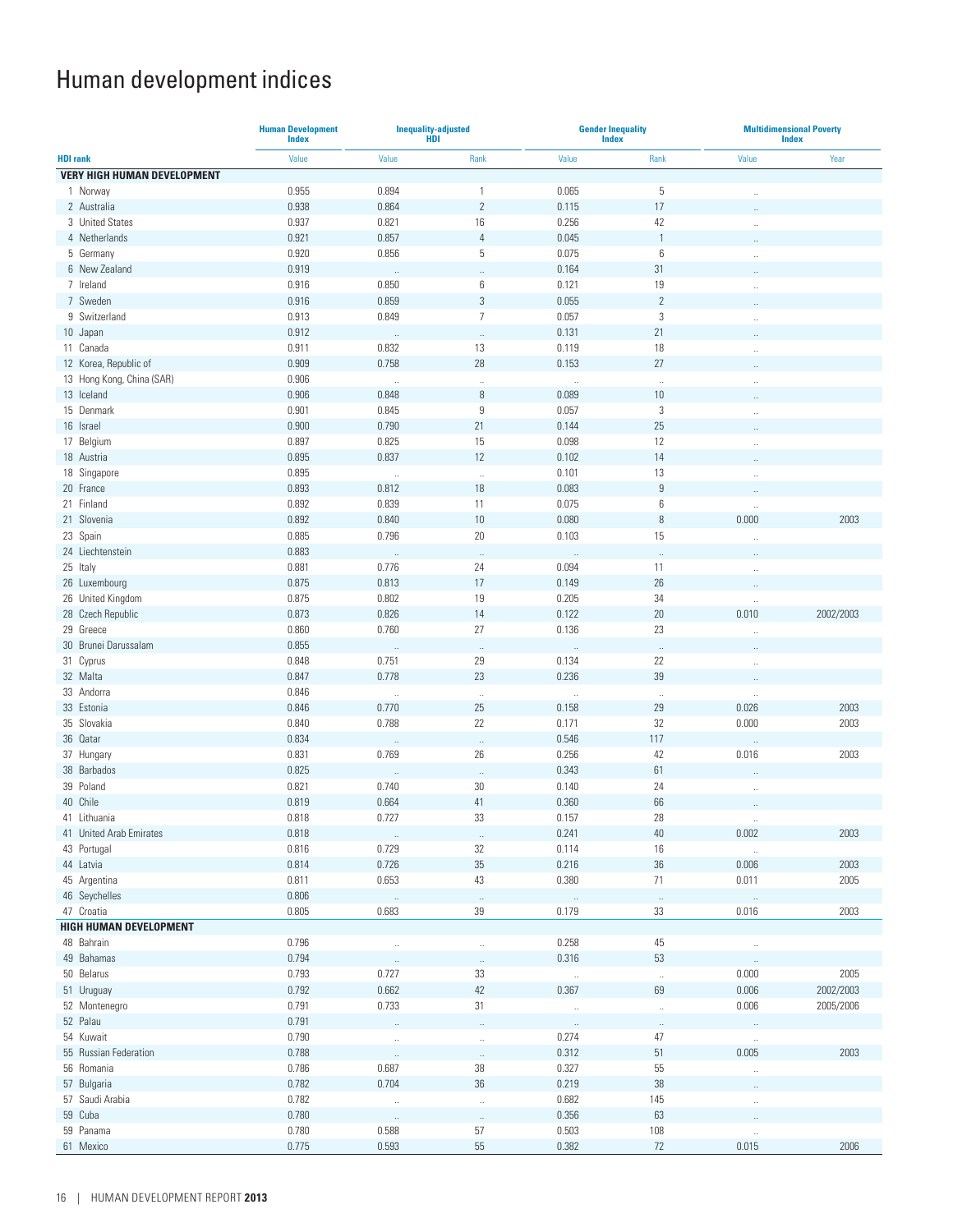|                 |                                                     | <b>Human Development</b><br>Index | <b>Inequality-adjusted</b><br>HDI |                             | <b>Gender Inequality</b><br><b>Index</b> |                      | <b>Multidimensional Poverty</b><br><b>Index</b> |           |
|-----------------|-----------------------------------------------------|-----------------------------------|-----------------------------------|-----------------------------|------------------------------------------|----------------------|-------------------------------------------------|-----------|
| <b>HDI rank</b> |                                                     | Value                             | Value                             | Rank                        | Value                                    | Rank                 | Value                                           | Year      |
|                 | 62 Costa Rica                                       | 0.773                             | 0.606                             | 54                          | 0.346                                    | 62                   | $\bar{\phantom{a}}$                             |           |
|                 | 63 Grenada                                          | 0.770                             |                                   |                             |                                          |                      |                                                 |           |
|                 | 64 Libya                                            | 0.769                             | $\ldots$                          | $\ldots$                    | 0.216                                    | 36                   | $\ddotsc$                                       |           |
|                 | 64 Malaysia                                         | 0.769                             | $\ldots$                          | $\ldots$                    | 0.256                                    | 42                   | $\ddotsc$                                       |           |
|                 | 64 Serbia                                           | 0.769                             | 0.696                             | 37                          | $\sim$                                   | $\ldots$             | 0.003                                           | 2005/2006 |
|                 | 67 Antigua and Barbuda                              | 0.760                             | $\ddotsc$                         |                             |                                          |                      |                                                 |           |
|                 | 67 Trinidad and Tobago                              | 0.760                             | 0.644                             | $\ldots$<br>49              | $\cdot$<br>0.311                         | $\sim$<br>50         | $\ddot{\phantom{0}}$<br>0.020                   | 2006      |
|                 | 69 Kazakhstan                                       | 0.754                             | 0.652                             | 44                          | 0.312                                    | 51                   | 0.002                                           | 2006      |
|                 | 70 Albania                                          | 0.749                             | 0.645                             | 48                          | 0.251                                    | 41                   | 0.005                                           | 2008/2009 |
|                 |                                                     | 0.748                             | 0.549                             | 66                          | 0.466                                    | 93                   |                                                 |           |
|                 | 71 Venezuela, Bolivarian Republic of<br>72 Dominica | 0.745                             |                                   |                             |                                          |                      |                                                 |           |
|                 | 72 Georgia                                          |                                   | $\sim$ 10 $\mu$                   | $\ldots$                    | $\sim$ 100 $\mu$                         | $\ddot{\phantom{a}}$ | $\ddot{\phantom{a}}$                            | 2005      |
|                 |                                                     | 0.745                             | 0.631                             | 51                          | 0.438                                    | 81                   | 0.003                                           |           |
|                 | 72 Lebanon                                          | 0.745                             | 0.575                             | 59                          | 0.433                                    | 78                   | $\cdot$                                         |           |
|                 | 72 Saint Kitts and Nevis                            | 0.745                             |                                   | $\ldots$                    |                                          | $\ddot{\phantom{1}}$ | $\ddot{\phantom{0}}$                            |           |
|                 | 76 Iran, Islamic Republic of                        | 0.742                             | $\sim$                            | $\ldots$                    | 0.496                                    | 107                  | $\ldots$                                        |           |
|                 | 77 Peru                                             | 0.741                             | 0.561                             | 62                          | 0.387                                    | 73                   | 0.066                                           | 2008      |
|                 | 78 The former Yugoslav Republic of Macedonia        | 0.740                             | 0.631                             | 51                          | 0.162                                    | 30                   | 0.008                                           | 2005      |
|                 | 78 Ukraine                                          | 0.740                             | 0.672                             | 40                          | 0.338                                    | 57                   | 0.008                                           | 2007      |
|                 | 80 Mauritius                                        | 0.737                             | 0.639                             | 50                          | 0.377                                    | 70                   | $\sim$                                          |           |
|                 | 81 Bosnia and Herzegovina                           | 0.735                             | 0.650                             | 45                          |                                          | $\ddotsc$            | 0.003                                           | 2006      |
|                 | 82 Azerbaijan                                       | 0.734                             | 0.650                             | 45                          | 0.323                                    | 54                   | 0.021                                           | 2006      |
|                 | 83 Saint Vincent and the Grenadines                 | 0.733                             |                                   |                             |                                          |                      |                                                 |           |
|                 | 84 Oman                                             | 0.731                             | $\ldots$                          | $\ldots$                    | 0.340                                    | 59                   | $\ddots$                                        |           |
|                 | 85 Brazil                                           | 0.730                             | 0.531                             | 70                          | 0.447                                    | 85                   | 0.011                                           | 2006      |
|                 | 85 Jamaica                                          | 0.730                             | 0.591                             | 56                          | 0.458                                    | 87                   | $\cdot$                                         |           |
|                 | 87 Armenia                                          | 0.729                             | 0.649                             | 47                          | 0.340                                    | 59                   | 0.001                                           | 2010      |
|                 | 88 Saint Lucia                                      | 0.725                             | $\sim$                            | $\ldots$                    | $\sim$                                   | $\ldots$             | $\ddot{\phantom{0}}$                            |           |
|                 | 89 Ecuador                                          | 0.724                             | 0.537                             | 69                          | 0.442                                    | 83                   | 0.009                                           | 2003      |
|                 | 90 Turkey                                           | 0.722                             | 0.560                             | 63                          | 0.366                                    | 68                   | 0.028                                           | 2003      |
|                 | 91 Colombia                                         | 0.719                             | 0.519                             | 74                          | 0.459                                    | 88                   | 0.022                                           | 2010      |
|                 | 92 Sri Lanka                                        | 0.715                             | 0.607                             | 53                          | 0.402                                    | 75                   | 0.021                                           | 2003      |
|                 | 93 Algeria                                          | 0.713                             | $\ldots$                          | $\ldots$                    | 0.391                                    | 74                   | $\ddotsc$                                       |           |
|                 | 94 Tunisia                                          | 0.712                             | $\ddot{\phantom{0}}$              | $\mathcal{L}_{\mathcal{A}}$ | 0.261                                    | 46                   | 0.010                                           | 2003      |
|                 | <b>MEDIUM HUMAN DEVELOPMENT</b>                     |                                   |                                   |                             |                                          |                      |                                                 |           |
|                 | 95 Tonga                                            | 0.710                             | $\mathcal{L}_{\mathcal{A}}$       | $\ldots$                    | 0.462                                    | 90                   |                                                 |           |
|                 | 96 Belize                                           | 0.702                             |                                   |                             | 0.435                                    | 79                   | 0.024                                           | 2006      |
|                 | 96 Dominican Republic                               | 0.702                             | 0.510                             | 80                          | 0.508                                    | 109                  | 0.018                                           | 2007      |
|                 | 96 Fiji                                             | 0.702                             |                                   |                             |                                          |                      |                                                 |           |
|                 | 96 Samoa                                            | 0.702                             |                                   | $\ldots$                    | $\ddotsc$                                |                      |                                                 |           |
|                 | 100 Jordan                                          | 0.700                             | $\sim$<br>0.568                   | $\ldots$<br>60              | $\sim$<br>0.482                          | $\cdot$<br>99        | $\sim$<br>0.008                                 | 2009      |
|                 | 101 China                                           |                                   |                                   | 67                          |                                          | 35                   |                                                 | 2002      |
|                 |                                                     | 0.699                             | 0.543                             |                             | 0.213                                    |                      | 0.056                                           |           |
|                 | 102 Turkmenistan                                    | 0.698                             |                                   |                             |                                          |                      |                                                 |           |
|                 | 103 Thailand                                        | 0.690                             | 0.543                             | 67                          | 0.360                                    | 66                   | 0.006                                           | 2005/2006 |
|                 | 104 Maldives                                        | 0.688                             | 0.515                             | $76\,$                      | 0.357                                    | 64                   | 0.018                                           | 2009      |
|                 | 105 Suriname                                        | 0.684                             | 0.526                             | 72                          | 0.467                                    | 94                   | 0.039                                           | 2006      |
|                 | 106 Gabon                                           | 0.683                             | 0.550                             | 65                          | 0.492                                    | 105                  | $\ddotsc$                                       |           |
|                 | 107 El Salvador                                     | 0.680                             | 0.499                             | 83                          | 0.441                                    | 82                   | $\ldots$                                        |           |
|                 | 108 Bolivia, Plurinational State of                 | 0.675                             | 0.444                             | 85                          | 0.474                                    | 97                   | 0.089                                           | 2008      |
|                 | 108 Mongolia                                        | 0.675                             | 0.568                             | 60                          | 0.328                                    | 56                   | 0.065                                           | 2005      |
|                 | 110 Palestine, State of                             | 0.670                             |                                   |                             |                                          |                      | 0.005                                           | 2006/2007 |
|                 | 111 Paraguay                                        | 0.669                             | $\ddot{\phantom{a}}$              | $\ldots$                    | 0.472                                    | 95                   | 0.064                                           | 2002/2003 |
|                 | 112 Egypt                                           | 0.662                             | 0.503                             | 82                          | 0.590                                    | 126                  | 0.024                                           | 2008      |
|                 | 113 Moldova, Republic of                            | 0.660                             | 0.584                             | 58                          | 0.303                                    | 49                   | 0.007                                           | 2005      |
|                 | 114 Philippines                                     | 0.654                             | 0.524                             | 73                          | 0.418                                    | 77                   | 0.064                                           | 2008      |
|                 | 114 Uzbekistan                                      | 0.654                             | 0.551                             | 64                          | $\sim$ $\sim$                            | $\bar{\mathcal{A}}$  | 0.008                                           | 2006      |
|                 | 116 Syrian Arab Republic                            | 0.648                             | 0.515                             | 76                          | 0.551                                    | 118                  | 0.021                                           | 2006      |
|                 | 117 Micronesia, Federated States of                 | 0.645                             | $\ldots$                          | $\ldots$                    | $\bar{u}$                                | $\bar{a}$            | $\bar{\mathcal{A}}$                             |           |
|                 | 118 Guyana                                          | 0.636                             | 0.514                             | 78                          | 0.490                                    | 104                  | 0.030                                           | 2009      |
|                 | 119 Botswana                                        | 0.634                             | $\mathcal{L}_{\mathcal{A}}$       | $\bar{\mathcal{A}}$         | 0.485                                    | 102                  | $\mathcal{L}_{\mathcal{A}}$                     |           |
|                 | 120 Honduras                                        | 0.632                             | 0.458                             | 84                          | 0.483                                    | 100                  | 0.159                                           | 2005/2006 |
|                 | 121 Indonesia                                       | 0.629                             | 0.514                             | 78                          | 0.494                                    | 106                  | 0.095                                           | 2007      |
|                 | 121 Kiribati                                        | 0.629                             |                                   |                             |                                          | $\cdot$              |                                                 |           |
|                 | 121 South Africa                                    | 0.629                             |                                   |                             | 0.462                                    | 90                   | 0.057                                           | 2008      |
|                 |                                                     |                                   |                                   |                             |                                          |                      |                                                 |           |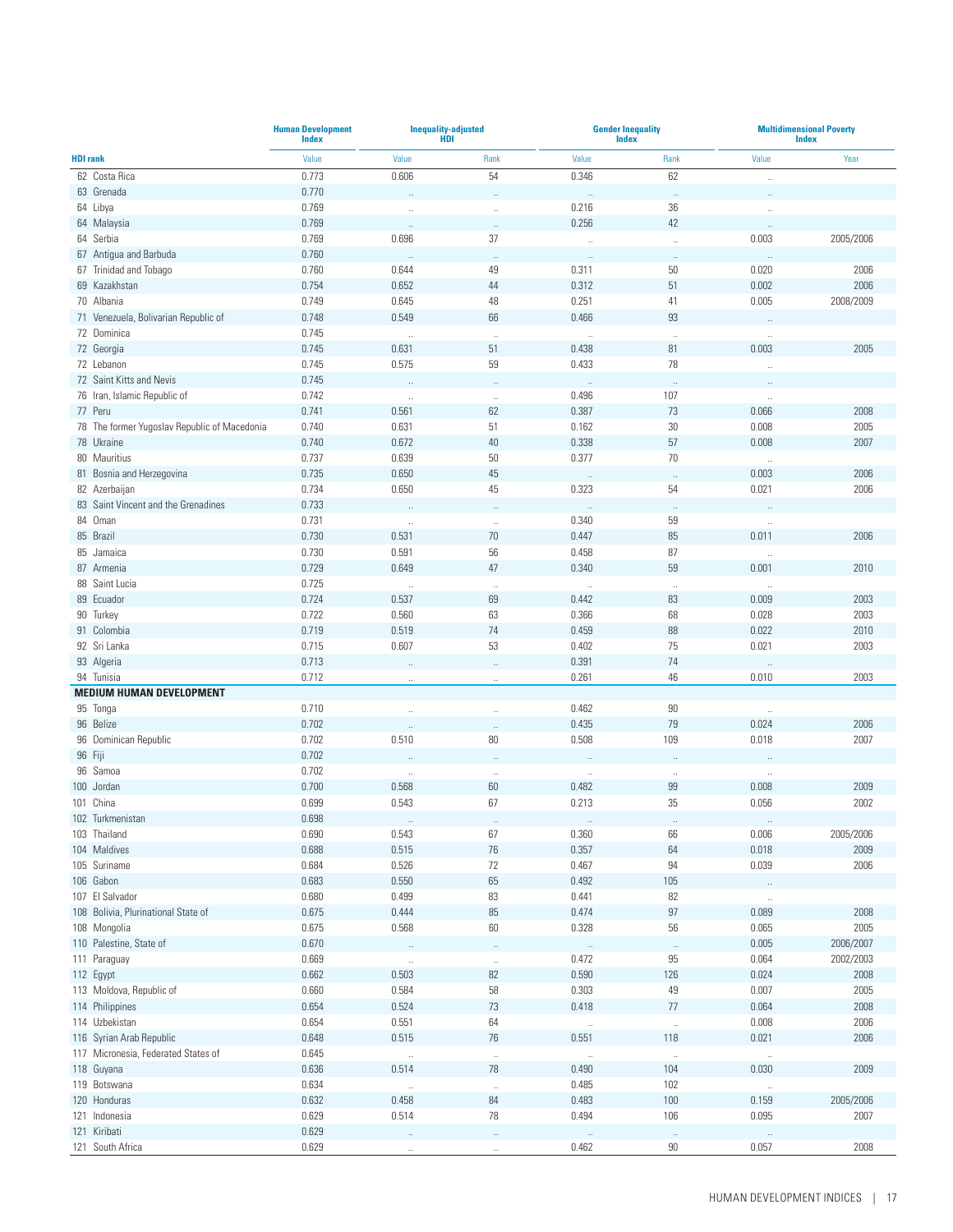|                                                         | <b>Human Development</b><br><b>Index</b> | <b>Inequality-adjusted</b><br><b>HDI</b> |                      | <b>Gender Inequality</b><br><b>Index</b> |               | <b>Multidimensional Poverty</b><br><b>Index</b> |              |
|---------------------------------------------------------|------------------------------------------|------------------------------------------|----------------------|------------------------------------------|---------------|-------------------------------------------------|--------------|
| <b>HDI rank</b>                                         | Value                                    | Value                                    | Rank                 | Value                                    | Rank          | Value                                           | Year         |
| 124 Vanuatu                                             | 0.626                                    |                                          | $\ldots$             | $\ldots$                                 |               | 0.129                                           | 2007         |
| 125 Kyrgyzstan                                          | 0.622                                    | 0.516                                    | 75                   | 0.357                                    | 64            | 0.019                                           | 2005/2006    |
| 125 Tajikistan                                          | 0.622                                    | 0.507                                    | 81                   | 0.338                                    | 57            | 0.068                                           | 2005         |
| 127 Viet Nam                                            | 0.617                                    | 0.531                                    | 70                   | 0.299                                    | 48            | 0.017                                           | 2010/2011    |
| 128 Namibia                                             | 0.608                                    | 0.344                                    | 101                  | 0.455                                    | 86            | 0.187                                           | 2006/2007    |
| 129 Nicaragua                                           | 0.599                                    | 0.434                                    | 86                   | 0.461                                    | 89            | 0.128                                           | 2006/2007    |
| 130 Morocco                                             | 0.591                                    | 0.415                                    | 88                   | 0.444                                    | 84            | 0.048                                           | 2007         |
| 131 Iraq                                                | 0.590                                    | $\sim$                                   | $\ldots$             | 0.557                                    | 120           | 0.059                                           | 2006         |
| 132 Cape Verde                                          | 0.586                                    | $\ldots$                                 | $\cdot$              |                                          | $\ddotsc$     | $\ddotsc$                                       |              |
| 133 Guatemala                                           | 0.581                                    | 0.389                                    | 92                   | 0.539                                    | 114           | 0.127                                           | 2003         |
| 134 Timor-Leste                                         | 0.576                                    | 0.386                                    | 93                   |                                          |               | 0.360                                           | 2009/2010    |
| 135 Ghana                                               | 0.558                                    | 0.379                                    | 94                   | 0.565                                    | 121           | 0.144                                           | 2008         |
| 136 Equatorial Guinea                                   | 0.554                                    | $\ldots$                                 | $\sim$               |                                          |               |                                                 |              |
| 136 India                                               | 0.554                                    | 0.392                                    | 91                   | 0.610                                    | 132           | 0.283                                           | 2005/2006    |
| 138 Cambodia                                            | 0.543                                    | 0.402                                    | 90                   | 0.473                                    | 96            | 0.212                                           | 2010         |
| 138 Lao People's Democratic Republic                    | 0.543                                    | 0.409                                    | 89                   | 0.483                                    | 100           | 0.267                                           | 2006         |
| 140 Bhutan                                              | 0.538                                    | 0.430                                    | 87                   | 0.464                                    | 92            | 0.119                                           | 2010         |
| 141 Swaziland                                           | 0.536                                    | 0.346                                    | 99                   | 0.525                                    | 112           | 0.086                                           | 2010         |
| <b>LOW HUMAN DEVELOPMENT</b>                            |                                          |                                          |                      |                                          |               |                                                 |              |
| 142 Congo                                               | 0.534                                    | 0.368                                    | 96                   | 0.610                                    | 132           | 0.208                                           | 2009         |
| 143 Solomon Islands                                     | 0.530                                    |                                          | $\ddot{\phantom{a}}$ |                                          |               |                                                 |              |
| 144 Sao Tome and Principe                               | 0.525                                    | 0.358                                    | 97                   | $\ldots$                                 | $\ldots$      | 0.154                                           | 2008/2009    |
| 145 Kenya                                               | 0.519                                    | 0.344                                    | 101                  | 0.608                                    | 130           | 0.229                                           | 2008/2009    |
| 146 Bangladesh                                          | 0.515                                    | 0.374                                    | 95                   | 0.518                                    | 111           | 0.292                                           | 2007         |
| 146 Pakistan                                            | 0.515                                    | 0.356                                    | 98                   | 0.567                                    | 123           | 0.264                                           | 2006/2007    |
| 148 Angola                                              | 0.508                                    | 0.285                                    | 114                  | $\ldots$                                 | $\ldots$      | $\bar{z}_i$                                     |              |
| 149 Myanmar                                             | 0.498                                    |                                          | $\cdot$ .            | 0.437                                    | 80            | $\ddotsc$                                       |              |
| 150 Cameroon                                            | 0.495                                    | 0.330                                    | 104                  | 0.628                                    | 137           | 0.287                                           | 2004         |
| 151 Madagascar                                          | 0.483                                    | 0.335                                    | 103                  | $\cdot$                                  | $\ldots$      | 0.357                                           | 2008/2009    |
| 152 Tanzania, United Republic of                        | 0.476<br>0.471                           | 0.346<br>0.276                           | 99<br>119            | 0.556                                    | 119           | 0.332<br>0.310                                  | 2010<br>2008 |
| 153 Nigeria<br>154 Senegal                              | 0.470                                    | 0.315                                    | 105                  | 0.540                                    | 115           | 0.439                                           | 2010/2011    |
| 155 Mauritania                                          | 0.467                                    | 0.306                                    | 107                  | 0.643                                    | 139           | 0.352                                           | 2007         |
| 156 Papua New Guinea                                    | 0.466                                    |                                          |                      | 0.617                                    | 134           |                                                 |              |
| 157 Nepal                                               | 0.463                                    | $\bar{a}$<br>0.304                       | $\ldots$<br>109      | 0.485                                    | 102           | $\ddotsc$<br>0.217                              | 2011         |
| 158 Lesotho                                             | 0.461                                    | 0.296                                    | 111                  | 0.534                                    | 113           | 0.156                                           | 2009         |
| 159 Togo                                                | 0.459                                    | 0.305                                    | 108                  | 0.566                                    | 122           | 0.284                                           | 2006         |
| 160 Yemen                                               | 0.458                                    | 0.310                                    | 106                  | 0.747                                    | 148           | 0.283                                           | 2006         |
| 161 Haiti                                               | 0.456                                    | 0.273                                    | 120                  | 0.592                                    | 127           | 0.299                                           | 2005/2006    |
| 161 Uganda                                              | 0.456                                    | 0.303                                    | 110                  | 0.517                                    | 110           | 0.367                                           | 2011         |
| 163 Zambia                                              | 0.448                                    | 0.283                                    | 117                  | 0.623                                    | 136           | 0.328                                           | 2007         |
| 164 Djibouti                                            | 0.445                                    | 0.285                                    | 114                  |                                          |               | 0.139                                           | 2006         |
| 165 Gambia                                              | 0.439                                    | $\sim$                                   | $\ldots$             | 0.594                                    | 128           | 0.324                                           | 2005/2006    |
| 166 Benin                                               | 0.436                                    | 0.280                                    | 118                  | 0.618                                    | 135           | 0.412                                           | 2006         |
| 167 Rwanda                                              | 0.434                                    | 0.287                                    | 112                  | 0.414                                    | 76            | 0.350                                           | 2010         |
| 168 Côte d'Ivoire                                       | 0.432                                    | 0.265                                    | 122                  | 0.632                                    | 138           | 0.353                                           | 2005         |
| 169 Comoros                                             | 0.429                                    |                                          |                      | $\ldots$                                 |               |                                                 |              |
| 170 Malawi                                              | 0.418                                    | 0.287                                    | 112                  | 0.573                                    | 124           | 0.334                                           | 2010         |
| 171 Sudan                                               | 0.414                                    | $\ldots$                                 | $\ldots$             | 0.604                                    | 129           |                                                 |              |
| 172 Zimbabwe                                            | 0.397                                    | 0.284                                    | 116                  | 0.544                                    | 116           | 0.172                                           | 2010/2011    |
| 173 Ethiopia                                            | 0.396                                    | 0.269                                    | 121                  | $\sim$ $\sim$                            | $\sim$ $\sim$ | 0.564                                           | 2011         |
| 174 Liberia                                             | 0.388                                    | 0.251                                    | 123                  | 0.658                                    | 143           | 0.485                                           | 2007         |
| 175 Afghanistan                                         | 0.374                                    |                                          |                      | 0.712                                    | 147           |                                                 |              |
| 176 Guinea-Bissau                                       | 0.364                                    | 0.213                                    | 127                  | $\sim$ $\sim$                            | $\ldots$      | $\sim$ $\sim$                                   |              |
| 177 Sierra Leone                                        | 0.359                                    | 0.210                                    | 128                  | 0.643                                    | 139           | 0.439                                           | 2008         |
| 178 Burundi                                             | 0.355                                    | $\sim$                                   | $\sim$               | 0.476                                    | 98            | 0.530                                           | 2005         |
| 178 Guinea                                              | 0.355                                    | 0.217                                    | 126                  | $\sim$ $\sim$                            | $\ldots$      | 0.506                                           | 2005         |
| 180 Central African Republic                            | 0.352                                    | 0.209                                    | 129                  | 0.654                                    | 142           | $\sim$ $\sim$                                   |              |
| 181 Eritrea                                             | 0.351                                    |                                          | $\sim$               |                                          |               | $\cdot$                                         |              |
| 182 Mali                                                | 0.344                                    | $\sim$                                   | $\bar{\mathcal{A}}$  | 0.649                                    | 141           | 0.558                                           | 2006         |
| 183 Burkina Faso                                        | 0.343                                    | 0.226                                    | 124                  | 0.609                                    | 131           | 0.535                                           | 2010         |
| 184 Chad                                                | 0.340                                    | 0.203                                    | 130                  | $\sim$                                   | $\sim$        | 0.344                                           | 2003         |
| 185 Mozambique<br>186 Congo, Democratic Republic of the | 0.327<br>0.304                           | 0.220<br>0.183                           | 125<br>132           | 0.582                                    | 125           | 0.512<br>0.392                                  | 2009<br>2010 |
| 186 Niger                                               | 0.304                                    | 0.200                                    | 131                  | 0.681<br>0.707                           | 144<br>146    | 0.642                                           | 2006         |
|                                                         |                                          |                                          |                      |                                          |               |                                                 |              |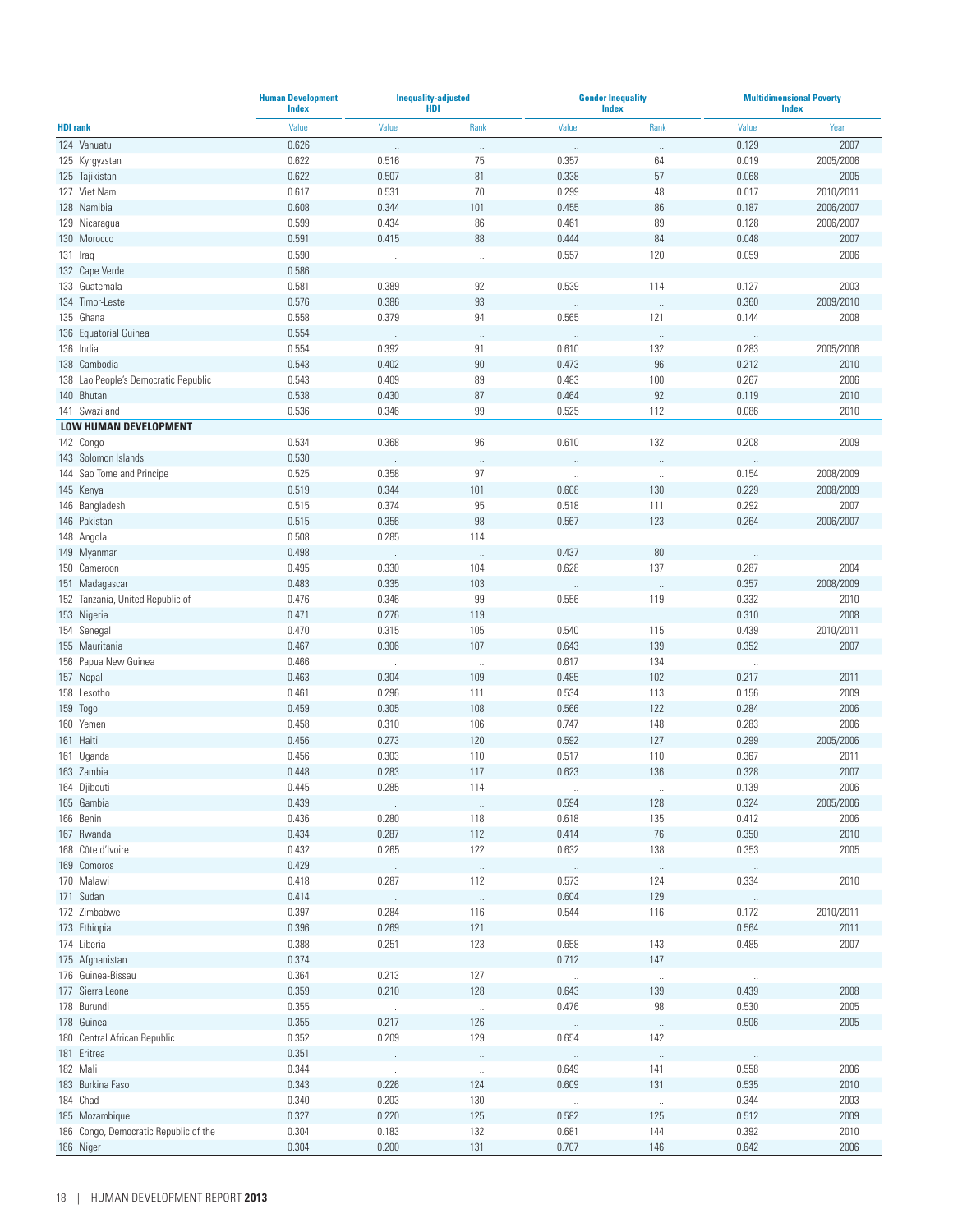|                                       | <b>Human Development</b><br><b>Index</b> | <b>Inequality-adjusted</b><br><b>HDI</b> |                                | <b>Gender Inequality</b><br>Index |                          | <b>Multidimensional Poverty</b><br>Index |      |
|---------------------------------------|------------------------------------------|------------------------------------------|--------------------------------|-----------------------------------|--------------------------|------------------------------------------|------|
| <b>HDI rank</b>                       | Value                                    | Value                                    | Rank                           | Value                             | Rank                     | Value                                    | Year |
| <b>OTHER COUNTRIES OR TERRITORIES</b> |                                          |                                          |                                |                                   |                          |                                          |      |
| Korea, Democratic People's Rep. of    | $\ddots$                                 | $\ddot{\phantom{a}}$                     | $\sim$                         | $\ddotsc$                         | $\sim$                   | $\sim$                                   |      |
| Marshall Islands                      | $\ddot{\phantom{a}}$                     | $\ddotsc$                                | $\ddotsc$                      | $\ddotsc$                         | $\ddotsc$                | $\ddotsc$                                |      |
| Monaco                                | $\ddot{\phantom{a}}$                     | $\ddot{\phantom{a}}$                     | $\ldots$                       | $\ldots$                          | $\ddot{\phantom{a}}$     | $\ldots$                                 |      |
| Nauru                                 | $\ddot{\phantom{a}}$                     | $\ddotsc$                                | $\ddotsc$                      | $\ddotsc$                         | $\ddotsc$                | $\ddotsc$                                |      |
| San Marino                            |                                          | $\ddot{\phantom{a}}$                     | ٠.                             | $\ddot{\phantom{a}}$              |                          | $\ddot{\phantom{a}}$                     |      |
| Somalia                               | $\ddot{\phantom{a}}$                     | $\ddot{\phantom{a}}$                     | $\ddotsc$                      | $\ddotsc$                         | $\ddot{\phantom{a}}$     | 0.514                                    | 2006 |
| South Sudan                           | $\ddot{\phantom{a}}$                     | $\ddot{\phantom{a}}$                     | ä.                             | $\sim$                            | $\ddot{\phantom{a}}$     | $\sim$                                   |      |
| Tuvalu                                | $\ddotsc$                                | $\ldots$                                 | $\ddotsc$                      | $\ddotsc$                         | $\ddotsc$                | $\ddotsc$                                |      |
| <b>Human Development Index groups</b> |                                          |                                          |                                |                                   |                          |                                          |      |
| Very high human development           | 0.905                                    | 0.807                                    |                                | 0.193                             | $\overline{\phantom{0}}$ |                                          |      |
| High human development                | 0.758                                    | 0.602                                    |                                | 0.376                             |                          |                                          |      |
| Medium human development              | 0.640                                    | 0.485                                    |                                | 0.457                             | $\overline{\phantom{a}}$ | --                                       |      |
| Low human development                 | 0.466                                    | 0.310                                    |                                | 0.578                             |                          | $\overline{\phantom{0}}$                 |      |
| <b>Regions</b>                        |                                          |                                          |                                |                                   |                          |                                          |      |
| <b>Arab States</b>                    | 0.652                                    | 0.486                                    |                                | 0.555                             |                          |                                          |      |
| East Asia and the Pacific             | 0.683                                    | 0.537                                    |                                | 0.333                             | -                        |                                          |      |
| Europe and Central Asia               | 0.771                                    | 0.672                                    |                                | 0.280                             |                          |                                          |      |
| Latin America and the Caribbean       | 0.741                                    | 0.550                                    |                                | 0.419                             |                          |                                          |      |
| South Asia                            | 0.558                                    | 0.395                                    | $\qquad \qquad \longleftarrow$ | 0.568                             | $\overline{\phantom{m}}$ | $\qquad \qquad \longleftarrow$           |      |
| Sub-Saharan Africa                    | 0.475                                    | 0.309                                    | –                              | 0.577                             |                          |                                          |      |
| <b>Least developed countries</b>      | 0.449                                    | 0.303                                    |                                | 0.566                             | $\overline{\phantom{0}}$ |                                          |      |
| <b>Small island developing states</b> | 0.648                                    | 0.459                                    | $\qquad \qquad$                | 0.481                             | $\qquad \qquad$          |                                          |      |
| World                                 | 0.694                                    | 0.532                                    | —                              | 0.463                             | —                        | —                                        |      |

#### **Note**

The indices use data from different years—see the *Statistical annex* of the full Report (available at http://hdr.undp.org) for details and for complete notes and sources on the data. Country classifications are based on H bottom quartile. Previous Reports used absolute rather than relative thresholds.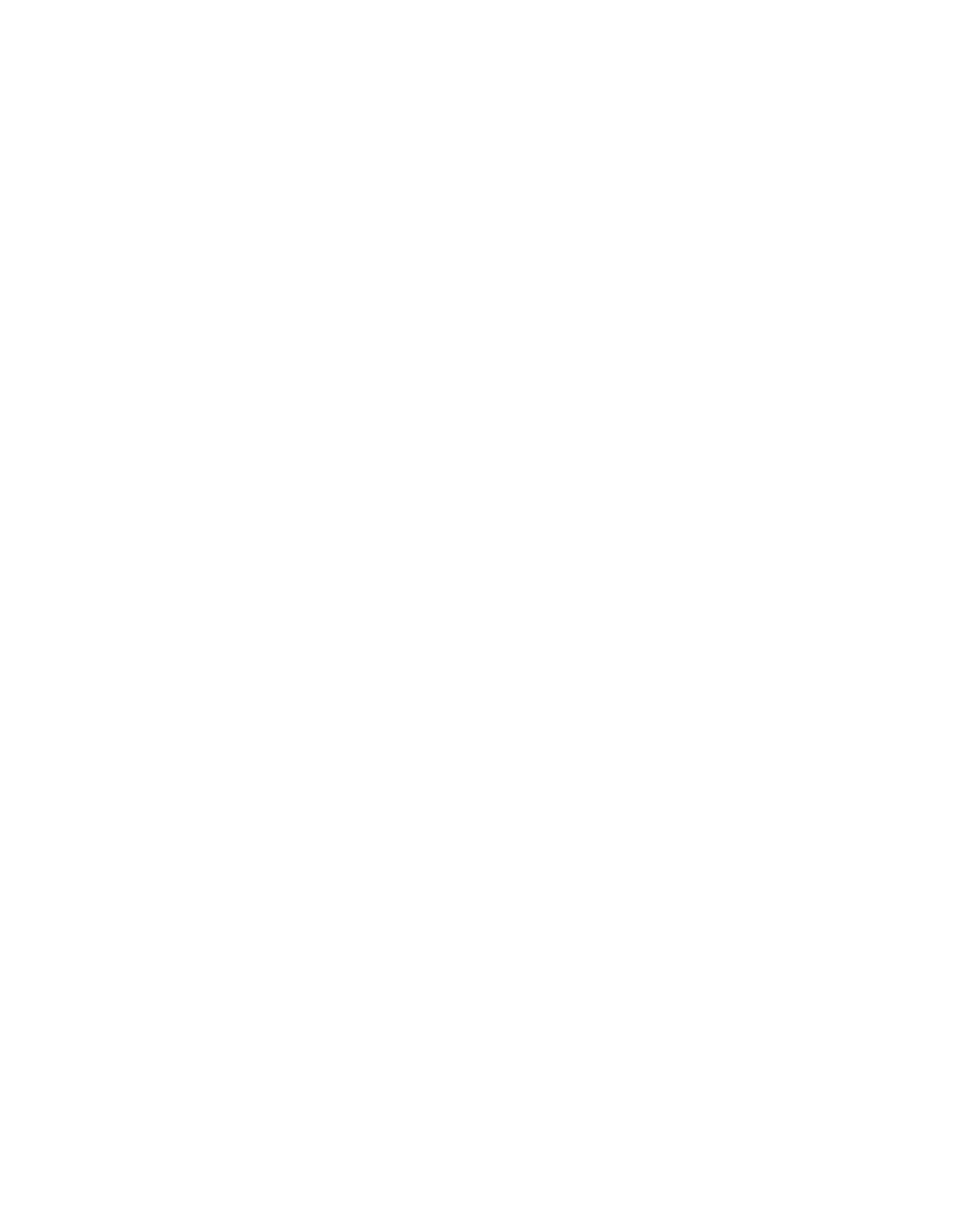Global Human Development Reports: The 2013 Human Development Report is the latest in the series of global Human Development Reports published by UNDP since 1990 as independent, empirically grounded analyses of major development issues, trends, and policies.

Additional resources related to the 2013 Human Development Report can be found on line at hdr.undp.org, including complete editions or summaries of the Report in more than 20 languages; a collection of Human Development Research Papers commissioned for the 2013 Report; interactive maps and databases of national human development indicators; full explanations of the sources and methodologies employed in the Report's human development indices; country profiles; and other background materials. Previous global, regional and national Human Development Reports (HDRs) are also available at hdr.undp.org.

Regional Human Development Reports: Over the past two decades, regionally focused HDRs have also been produced in all major areas of the developing world, with support from UNDP's regional bureaus. With provocative analyses and clear policy recommendations, these regional HDRs have examined such critical issues as political empowerment in the Arab states, food security in Africa, climate change in Asia, the treatment of ethnic minorities in Central Europe, and the challenges of inequality and citizens' security in Latin America and the Caribbean.

National Human Development Reports: Since the release of the first National HDR in 1992, National HDRs have been produced in 140 countries by local editorial teams with UNDP support. These reports—some 700 to date—bring a human development perspective to national policy concerns through local consultations and research. National HDRs have covered many key development issues, from climate change to youth employment to inequalities driven by gender or ethnicity.

## Human Development Reports 1990–2013

- 1990 Concept and Measurement of Human Development
- 1991 Financing Human Development
- 1992 Global Dimensions of Human Development
- 1993 People's Participation
- 1994 New Dimensions of Human Security
- 1995 Gender and Human Development
- 1996 Economic Growth and Human Development
- 1997 Human Development to Eradicate Poverty
- 1998 Consumption for Human Development
- 1999 Globalization with a Human Face
- 2000 Human Rights and Human Development
- 2001 Making New Technologies Work for Human Development
- 2002 Deepening Democracy in a Fragmented World
- 2003 Millennium Development Goals: A Compact among Nations to End Human Poverty
- 2004 Cultural Liberty in Today's Diverse World
- 2005 International Cooperation at a Crossroads: Aid, Trade and Security in an Unequal World
- 2006 Beyond Scarcity: Power, Poverty and the Global Water Crisis
- 2007/2008 Fighting Climate Change: Human Solidarity in a Divided World
	- 2009 Overcoming Barriers: Human Mobility and Development
		- 2010 The Real Wealth of Nations: Pathways to Human Development
		- 2011 Sustainability and Equity: A Better Future for All
		- 2013 The Rise of the South: Human Progress in a Diverse World